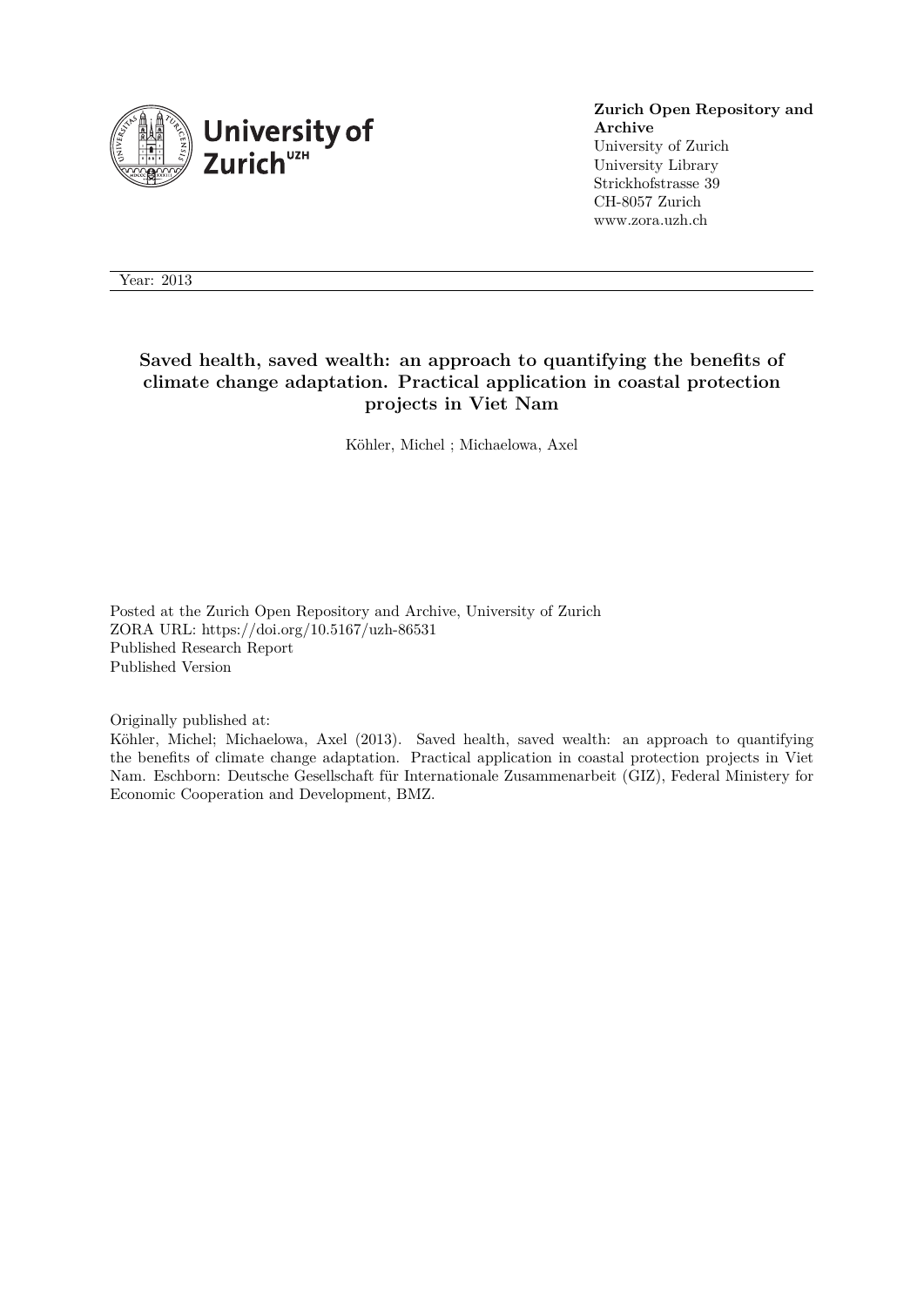

**Federal Ministry** for Economic Cooperation and Development



**Future-Makers.** Building the future. Let's join forces.



# Saved health, saved wealth: an approach to quantifying the benefits of climate change adaptation

Practical application in coastal protection projects in Viet Nam

Published by:

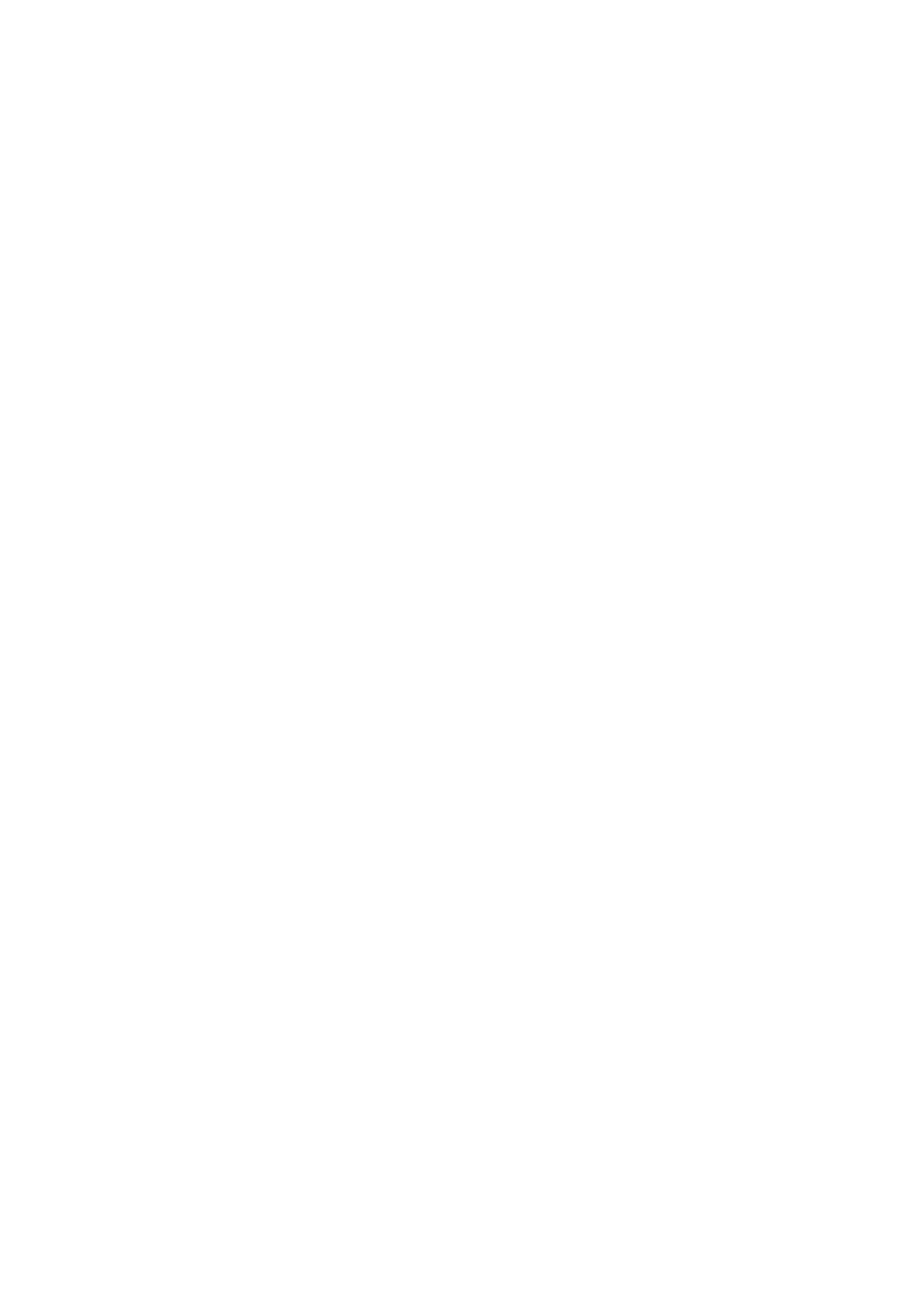# **CONTENTS**

|        | Abbreviations 2                                                                                                                                                                                                                      |  |
|--------|--------------------------------------------------------------------------------------------------------------------------------------------------------------------------------------------------------------------------------------|--|
|        | Figure and Table List 33                                                                                                                                                                                                             |  |
| 1.     | Executive Summary Executive Summary (2008) 2014 12:38:38 12:38:44                                                                                                                                                                    |  |
| 2.     | Background and Introduction <b>Executive Construction</b> 6                                                                                                                                                                          |  |
| 3.     | The concept of quantifying adaptation benefits <b>All Accord Concept of Guantifying adaptation benefits</b>                                                                                                                          |  |
| 3.1.   |                                                                                                                                                                                                                                      |  |
| 3.2.   | Explanation: Saved Health indicator <b>Explanation:</b> 11                                                                                                                                                                           |  |
| 3.3.   | Explanation: Environmental benefits <b>Explanation:</b> 11                                                                                                                                                                           |  |
| 4.     |                                                                                                                                                                                                                                      |  |
| 4.1.   | Applicability and boundary <b>Constitution and the Constitution</b> 13                                                                                                                                                               |  |
| 4.2.   | Derive baseline 23                                                                                                                                                                                                                   |  |
| 4.3.   | Calculation of wealth and health benefits due to an adaptation project scenario manual manus and 13                                                                                                                                  |  |
| 4.4.   | Sensitivity analysis <b>Exercífical Constructs</b> 14                                                                                                                                                                                |  |
| 4.5.   | Assessment of environmental impacts with the continuum contraction and the state of the 15                                                                                                                                           |  |
| 5.     | Case study Viet Nam <b>Exercise Case Study Viet Nam</b> 16                                                                                                                                                                           |  |
| 5.1.   | Vulnerability situation of Viet Nam's coastline <b>Communication and Construct Constantine Constantine Constantine Constantine Constantine Constantine Constantine Constantine Constantine Constantine Constantine Constantine C</b> |  |
| 5.2.   | Presentation of the baseline adaptation options and benefits <b>Entity of the Street of the Street 18</b>                                                                                                                            |  |
| 5.2.1. | Baseline scenario <b>Maria and Constitution</b> 20                                                                                                                                                                                   |  |
| 5.2.2. | Adaptation measure: Dyke upgrade <b>Manual Communities</b> 22                                                                                                                                                                        |  |
|        | 5.2.2.1. Application of the methodology <b>Example 22</b> and 22                                                                                                                                                                     |  |
| 5.2.3. | Adaptation measure: Mangrove plantation <b>Engineering and Service 23</b> 23                                                                                                                                                         |  |
|        | 5.2.3.1. Application of the methodology manufactured and anti-manufactured and the methodology manufactured and the methodology manufactured and the methodology manufactured and anti-manufactured and the methodology manufa       |  |
| 5.3.   | Comparison of project scenarios <b>COMPARIST: 26</b>                                                                                                                                                                                 |  |
| 6.     |                                                                                                                                                                                                                                      |  |
|        | in the context of the Vietnamese case study                                                                                                                                                                                          |  |
| 7.     |                                                                                                                                                                                                                                      |  |
| 8.     | Appendix: Methodology for estimating wealth and health benefits of <b>Election Controller and Strute</b> 33                                                                                                                          |  |
|        | climate change adaptation projects: Adapting coastal zones to rising sea levels                                                                                                                                                      |  |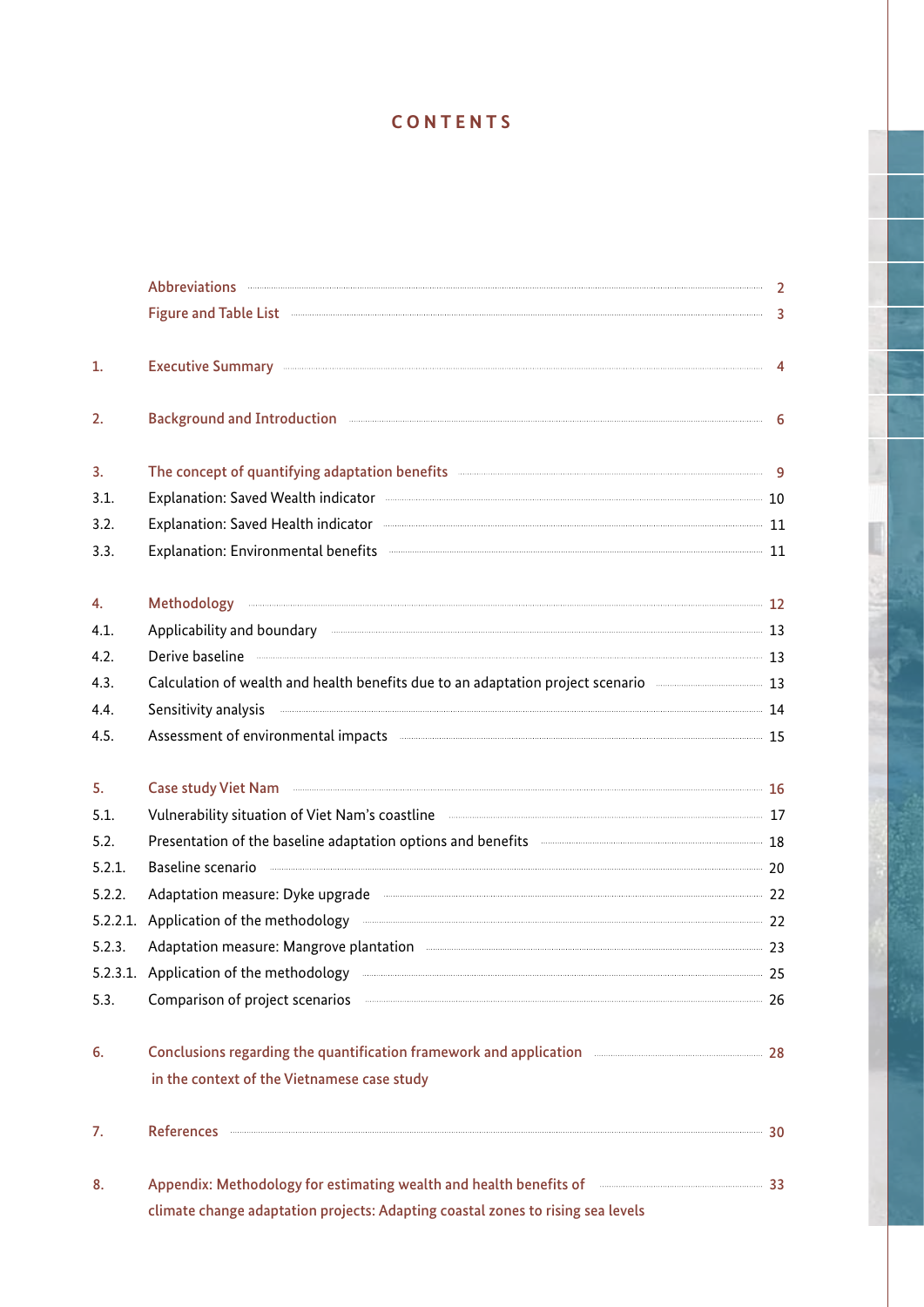# ABBREVIATIONS

| AF           | <b>Adaptation Fund</b>                                                                                                            |
|--------------|-----------------------------------------------------------------------------------------------------------------------------------|
| AFB          | <b>Adaptation Fund Board</b>                                                                                                      |
| CBA          | Cost-Benefit Analysis                                                                                                             |
| COP17        | Seventeenth session of the<br>Conference of the Parties to the<br><b>United Nations Framework</b><br>Convention on Climate Change |
| <b>DALY</b>  | Disability-Adjusted Life Years                                                                                                    |
| <b>FAO</b>   | Food and Agriculture Organization<br>of the United Nations                                                                        |
| GBD          | <b>Global Burden of Disease</b>                                                                                                   |
| GDP          | Gross Domestic Product                                                                                                            |
| <b>GEF</b>   | <b>Global Environment Facility</b>                                                                                                |
| GIZ          | Deutsche Gesellschaft für<br>Internationale Zusammenarbeit                                                                        |
| <b>IFRC</b>  | International Federation of<br><b>Red Cross and Red Crescent Societies</b>                                                        |
| <b>IPCC</b>  | Intergovernmental Panel on<br>Climate Change                                                                                      |
| M&E          | Monitoring and evaluation                                                                                                         |
| MISW         | Mixed index for Saved Wealth                                                                                                      |
| <b>MNRCZ</b> | Management of Natural Resources<br>in the Coastal Zone of Soc Trang                                                               |
| <b>MONRE</b> | Ministry of Natural Resources<br>and the Environment (Viet Nam)                                                                   |
| <b>MRV</b>   | Measurement, reporting and<br>verification                                                                                        |
| <b>NGO</b>   | Non-governmental organisation                                                                                                     |
| <b>RBM</b>   | Results-based management                                                                                                          |

| <b>RWS</b> | Relative wealth savings                                         |
|------------|-----------------------------------------------------------------|
| SD         | Sustained development                                           |
| <b>SDC</b> | <b>Swiss Agency for Development</b><br>and Cooperation          |
| SН         | Saved Health                                                    |
| SW         | Saved Wealth                                                    |
| UN         | <b>United Nations</b>                                           |
|            | UNFCCC United Nations Framework<br>Convention on Climate Change |
| USD        | United States Dollar                                            |
| <b>WHO</b> | World Health Organization                                       |
| WRI        | World Resources Institute                                       |
| YI D       | Years lived with disability                                     |
| YH         | Years of life lost (due to<br>premature mortality)              |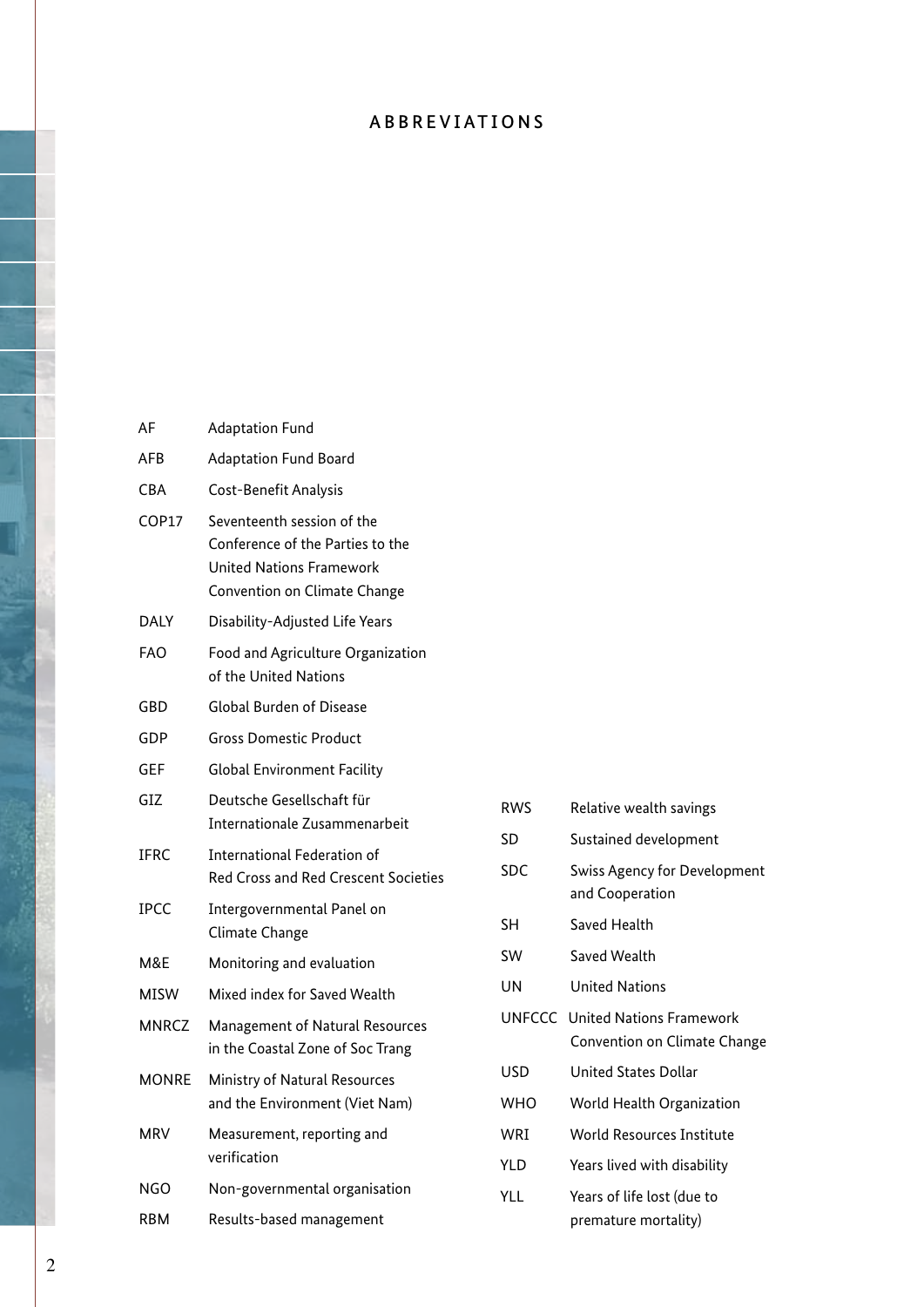## LIST OF FIGURES AND TABLES

#### Figure 1: P.5

Steps in assessing an adaptation project according to the indicator framework and a related methodology

#### Figure 2: P.7

Uncertainties when predicting and evaluating results of a climate change adaptation project

#### Figure 3: P. 12

Steps in assessing an adaptation project according to a suitable methodology

#### Figure 4: P. 14

Example of the damage-frequency function of flood events

#### Figure 5: P. 17

Geographic distribution of primary climate exposure hazards in Viet Nam

#### Figure 6: Manual P. 19

Salinity boundary in Mekong river delta in 2000 and projection for 1 m sea level rise

# Figure 7: P. 19 Satellite image of Au Tho B village with a co-managed zoning plan

Figure 8: P. 26 Sensitivity analysis of critical parameters for calculating Saved Wealth

#### Table 1: P. 18

Projected average sea level rise (in cm) in Viet Nam, relative to average of the 1980-99 period

Table 2: P. 20 General baseline parameters

Table 3: P. 21 Expected annual wealth losses (in million USD/yr).

Table 4: P. 21 Expected annual health losses (in DALYs/yr).

Table 5: P. 22 Wealth and health losses in baseline

Table 6: P. 23 Main results of Saved Wealth calculation for the dyke scenario

Table 7: P. 24 Main results of Saved Wealth calcula-

tion for the mangrove scenario

#### Table 8: P. 25

Main results of Saved Health calculation for the mangrove scenario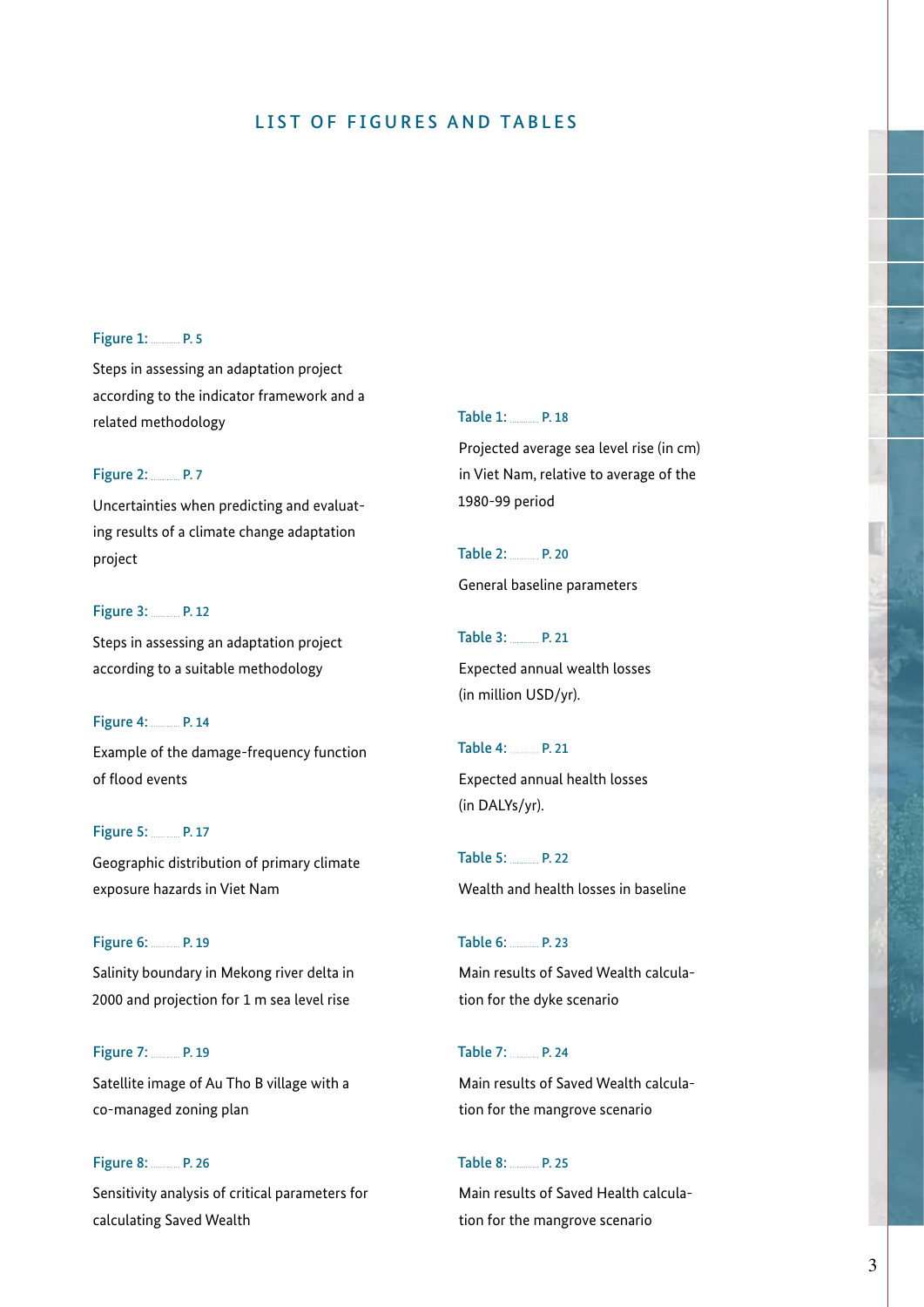

# **EXECUTIVE SUMMARY**

Global greenhouse gas emissions are increasing continuously despite two decades of climate policy. By 2012, the average global temperature increase since the late 19th century had already reached 0.7°C. At the same time, the international climate community has realised that effective and efficient adaptation to the adverse effects of climate change is vital.

This report deals with one of the key challenges adaptation project developers are facing: how to consistently estimate, monitor and evaluate the actual outcomes of their adaptation activities. So far many different approaches for various adaptation project types and sectors have been applied, but a standardised set of indicators covering most activities is still missing. It would allow project proposals to be compared before implementation in order to identify the most promising activities in a transparent manner (ex-ante). The standardised criteria would also enable lessons to be drawn from project implementation (ex-post).

We propose a framework consisting of two key indicators that allows the total value of an adaptation project to be assessed. Saved wealth (SW) covers the monetary value of public infrastructure, private property and income loss. Saved health (SH) assesses avoided disease, disability and life loss. Moreover, environmental impacts that are difficult to measure in terms of monetary wealth

such as biodiversity can be taken into account qualitatively.

We apply this indicator set to the GIZ project 'Management of Natural Resources in the Coastal Zone of Soc Trang' (MNRCZ) in Viet Nam as a case study.

The main focus of this GIZ project is coastal protection. The first step of this report has been the development of a 'Methodology for estimating the wealth and health benefits of climate change adaptation projects: Adapting coastal zones to rising sea levels', which includes the steps described in figure 1.

The methodology also includes two comprehensive spreadsheets\* that perform the calculations and consist of pre-defined formulas, sensitivity analyses and databases.

\* The spreadsheets can be downloaded at **www.AdaptationCommunity.net**  under *Knowledge > Monitoring and Evaluation > Tools and Training Material*

When applying the methodology in the context of Soc Trang, we have assessed two adaptation options: the 'real' mangrove rehabilitation programme and a hypothetical dyke upgrade. This allows for the evaluation of two different adaptation projects at the same location and a comparison of the expected benefits. The final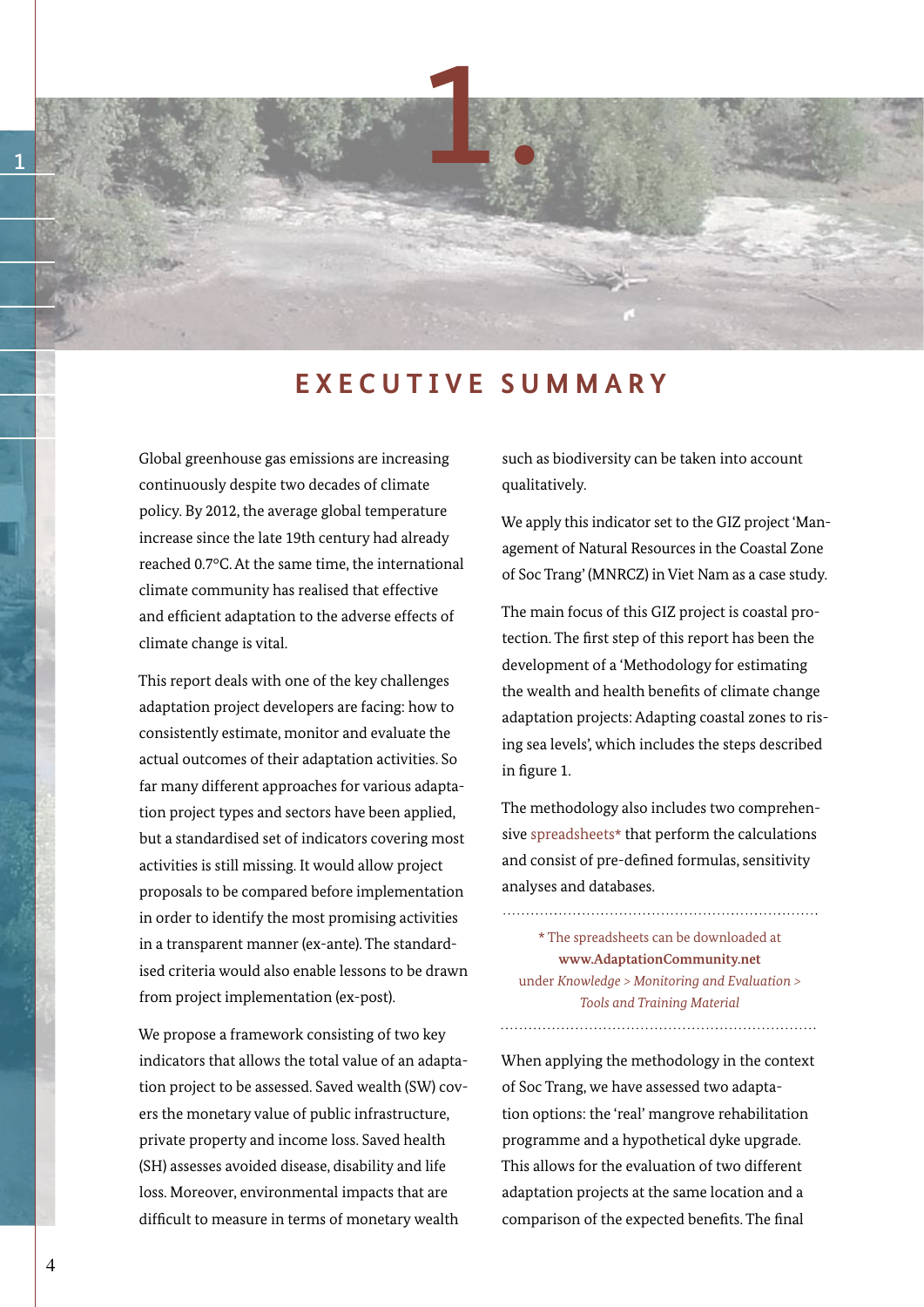result shows that the wealth benefits for the local population are almost five times higher for the mangrove option than for the dyke upgrade. Additionally, the mangroves also lead to significant health and ecological benefits whereas the dyke cannot provide such advantages: the dyke upgrade would not even justify its investment.

We conclude that the quantification framework can be successfully applied for measuring project impacts ex-post (monitoring and evaluation (M&E) for the historical mangrove benefits) and predicted impacts ex-ante (for the hypothetical dyke upgrade and the future mangrove benefits) of coastal zone interventions. Furthermore the assessment provided clear guidance for an investment decision as it was able to directly compare the adaptive benefits of two competing projects due to an identical set of applied indicators. The methodology can be replicated for coastal zone interventions in other countries due to large databases providing parameters for developing countries around the globe.

We have identified challenges in the following fields:

- **O** Data gathering at the local level
- **O** Coverage of combined extreme events
- Uncertainty of climate projections  $\bullet$

The complexity of the applied tool could be reduced through pre-defined methodologies and simplified versions of calculation tools. External guidance and capacity building help make the tool usable by local project managers. The application of the methodologies and tools by users with different education levels and of different cultural backgrounds, ideally through 'handson' workshops, would be crucial to allow for the generalisation of this approach.

The harmonization as well as other internationally available data sources would be helpful and should be supported. Methodologies for other types of adaptation activity would need to be developed and tested. This would allow for crosssector comparisons of different adaptation project types (e.g. coastal zone interventions vs. drought adaptation activity).

| 1              | Defining the applicability and boundaries of the methodology                |                                                                   |
|----------------|-----------------------------------------------------------------------------|-------------------------------------------------------------------|
| $\overline{2}$ | Deriving a baseline scenario                                                | ing an adaptation<br>project according to<br>the indicator frame- |
| 3              | <b>Description of project scenarios</b>                                     | work and a related<br>methodology                                 |
| 4              | Assessment of saved wealth, saved health and environmental benefits/impacts |                                                                   |
| 5              | <b>Definition of monitoring parameters</b>                                  |                                                                   |
|                |                                                                             |                                                                   |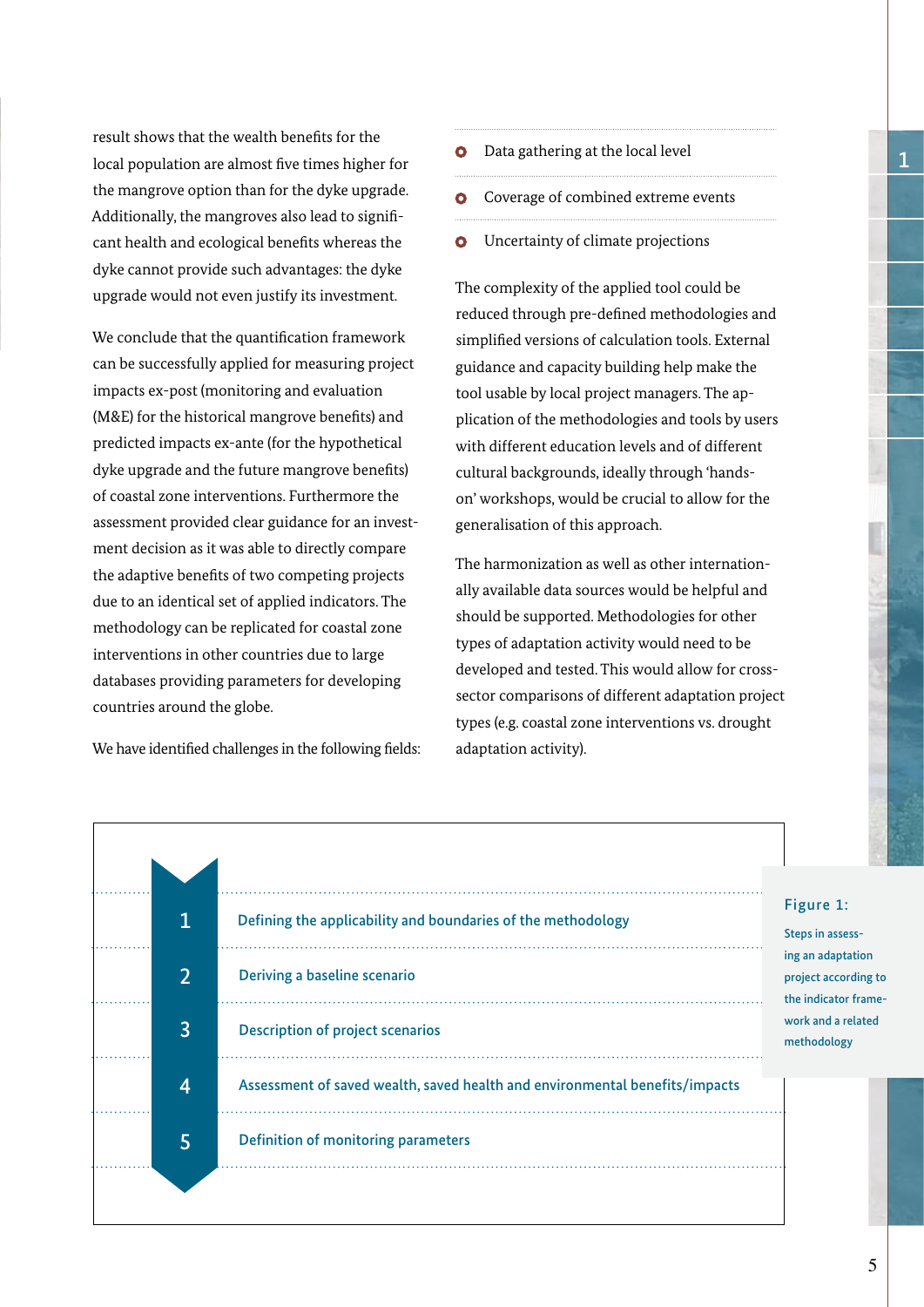

# **BACKGROUND AND INTRODUCTION**

The need for adaptation to mitigate existing and upcoming impacts of climate change is widely recognised in the international climate community. For 2030, the United Nations Framework Convention on Climate Change (UNFCCC) (2007) estimates annual global adaptation costs at USD 49 to 171 billion, with USD 27 to 66 billion accruing in developing countries (see also Parry et al. 2009). Adaptation efforts have evolved significantly in recent years and more experience has been gained. However, the adaptation resources available are many times less than the adaptation needs calculated by Parry et al. (2009). From an economic point of view, it would be desirable to maximise the adaptive benefit achieved with the global investments in adaptation. Against this background there is a strong need for effectiveness criteria to assess ex ante where adaptation measures can bring about the largest benefits for the least cost, and to assess ex post whether or not an adaptation intervention has been successful. Such effectiveness criteria will also be of help for development cooperation and its efforts in monitoring adaptation projects (see also Spearman and McGray 2011, p.5 and GIZ (2012)).

In contrast to mitigation, where the effectiveness of policy action can be measured through the metric 'tonnes of CO $_{\textrm{\tiny{2}}}$  equivalent reduced', no

universally accepted metric for assessing adaptation effectiveness exists to date. The lack of such a metric is a barrier in planning, monitoring and evaluating of adaptation efforts. The first experiences with allocating adaptation funding show a tendency to use intermediate outcome indicators (e.g. for adaptive capacity and adaptation action taken) but no final impact metrics (e.g. for sustained development despite climate change).

This report introduces indicators for final adaptation impacts that can be used for two purposes. First, the indicators provide information for the ex-post monitoring and evaluation (M&E) of adaptation benefits. Second, the indicators can be used to identify promising and efficient adaptation projects ex-ante. Given the long time horizon of adaptation projects, some overlap between M&E and planning is inevitable. In order to assess future benefits of climate change adaptation, it is necessary to think in alternatives (counterfactuals) even when the adaptation project has already been running for a considerable period of time. This is why our approach for M&E uses a type of cost-benefit analysis (CBA) that is usually applied in project planning and has been suggested for appraising adaptation projects ex-ante (GIZ 2013).

The approach developed by Perspectives Climate Change builds on results-based monitoring sys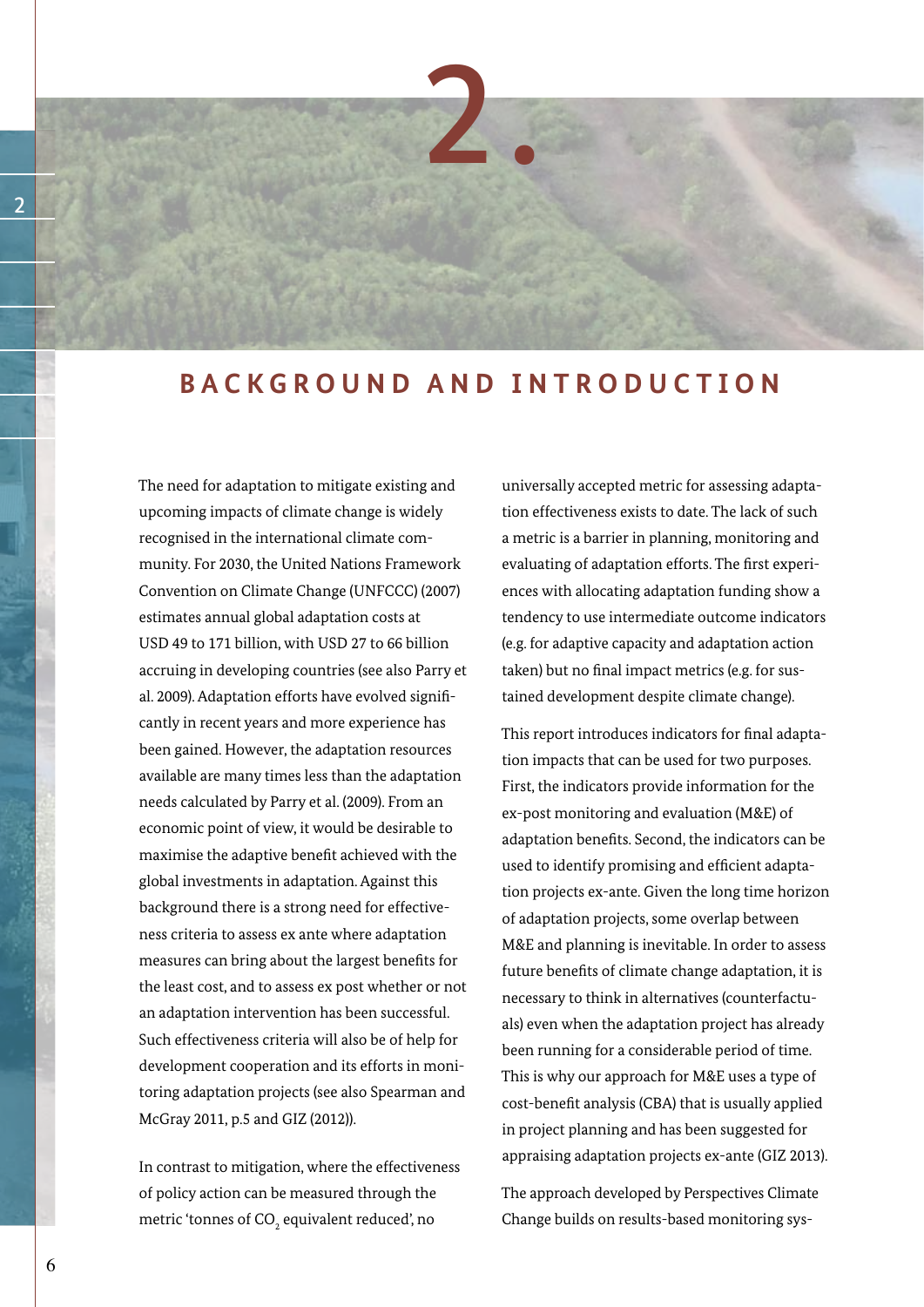tems following the concept of 'results chains' leading from outputs to outcomes and indirect results/ impacts (see GTZ 2008, p.5). With each level of the results chain, the level of uncertainty regarding the attribution of a result to the evaluated project increases. In the complex field of climate change, this uncertainty has two main components – uncertainty relating to future climate change impacts and uncertainty regarding non-climatic drivers that influence project impacts. Figure 2 demonstrates how uncertainties influence the assessment of adaptation results in a classic results chain and identifies 'attribution gaps'.

Several studies have shown that estimating adaptation benefits from different project types in different sectors and geographies is challenging. A comprehensive and systematic approach is not

available yet, and there are few decision support tools. Moench et al. (2009) were among the first to discuss CBA as a tool for evaluating adaptation projects. The idea evolved to make use of CBA indicators for planning and prioritisation before project implementation as well as for M&E. However, a detailed description of appropriate metrics for such a systematic assessment of adaptation benefits is lacking.

Development agencies like the Deutsche Gesellschaft für Internationale Zusammenarbeit (GIZ) have traditionally applied a broad range of process and outcome indicators for evaluating their adaptation projects. An assessment of natural resource management projects conducted by Michaelowa and Köhler in 2010/2011 revealed that most of these indicators address lower



7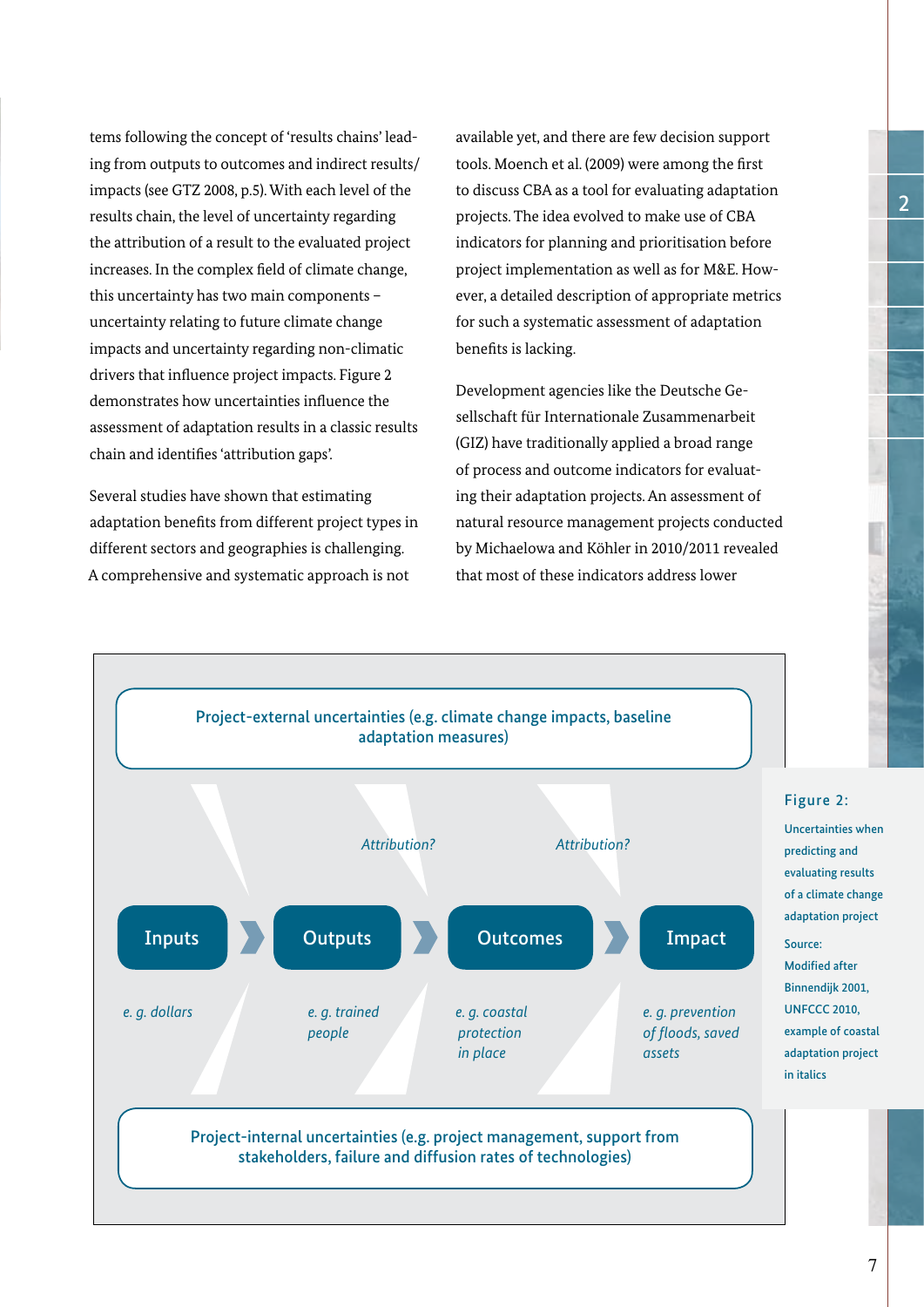levels of the results chain and rarely take into account the indirect long-term impacts (see also Michaelowa and Köhler 2011, p. 15).

Perspectives has elaborated a framework for quantifying the results of adaptation projects and programmes through standardised indicators<sup>1</sup>. The method quantifies long-lasting impacts while taking into account uncertainties. Perspectives has so far tested the practical application of the method in one setting, a project for Kenya's agricultural sector. GIZ's Climate Protection Programme for Developing Countries commissioned further testing of the concept for the GIZ project Management of Natural Resources in the Coastal Zone of Soc Trang (MNRCZ).

#### The study aims to:

- **O** Communicate the concept of quantifying adaptation benefits to GIZ project developers and related stakeholders and policy-makers. Eventually, the concept could be applied widely for all types of adaptation. The specific aim is to present an innovative indicator approach for ex post M&E of adaptation benefits. At the same time these indicators might also be useable for ex ante planning in the context of CBAs;
- **O** Provide a methodology for quantifying adaptation benefits of coastal adaptation projects, including a spreadsheet and related instructions to operationalise the methodology;
- **O** Apply the methodology and tool to the case study in Viet Nam, illustrating the underlying concept and presenting the benefits of mangrove restoration;

**O** Document the conclusions drawn from its application as the basis for future applications.

The concept of quantifying adaptation benefits will be introduced in chapter 3. Based on the concept a methodology to assess benefits of coastal adaptation projects is described in chapter 4. Chapter 5 outlines the application of the methodology in the context of the Vietnamese case study. At first, the baseline scenario is described, followed by two potential project scenarios: dyke construction and the rehabilitation of mangroves. The results of both projects are compared to the baseline, which allows for the interpretation of outcomes and identification of lessons learned for similar project types. Identified strengths, challenges and recommendations for improvements are presented in chapter 6. Finally, Annex I documents the full methodology.

<sup>&</sup>lt;sup>1</sup> This was done on behalf of the Swiss Agency for Development and Cooperation (SDC).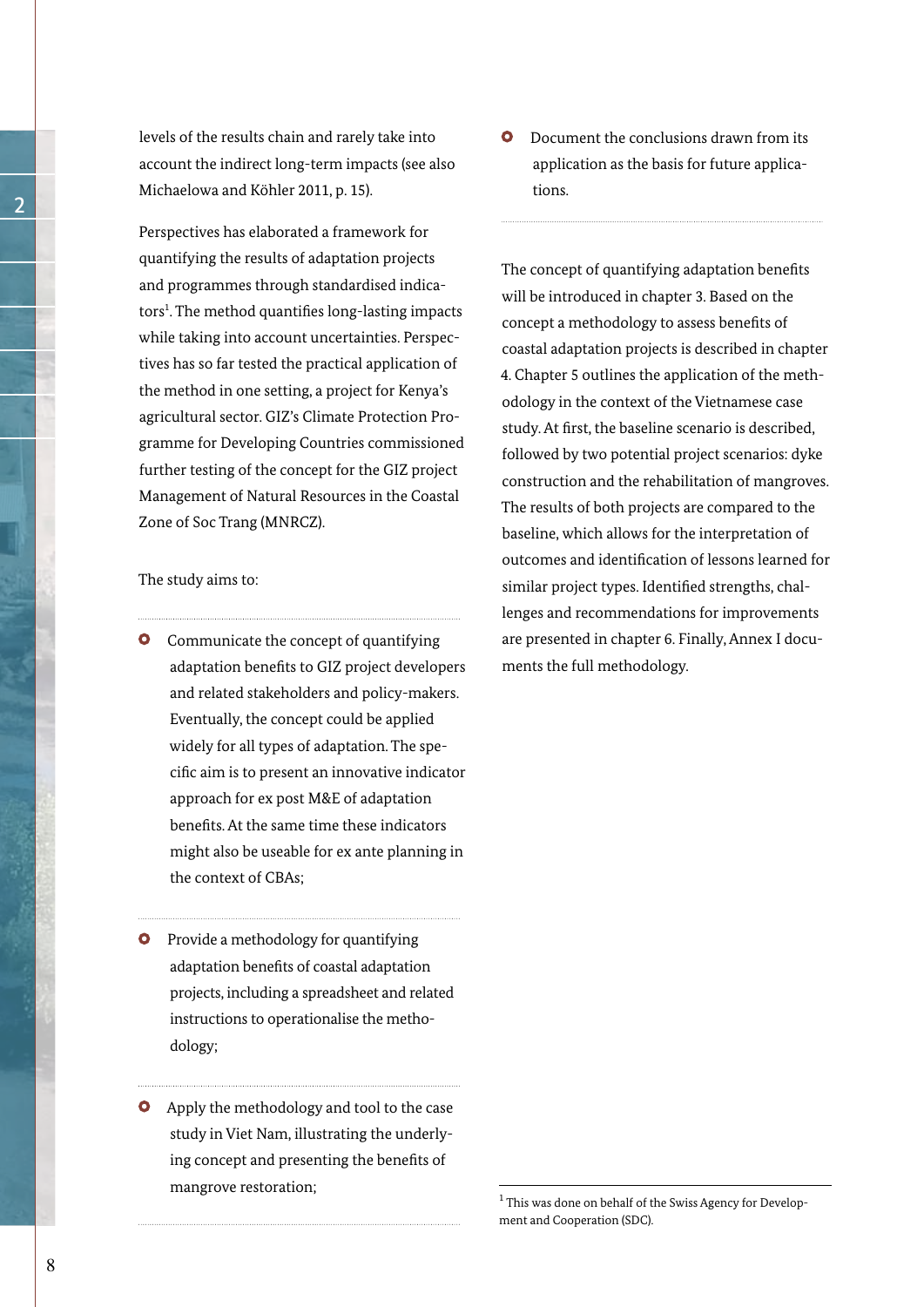

# **THE CONCEPT OF QUANTIFYING ADAPTATION BENEFITS**

Conceptually, estimating adaptation benefits of projects has always been plagued by the challenge to give a monetary value to human life and biodiversity. Attempts to use life insurance data to value human life have been heavily criticised because they value human lives according to their economic potential expressed in monetary terms such as Gross Domestic Product (GDP) per capita which differs greatly between industrialised and developing countries. We avoid this ethical challenge by differentiating between monetary and human life/health-related benefits. In order to cover the existence value\* of biodiversity, the concept also includes a procedure to take such environmental benefits into account.

Based on these general principles, indicators for each of the following three key dimensions related to the adverse effects of climate change are proposed: economic value at risk health of people at risk, and environmental benefits. The aim is to apply a consistent methodology that helps to quantify the benefits for each of the categories and which may help decision-makers to track and compare project impacts as well as allocate available resources systematically. A quantative approach has been developed for economic and

health benefits. The downside of purely quantitative approaches is that they provide only a very coarse picture of the reality and that such indicators are difficult to measure. Furthermore, there are uncertainties and value judgments such as the impacts of climate change on extreme events. However, quantitative indicators allow comparing two situations consistently between space and time.

It is proposed to determine the total value of an adaptation project (TVAdapt) as the *Saved Wealth* (SW), covering the monetary value of public infrastructure, private property and income loss, plus *Saved Health* (SH), covering avoided disease, disability and life loss. Besides this, *environmental impacts* that are difficult to measure in terms of monetary wealth such as biodiversity are taken into account qualitatively. In the following, each indicator is explained in detail.

<sup>\*</sup> The existence value reflects the benefits people experience from knowing that a particular environmental resource, such as a forest, endangered species or any other organism or thing exists.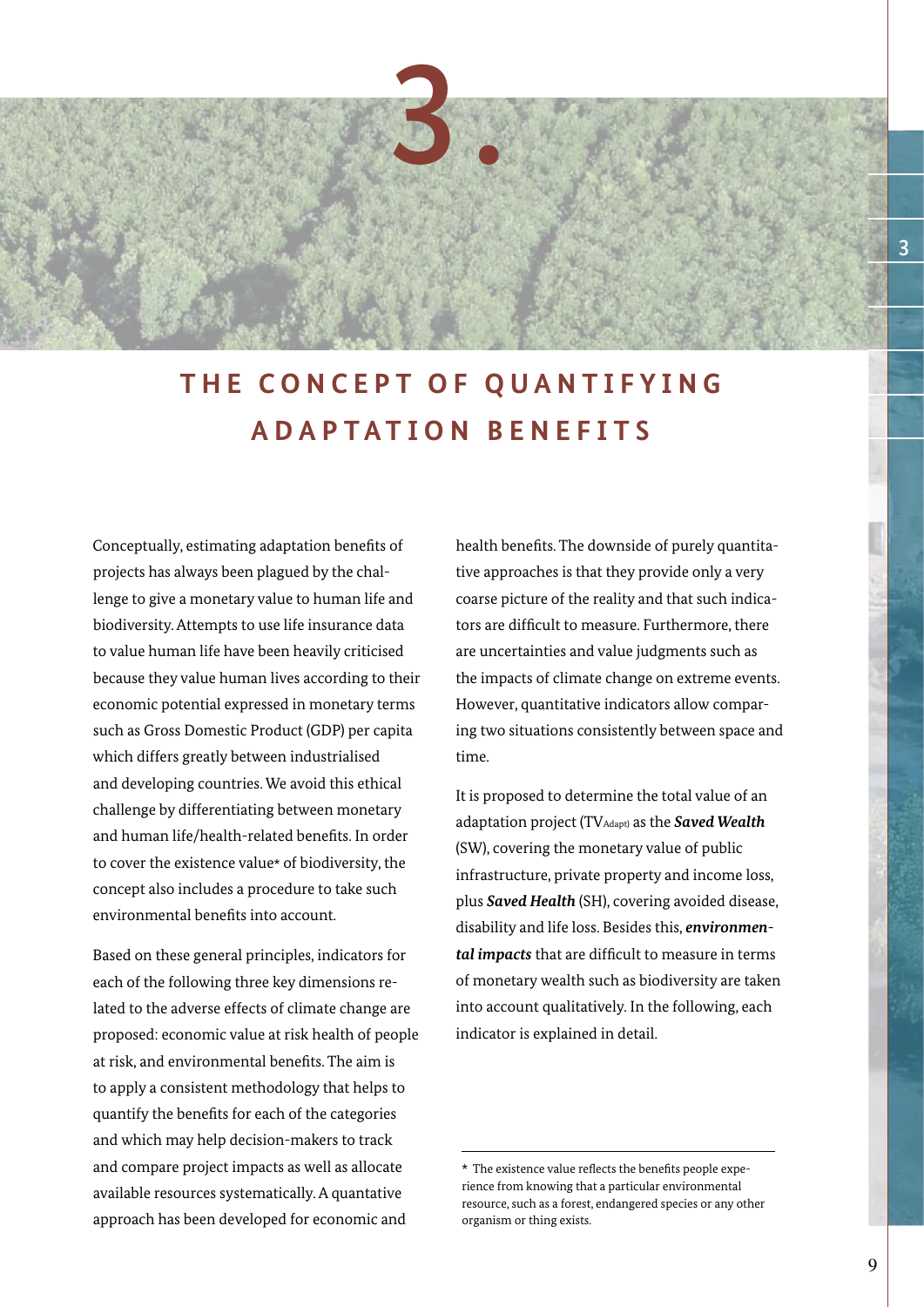# 3.1.  $FXPI$  A N AT I ON $\cdot$ SAVED WEALTH INDICATOR

When assessing the wealth benefit of an adaptation project, one can generally use the two different concepts: absolute wealth saved or relative wealth saved. These two types of wealth (described below) can be used to compare the impact of competing investment options (or approaches) within an adaptation project at community level.

- 1. **Absolute wealth saved:** This approach measures the absolute wealth saved by the project. Taking the fictive example of a community with 1,000 inhabitants and with a moderate level of wealth (USD 1 million), an adaptation activity is, for example, able to save USD 0.2 million. Looking only at the absolute wealth of the community does not necessarily address vulnerability, as absolute wealth may be concentrated among a few community members who are able to cope with the loss of part of their assets.
- 2. **Relative wealth saved:** Here, the absolute wealth saved by the adaptation project is divided by the total wealth of the community. The number of average personal wealth saved is calculated as a per cent. The relative wealth saved for the community described above would be 20% (USD 0.2 million/1 million). Looking only at the relative wealth of the community may lead to high losses for wealthy community members while spending a lot of resources to protect the limited wealth of poor people.

To combine the advantages of both approaches the authors decided to apply a mixed index for

Saved Wealth (**MISW**), which is calculated in two steps: At first the absolute wealth saved, including private and public property, is assessed (e.g. USD 0.2 million for a community as described above). As a second step the relative wealth saved is calculated. Here, the absolute wealth saved is divided by the total wealth of the community and finally multiplied by the population. In the example, this would be e.g. USD 0.2 million absolute savings divided by USD 1 million total wealth = 20% relative wealth savings (RWS) within the community. Finally the approach combines both outcomes by multiplying the two values. In the example, the village would have a total average Saved Wealth of USD 0.2 million \* 20% (RWS) = USD 40,000 (RWS). The concept has the advantage that poor, vulnerable communities that lack assets to be protected are not excluded (covered by relative wealth), while concentrations of assets in more developed regions are not neglected (covered by absolute wealth). The formula for the Saved Wealth index is:

*SW = MISW = AWS . RWS*

#### **where**;

MISW: mixed index for Saved Wealth (MISW)

AWS: absolute wealth saved by a project (in USD)

RWS: relative wealth saved by a project (in relative wealth savings (RWS))

The MISW may be applied to the wealth categories of public infrastructure - which can include natural resources and services - and private property.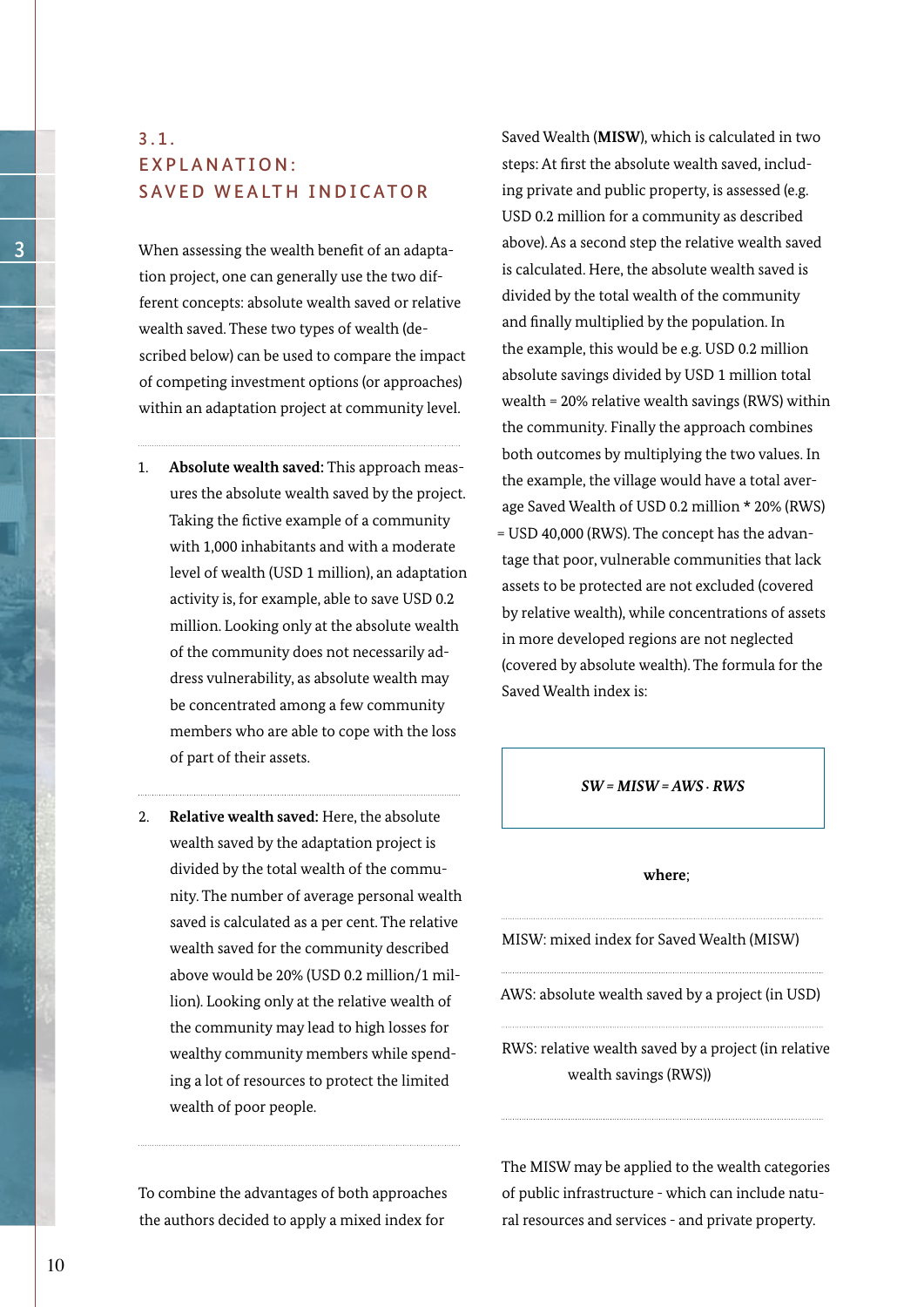In the context of the assessed project activities in chapter 4, the MISW has been balanced equally. However the tool user makes the decision about the weighting of relative and absolute wealth. If both public infrastructure and private property are assessed, then the sum of public and private wealth saved shall be calculated for each subindicator (absolute and relative wealth savings) before multiplying the two values to get the MISW. In determining the potential of an adaptation activity to save wealth, one needs to consider the development of wealth in the relevant region over time that would occur in the absence of climate change during the lifetime of the project. Demographic and/or economic developments will lead to changes of property, and therefore wealth in the baseline scenario. Furthermore, the wealth needs to be discounted. Discounting is done to reflect inflation as well as decrease of the economic value of infrastructure and hardware over time that is not related to climate change (depreciation).

# 3.2. EXPLANATION: SAVED HEALTH INDICATOR

In this section, the concept of Disability Adjusted Life Years (DALYs) saved is introduced to assess avoided negative climate change impacts on humans due to a proposed adaptation activity, also referred to as Saved Health (SH).

The concept of DALYs was developed by the World Bank (1993), and has since then been systematically utilised by – inter alia the World Health Organization (WHO) in the 'Global Burden of Disease (GBD) concept', which provides a comprehensive and comparable assessment of mortality and loss of health due to diseases, injuries and risk factors for all regions of the world (WHO 2010). It is a concept to quantify the burden of

disability and death that avoids the monetisation of human life. Instead, adaptation benefits are expressed as the avoided number of life years lost due to disability and early death.

#### *DALY = YLL + YLD*

('YLL' stands for 'years of life lost' (due to premature mortality) and 'YLD' stands for 'years lived with disability'.)

# 3.3. **EXPLANATION:** ENVIRONMENTAL BENEFITS

This section explains our method to assess environmental adaptation benefits. Contrary to natural services and resources that are included in Saved Wealth, the concept of natural ecosystems focuses on the intrinsic value of nature. Its major criteria are the quality and quantity of biodiversity. Thus, assessing the saving of endangered species (flora and fauna) in a qualitative manner and the protecting of their natural habitat in a quantitative manner can be main indicators. In the context of the proposed framework, a simplified approach focuses on adequate incentives for project developers to minimise and compensate for potential negative environmental effects of the given adaptation project. Thus, an environmental assessment of the project will be applied, based on evaluation criteria that can be found in chapter 8 (see Annex I). After introducing the general concept of quantifying adaptation benefits, the next chapter describes a specific methodology to apply the indicators in the context of coastal protection projects.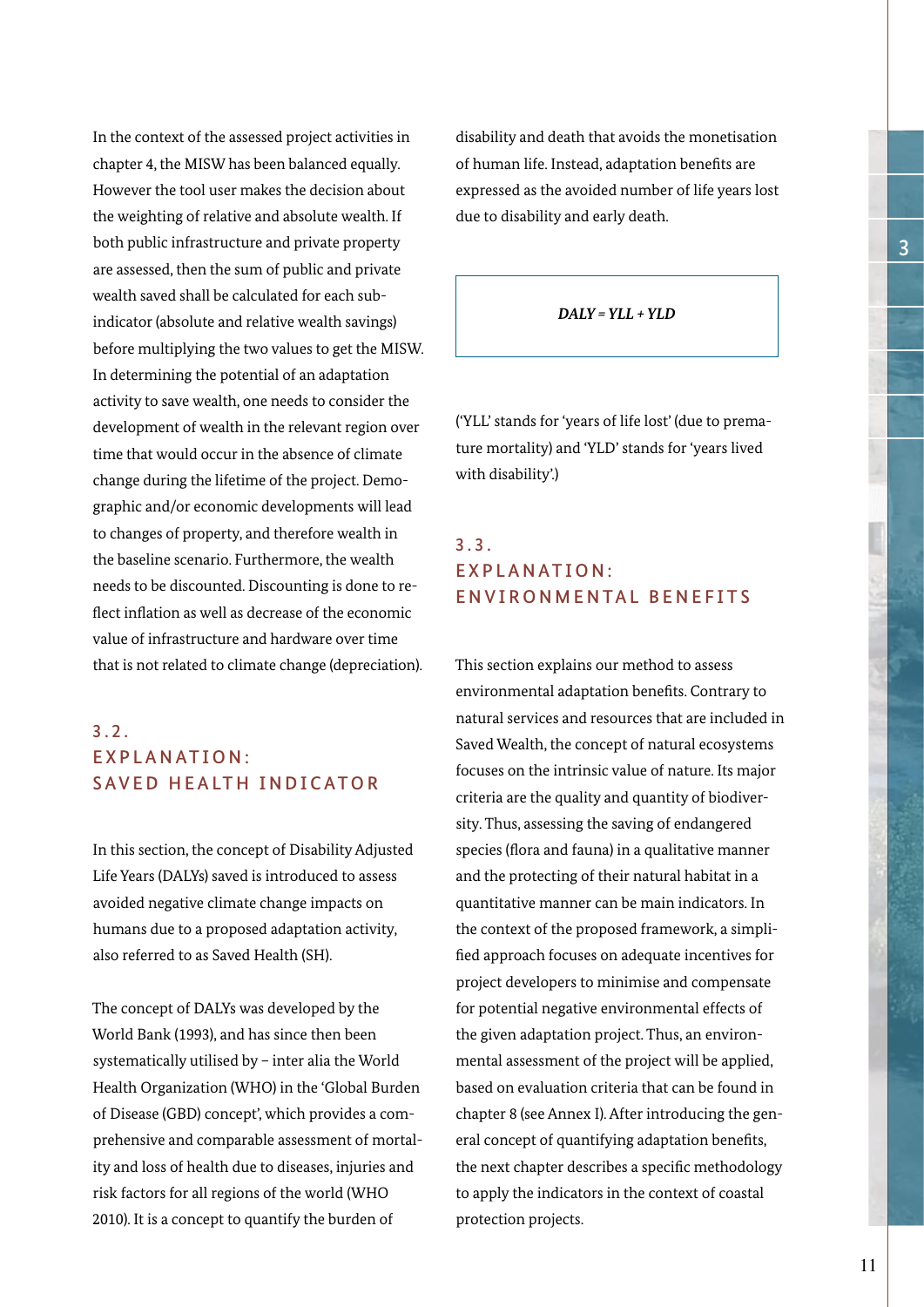# **M E T H O D O L O G Y**

4.

The concept developed by Perspectives is used in two ways. First, the health and wealth benefits of two coastal protection approaches are calculated. One approach is integrated coastal zone management focusing on mangrove planting/rehabilitation and the other is a more 'traditional' approach of concrete dyke building. Second, the benefits of the two approaches are compared to the costs. Furthermore, non-health/-wealth related environmental benefits are taken into account in a qualitative manner.

*A 'Methodology for estimating wealth and health benefits of climate change adaptation projects: Adapting coastal zones to rising sea levels' has been prepared and can be found in Annex I. The following section describes the main elements and data requirements. The methodology is implemented using a spreadsheet that includes various default values and allows for the calculation of benefits. Five steps are required for desiging and applying an appropriate methodology.* 

| Figure 3:                             |                | Defining the applicability and boundaries of the methodology                |
|---------------------------------------|----------------|-----------------------------------------------------------------------------|
| Steps in assess-<br>ing an adaptation | $\overline{2}$ | Deriving a baseline scenario                                                |
| project according<br>to a suitable    | 3              | <b>Description of project scenarios</b>                                     |
| methodology                           | 4              | Assessment of saved wealth, saved health and environmental benefits/impacts |
|                                       | 5              | Definition of monitoring parameters                                         |
|                                       |                |                                                                             |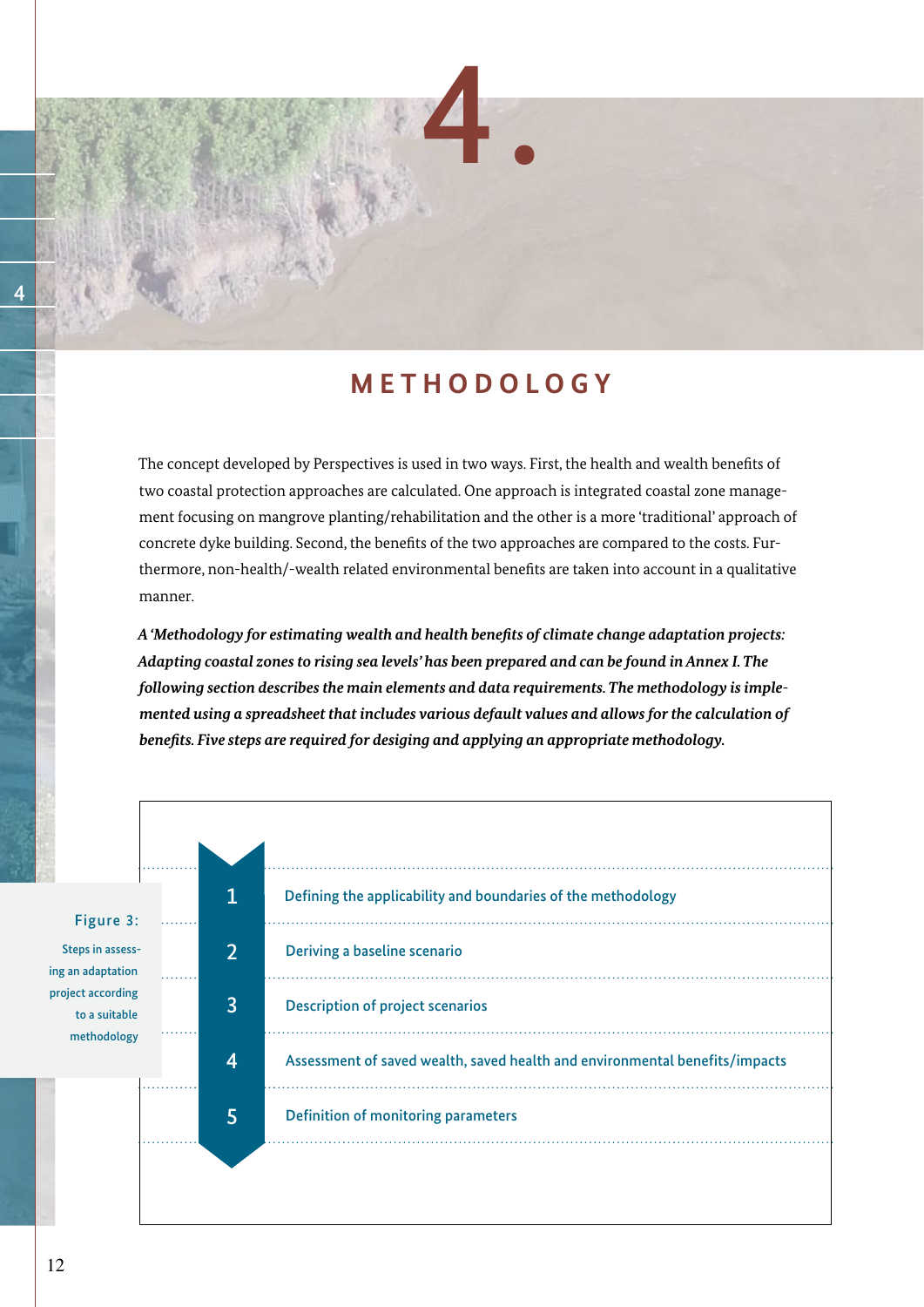The key steps 1, 2, 3 and 4 are explained in detail in the following section. Step 5 depends on the indicator definitions from the preceding steps, is rather simple and can be found in the methodology in Annex I.

# 4.1. A P P L I C A B I L I T Y A N D BOUNDARIES

The methodology has been designed for two main types of intervention: (i) flood prevention and (ii) flood mitigation in coastal zone areas where negative impacts of climate change are already occurring and/or are expected for the next 10-50 years. The methodology mainly covers physical interventions such as coastal infrastructure, natural protection measures, erosion avoidance and soil restoration and avoidance of salinisation. Combinations of physical activities and capacity building/policy planning measures such as early warning systems coupled with emergency shelters are addressed by the methodology. Standalone capacity building/policy planning measures are not suitable for a quantitative approach.

# 4.2. DERIVING A BASELINE

The baseline is the business-as-usual situation in the project area including impacts of climate change but excluding the proposed project interventions. Both already observed and predicted climate change impacts have to be reflected. Adaptation measures implemented in the past and expected autonomous adaptation form part of the baseline. Such data will be used to calculate predicted wealth and health losses. The full formula can be found in chapter 5 and in the Appendix. The baseline is built from project data on the ground combined with default values. The minimum data requirements that cannot be provided by default values are listed in textbox 1 below.

# $Textbox 1:$ Minimum data requirements\*:

- $\bullet$ Project lifetime in years
- $\bullet$ Population in start year
- Total project area in hectares  $\bullet$
- $\bullet$ Percentage of wealth and (if applicable) health projected to be lost due to climate change in year t during project lifetime (i.e. percentage of wealth lost per year during project)

\*) Other values can be provided through default values. However, the validity of the quantification increases when local data are applied.

# 4.3. CALCULATION OF WEALTH AND HEALTH BENEFITS DUE TO AN ADAPTATION PROJECT SCENARIO

The intervention to save wealth and health in the project area is the main element of the concept. First, the type of the project has to be specified. The methodology covers the following project types: disaster mitigation, flood protection, avoided erosion and/or avoided salinisation. Specific formulas to calculate adaptation benefits are provided in four individual modules. Next, the required data has to be gathered in order to provide sufficient project-specific input for the calculations. The project specific results are then aggregated (see *'Project*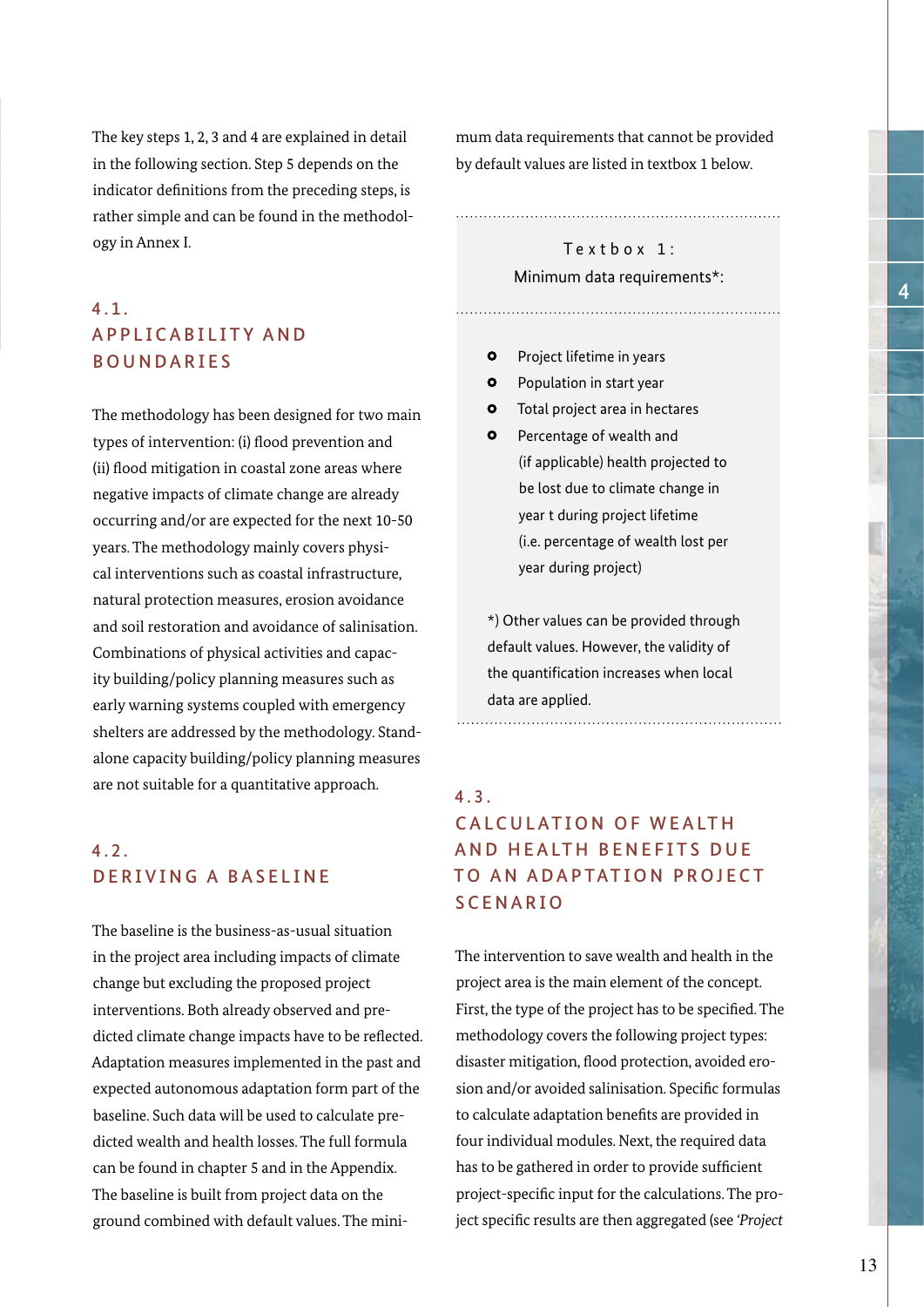*situation'* tab in the spreadsheet - modules *(3) disaster mitigation, (4) flood protection, (5) avoided erosion and (6) avoided salinisation).*

A damage-frequency function of flood events is the main tool underlying both calculations. The function needs to be elaborated given the areaspecific situation. It demonstrates the damage potential of an extreme event on the y-axis and the frequency on the x-axis (see figure 4). The higher the damage potential of an event the lower its frequency. As an example, some river flooding usually happens every year in the rainy season but average damages are low, in part due to the adaptive capacity of local population. However, once per decade, flood levels are much higher leading to significant damages. An extreme flood that on average only happens once per century will lead to catastrophic impacts. This relation is expressed by the damage curve shown in figure 4. A damage

curve has been included in the spreadsheet *'Saved Health - Saved Wealth: Excel Tool (for the Dyke Case/ for the Mangrove Case)'* in the *'Damage curve'* tab.

Based on this frequency function curve one can derive the average damage during the project lifetime that is prevented by the adaptation project. As discussed above, both absolute and relative wealth are assessed and combined in an index result (see also section 3.1). Both components are weighted equally and thus multiply absolute wealth by relative wealth.

# $4.4.$ SENSITIVITY ANALYSIS

The future development of wealth and health conditions in the project area as well as the impacts of climate change are very uncertain. Therefore, a sensitivity analysis of project impacts



4

Figure 4:

Example of the damage-frequency function of flood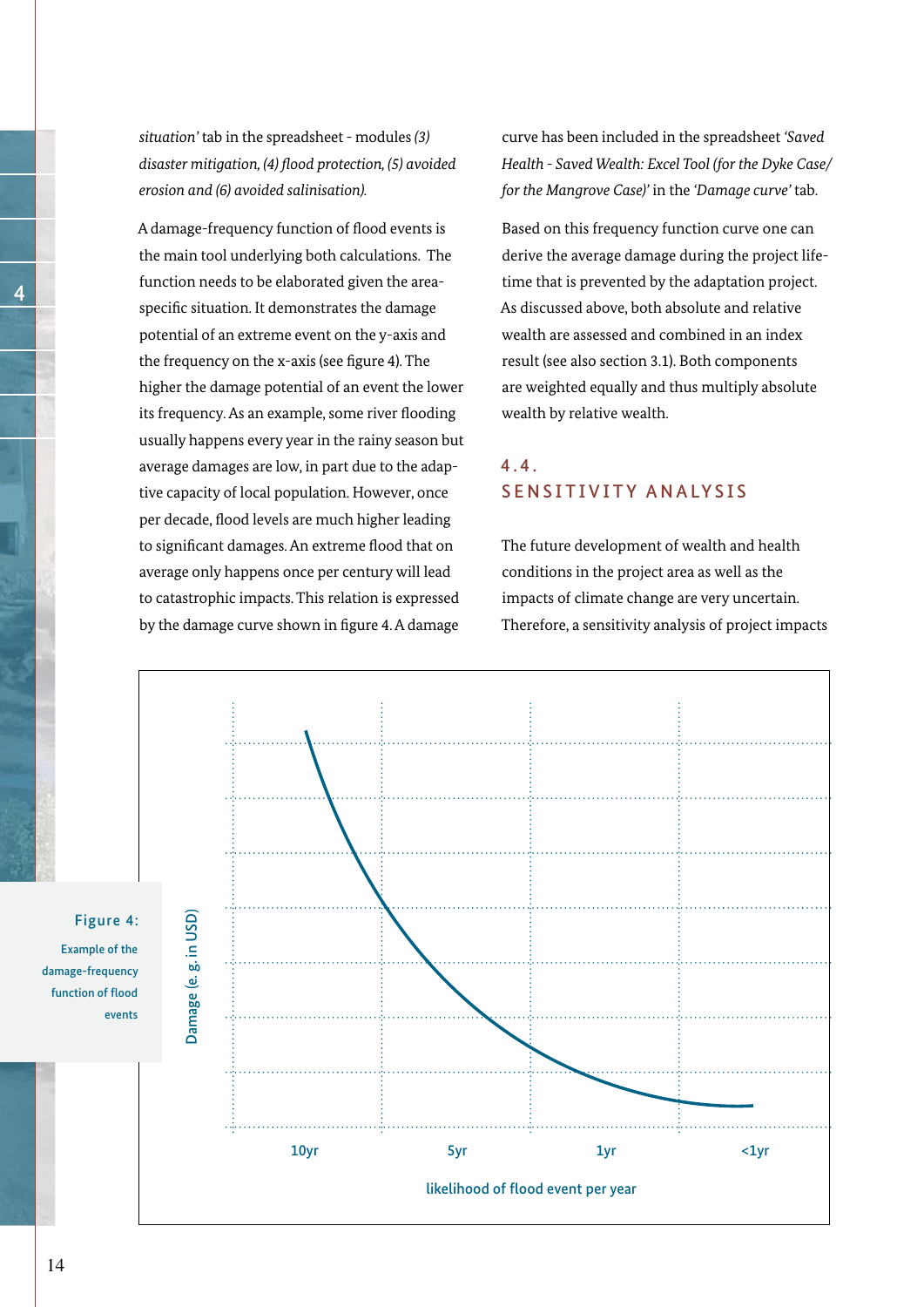needs to be conducted. It will explore the implications of changes in major parameters and/or changes from minimum to maximum values. The following key parameters are to be assessed:

- **O** Extreme weather intensity and duration
- **O** Extreme weather frequency
- **O** Value of public and private property
- **O** Number of deaths and incident cases
- **O** Annual maintenance costs during project lifetime

An automatically calculated sensitivity analysis has been included in the spreadsheet *'Saved Health - Saved Wealth: Excel Tool (for the Dyke Case / for the Mangrove Case)'* in the *'Sensitivity analysis'* tab.

# 4.5. A S S E S S M E N T O F ENVIRONMENTAL IMPACTS

This method only assesses sustainable development and the environmental impacts of the adaptation project by means of a qualitative checklist focusing mainly on biodiversity. Thus, negative impacts have to be identified and the implementing entity has to describe which measures will be implemented to mitigate such unwanted outcomes. The assessment should include consultations with relevant stakeholders such as national ministries, local governments, local and international non-governmental organisations (NGOs) as well as companies. The full checklist for sustainable development can be found on page 20 and in the spreadsheet *'Saved Health - Saved Wealth:* 

*Excel Tool (for the Dyke Case / for the Mangrove Case)'* in the *'Sust. development check list'* tab.

# $Textbox 2:$

#### Minimum data requirements\*:

- $\bullet$ Project budget over lifetime (in USD)
- $\bullet$ Maximum damage potential of climate change impacts
- $\bullet$ Probability of occurrence of climate change impact for every year t (i.e. probability per each year)
- $\bullet$ Negative economic impact due to project implementation
- Percentage of wealth and health  $\Omega$  (if applicable) projected to be lost due to climate change in year t
- $\bullet$ Total wealth of the region

\*) Other values can be provided through default values. However, the validity of the quantification increases when local data are applied.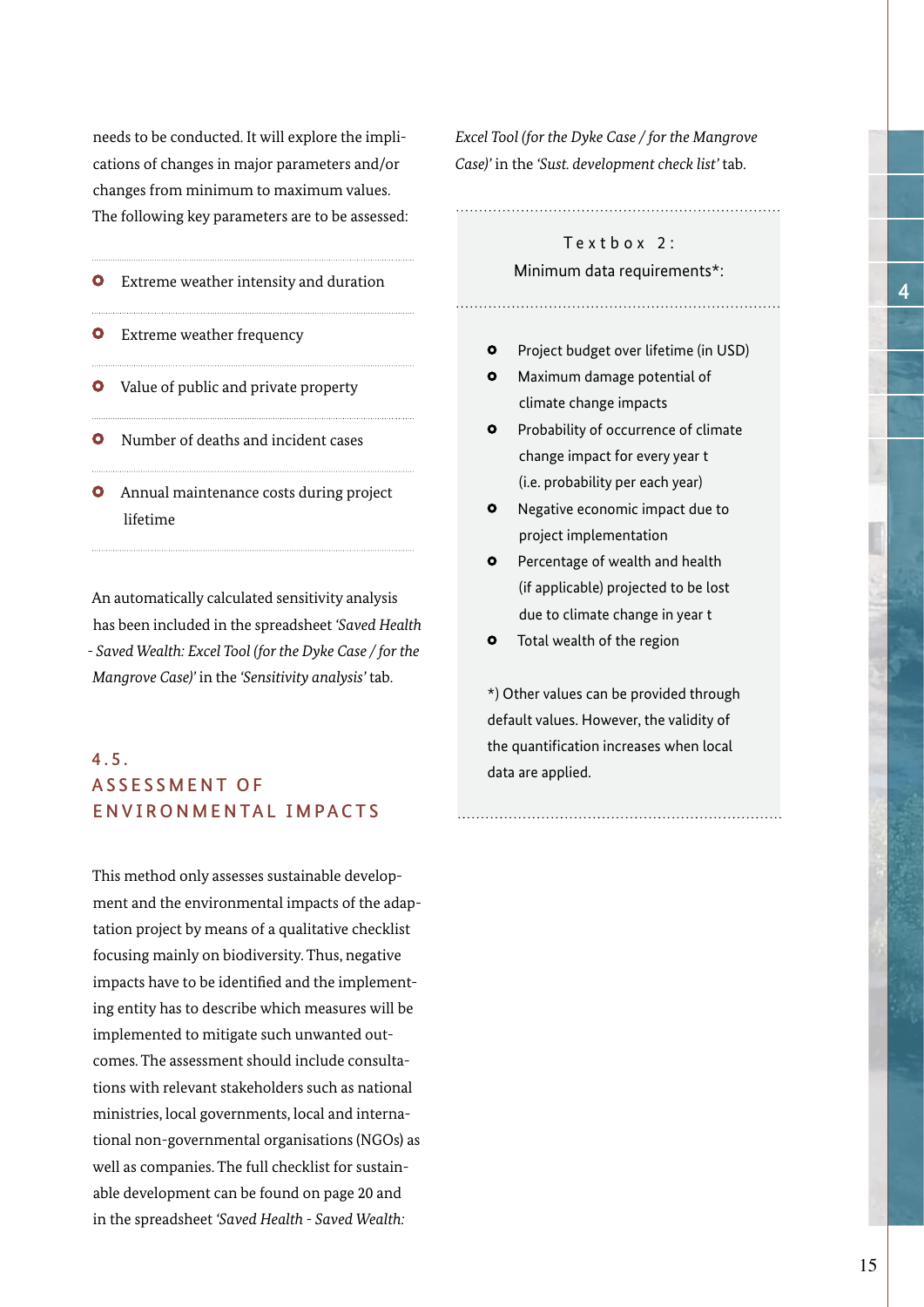# **CASE STUDY VIET NAM**

5.

**RAYCOUT**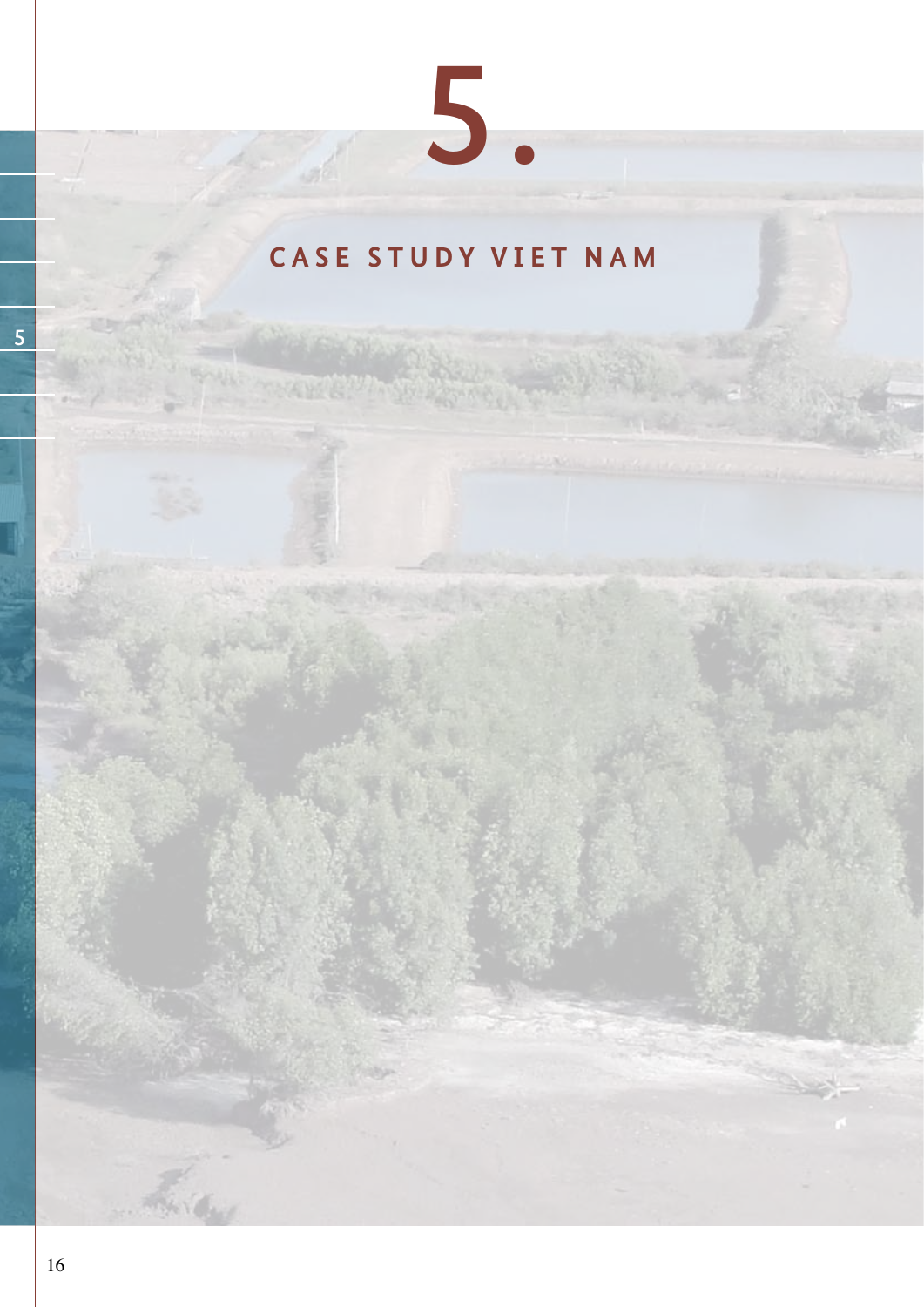The methodology for coastal adaptation projects has been applied to the Vietnamese case study on coastal protection in the Au Tho B village in the south-eastern Soc Trang province of Viet Nam. First, the vulnerability of the coastline in the context of a changing climate is described, highlighting historical and expected impacts on the local population. Second, the basic socioeconomic and biophysical parameters of the project region are outlined, providing the background for developing the baseline scenario. The two adaptation options, a concrete dyke and mangrove rehabilitation, are explained and the benefits of each of the activities are quantified. Third, a comparison of both project scenarios that also takes investment and operating costs into account is given.

# 5.1. **VUINFRABILITY** OF VIET NAM'S COASTLINE

Viet Nam is likely to be one of the most vulnerable nations in the world regarding impacts of

climate change. Due to its very long coastline and river deltas with low elevation, its dependence on agriculture (more than 70% of the population lives in rural areas), amount of rural areas with relatively low levels of development and exposure to sea level rise and extreme meteorological events is high, while adaptive capacity is low (McElwee 2010, p.1).

The average surface temperature has risen by 0.7 °C since 1950; the typhoon and flood seasons are longer than they used to be; heavy rainfall and flooding is becoming more frequent and storms are impacting coastal areas that had not been affected so far (McElwee 2010, p.1). The Soc Trang province is particularly exposed to floods and storm surges as well as an increasing frequency of typhoons. It is located in south-east Viet Nam (see red circle in figure 5).

The projected sea level rise in Viet Nam will have significant impacts on coastal areas. As simulated in models by the Ministry of Natural Resources

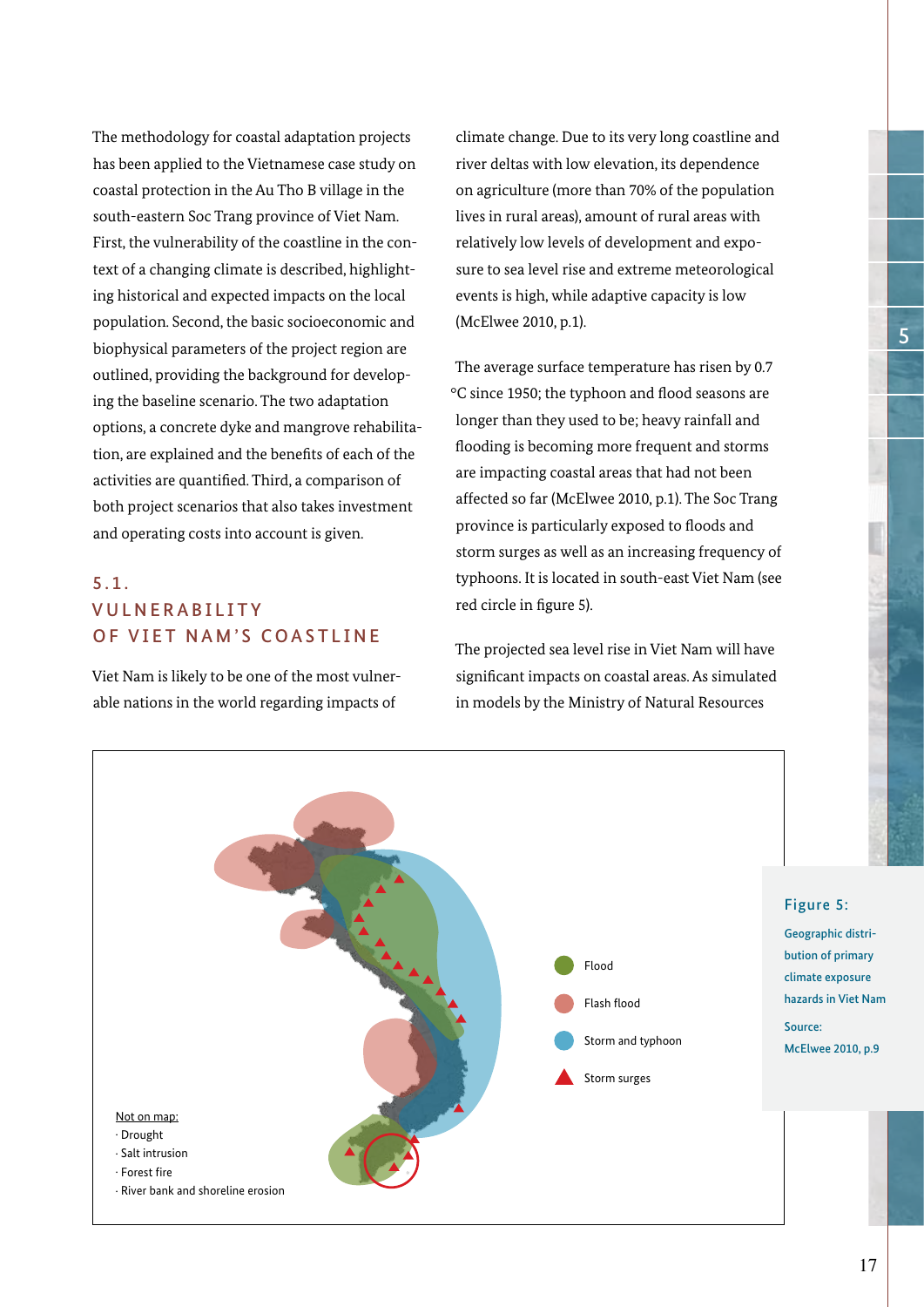and the Environment (MONRE), the average sea level at the coast of Viet Nam will likely increase by 65 to 100 cm until the year 2100 (see table 1)

Such increases in sea level will also lead to higher impacts of extreme events triggering e.g. erosion in coastal areas; estimations of 5-10 metres of eroded area per year have been reported (see McElwee 2010, p.14). Annual erosion rates of up to 30 m have been recorded for the coast of Soc Trang Province (Joffre 2010, Pham 2011). Additionally, increasing salinisation due to salt water intrusion from rising sea levels is a major issue for many farmers. As figure 6 shows, the whole southern coastline of Viet Nam has been affected by salt water intrusion in the year 2000; projections show significantly increased salinity of shallow coastal aquifers with rising sea levels.

Summing up, the southern Vietnamese coastline is increasingly exposed to the following negative climate impacts:

| <b>O</b> Storm surges |
|-----------------------|
| <b>O</b> Floods       |
| <b>O</b> Erosion      |
| <b>O</b> Salinisation |

Successful coastal adaptation projects will have to protect public and private health as well as human life against one or several of the identified impacts. As discussed in chapter 2 and section 4.4, all projections of climate change impacts are challenged by uncertainty. Furthermore there are no local projections for the Soc Trang province; only national data was available for the case study. Thus, discount factors have been included to guarantee conservative estimates for the achieved adaptation benefits and a sensitivity analysis for the main parameters.

# 5.2. **PRESENTATION** OF THE BASELINE A D A P T A T I O N O P T I O N S AND BENEFITS

The assessed community, Au Tho B village has a coastline length of 2.76 kilometres comprising agricultural areas with adjoining mudflats and sandbanks; the village itself is protected by an earth dyke and a mangrove belt (see Lloyd 2011, p.14). This levee is affected by extreme events and rising sea levels, requiring increased maintenance efforts. A study conducted by the International

|  | Table 1: Projected average sea level rise (in cm) in Viet Nam, relative to average of the 1980-99 period, Source: MONRE (2009) |  |  |  |
|--|--------------------------------------------------------------------------------------------------------------------------------|--|--|--|
|  |                                                                                                                                |  |  |  |

|                                  | 2020 | 2030 | 2040 | 2050 | 2060 | 2070 | 2080 | 2090 | 2100 |
|----------------------------------|------|------|------|------|------|------|------|------|------|
| Low emission<br>scenario (B1)    | 11   | 17   | 23   | 28   | 35   | 42   | 50   | 57   | 65   |
| Medium emission<br>scenario (B2) | 11   | 17   | 23   | 30   | 37   | 46   | 54   | 64   | 75   |
| High emission<br>scenario (A1F1) | 11   | 17   | 24   | 33   | 44   | 57   | 71   | 86   | 100  |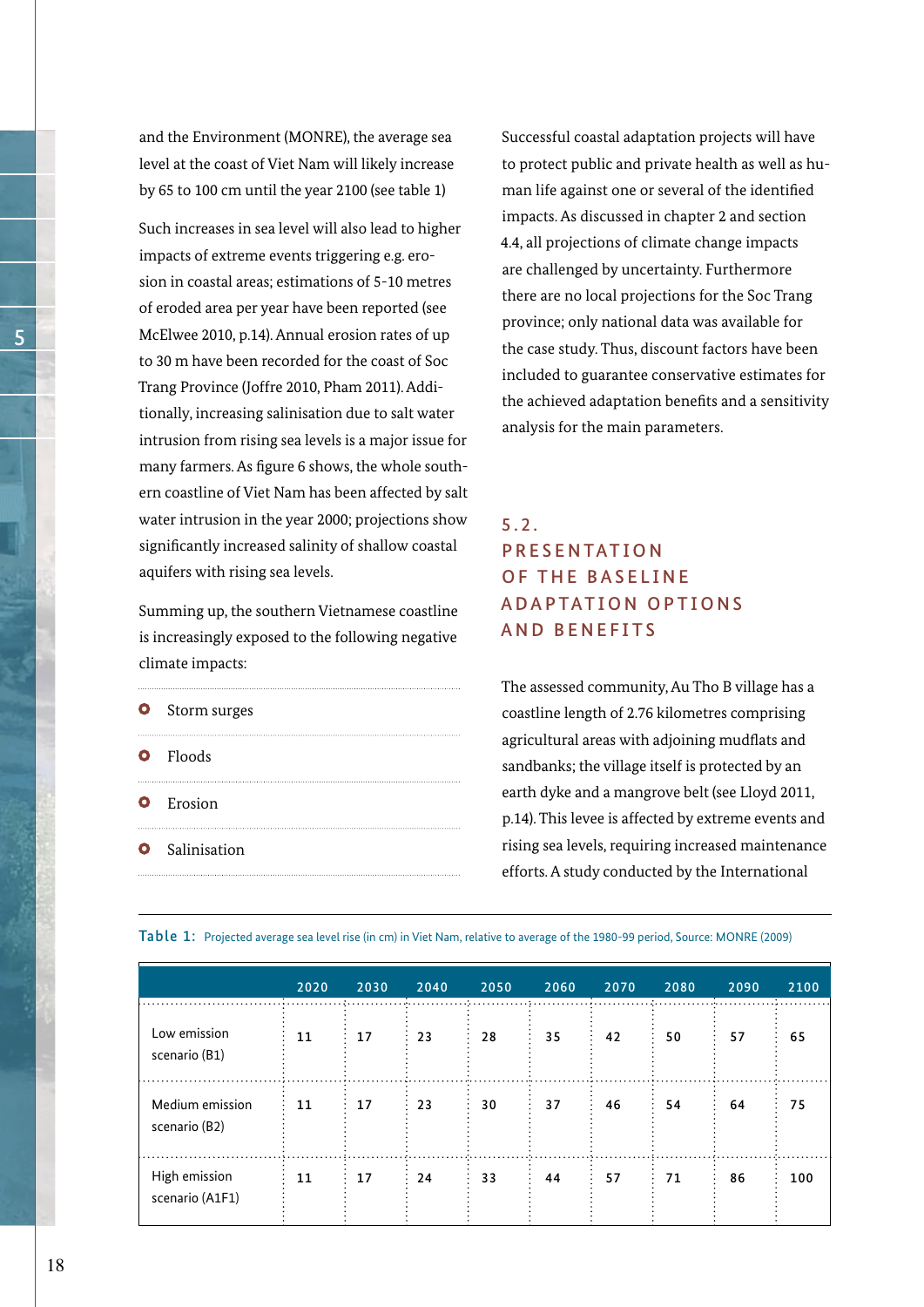Federation of Red Cross and Red Crescent Societies (IFRC 2010) revealed costs of about USD 97,000 for rehabilitation per kilometre of dyke per extreme event. As such extreme events historically occur in average every ten years and are expected to increase in intensity and frequency; expected maintenance for Au Tho B sums up to more than USD 560,000 over a 20 year period.

About 169 households with about 700 inhabitants are located between the sea and the dyke (see buffer zone in figure 7). As the inhabitants of the buffer zone are dependent on agricultural activities (mainly onion cultivation) erosion and salinisation are major issues jeopardising the economic sustainability of the local population.





in the Mekong river delta in 2000 (left) and projection for a 1 m sea level rise

5

Satellite image of Au Tho B village with a co-managed zoning plan Source: Lloyd 2011, p. 20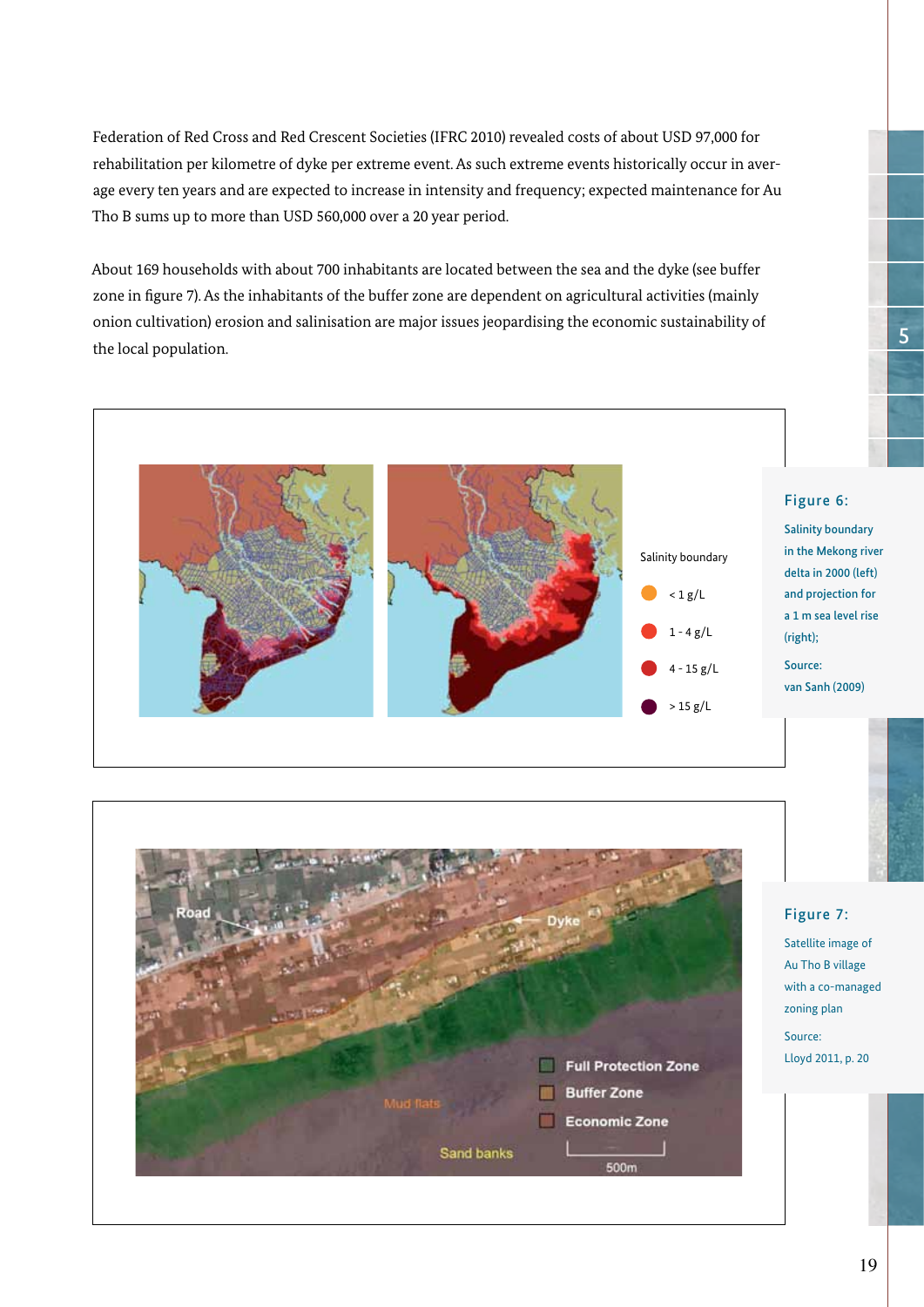Based on the observed and expected climate change induced impacts on Au Tho B, two possible adaptation project scenarios have been identified:

- **O** dyke upgrade through replacing the earth dyke with a concrete one, or
- **O** protective mangrove belt in front of the dyke.

The two scenarios do not fully reflect the real situation because mangrove rehabilitation has been initiated already 20 years ago, the dyke upgrade has not been considered as an alternative yet. So the scenarios serve as hypothetical examples, illustrating the situation of Au Tho B before mangrove rehabilitation.

#### 5.2.1.Baseline scenario

We assume in the baseline scenario that Au Tho B is only protected by a simple earth dyke but not a mangrove belt. This used to be the situation before the year 1994, which is when the Province of Soc Trang started mangrove rehabilitation programmes. Hence a substantial mangrove forest had already been in place when GIZ started the co-management project. The aim of this activity was mainly to protect and manage existing mangroves in a sustainable manner.

Table 2: General baseline parameters. Source: 'Baseline situation' tab in the spreadsheet

| Parameter                                       | Value                  | Source                          |
|-------------------------------------------------|------------------------|---------------------------------|
| Project country                                 | Viet Nam               | Project document                |
| Project region/community                        | Au Tho B village       | Project document                |
| Project start year                              | 2007                   | Project document                |
| Total project area in ha                        | 439.28                 | Project document                |
| PLT (project lifetime in years)                 | 20                     | Assumption                      |
| POP (population in start year) in project area  | 700 (1277 for erosion) | Project document                |
| PGR (POP growth rate per year)                  | 1.06%                  | Viet Nam, 2008-2010, World Bank |
| LE: life expectancy at birth                    | 74.2                   | Default value, Viet Nam         |
| WPCB: baseline wealth USD per capita/yr         | 1222                   | Viet Nam, 2007, World Bank      |
| IGR: income (GDP) per capita growth rate (%/yr) | 5.9%                   | Viet Nam, 2006-2010, World Bank |
| AA: autonomous adaptation                       | 10%                    | default value                   |
| D: discount rate of existing wealth per capita  | 0.04                   | half of average inflation rate  |

5

20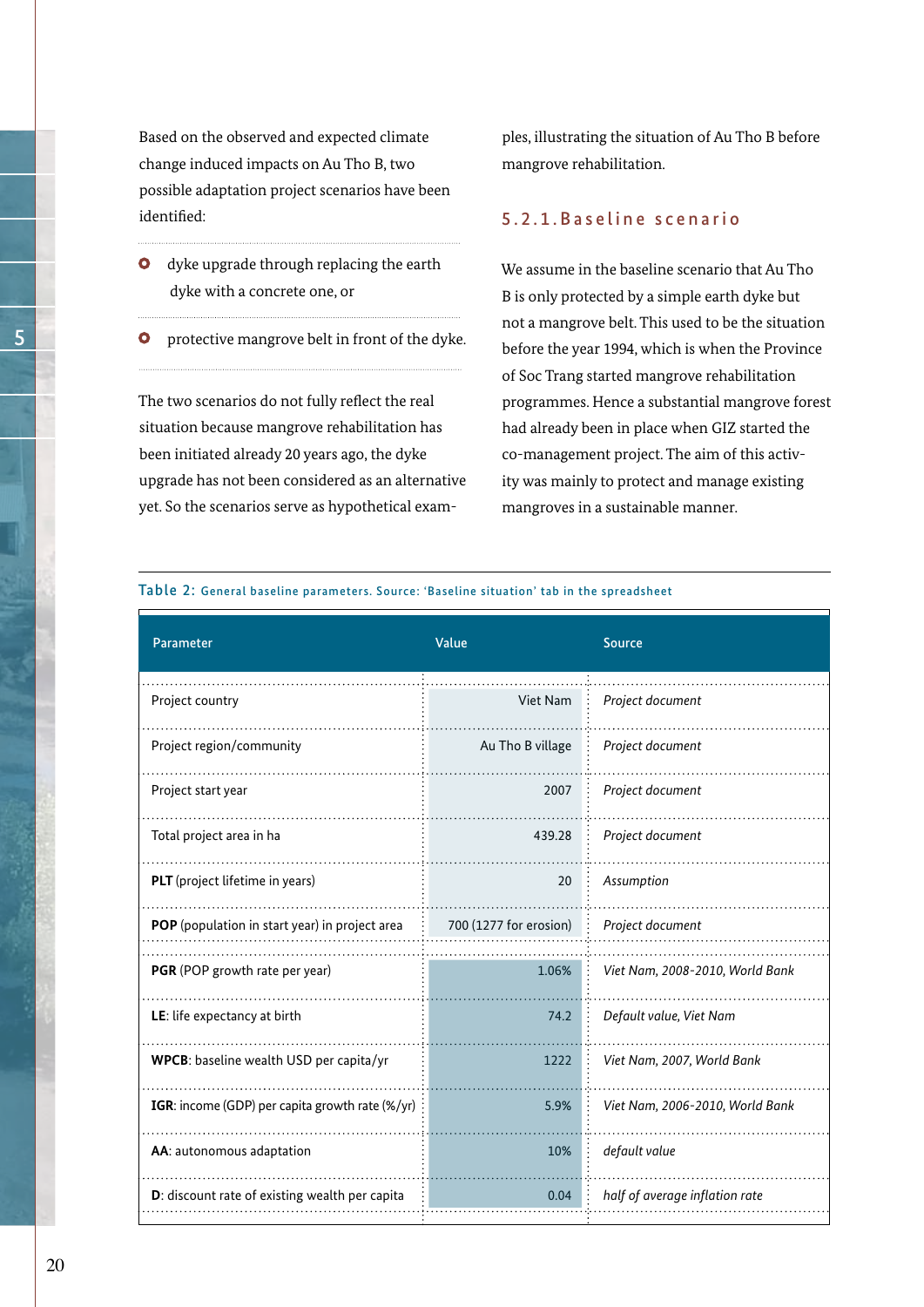The baseline scenario therefore describes a rudimentary dyke that can withhold extreme events but has to be rehabilitated after each storm surge event. The adaptation project scenarios in the subsequent section describe a potential situation for a coastal community in Au Tho B which requires a decision between 'conventional' dyke upgrades and mangrove rehabilitation. The full benefits and costs of a co-management system, as implemented by GIZ in Au Tho B, are reflected in the mangrove rehabilitation scenario. The general baseline parameters that are valid for both scenarios are taken from the spreadsheet *'Saved Health - Saved Wealth: Excel Tool (for the Dyke Case / for the Mangrove Case)'* in the *'Baseline situation'* tab.

Based on the following damage calculation, one is able to derive the expected economic impact of climate change driven impacts within the next 20 years (see *'Damage Curve'* tab in the spreadsheet). Based on the likelihood of impacts, the spreadsheet calculates average wealth losses per year (see table 3). All categories of climate change impacts introduced in section 3.3 are included: infrastructure (dyke damages), loss of private property (population in front of the dyke), erosion and salinisation. Total expected wealth loss is about USD 150,000 annually or USD 2.91 million during the lifetime of the envisaged adaptation activities. The health impacts are taken from the calculation in the '*Damage curve SH'* tab in the spreadsheet

| Type of wealth                         | Total value: average over<br>lifetime; deflated) | 10 <sub>yr</sub><br>floods | $6-9$ yr<br>floods | $1-5$ yr<br>floods | 2 week<br>spring tide | <b>Total</b> |
|----------------------------------------|--------------------------------------------------|----------------------------|--------------------|--------------------|-----------------------|--------------|
| <b>Public infrastructure</b>           | 0.54                                             | 0.03                       | 0.00               | 0.00               | 0.00                  | 0.03         |
| Private property, rich                 |                                                  |                            |                    |                    |                       |              |
| Private property,<br>middle class      |                                                  |                            |                    |                    |                       |              |
| Private property, poor                 | 1.53                                             | 0.02                       | 0.02               | 0.01               | 0.00                  | 0.05         |
| Total private property                 | 1.53                                             |                            |                    |                    |                       | 0.00         |
| Avoided erosion                        | 3.24                                             | 0.01                       | 0.01               | 0.01               | 0.00                  | 0.03         |
| Avoided salinisation                   | 1.29                                             | 0.00                       | 0.00               | 0.00               | 0.03                  | 0.03         |
| <b>Total wealth losses</b><br>per year |                                                  | 0.063                      | 0.027              | 0.021              | 0.035                 | 0.15         |

#### Table 3: Expected annual wealth losses (in USD million/yr). Source: 'Damage Curve' tab in the spreadsheet

#### Table 4: Expected annual health losses (in DALYs/yr). Source: 'Damage Curve SH' tab in the spreadsheet

| Average health loss     | 10 <sub>yr</sub><br>floods | $6-9$ yr<br>floods | $1-5$ yr<br>floods       | 2 week<br><b>Spring tide</b> | <b>Total</b> | Average<br>duration<br>(years) | <b>DALYs</b>         |
|-------------------------|----------------------------|--------------------|--------------------------|------------------------------|--------------|--------------------------------|----------------------|
|                         |                            |                    |                          |                              |              |                                |                      |
| <b>Deaths</b>           | 0.03                       | 0.1                | $\overline{\phantom{0}}$ | $\overline{\phantom{0}}$     | 0.1          | n. a.                          |                      |
| Fractures               | 0.1                        | 0.1                | $\overline{\phantom{0}}$ | $\overline{\phantom{a}}$     | 0.1          | 0.167                          | : 0.024              |
| Diarrhoea               | 1.6                        | 1.8                | 2.1                      | 110.9                        | 116          | 0.115                          | $\frac{1}{2}$ 13.429 |
| $\bullet\bullet\bullet$ |                            |                    |                          |                              |              | Grand total DALYs p. a.        |                      |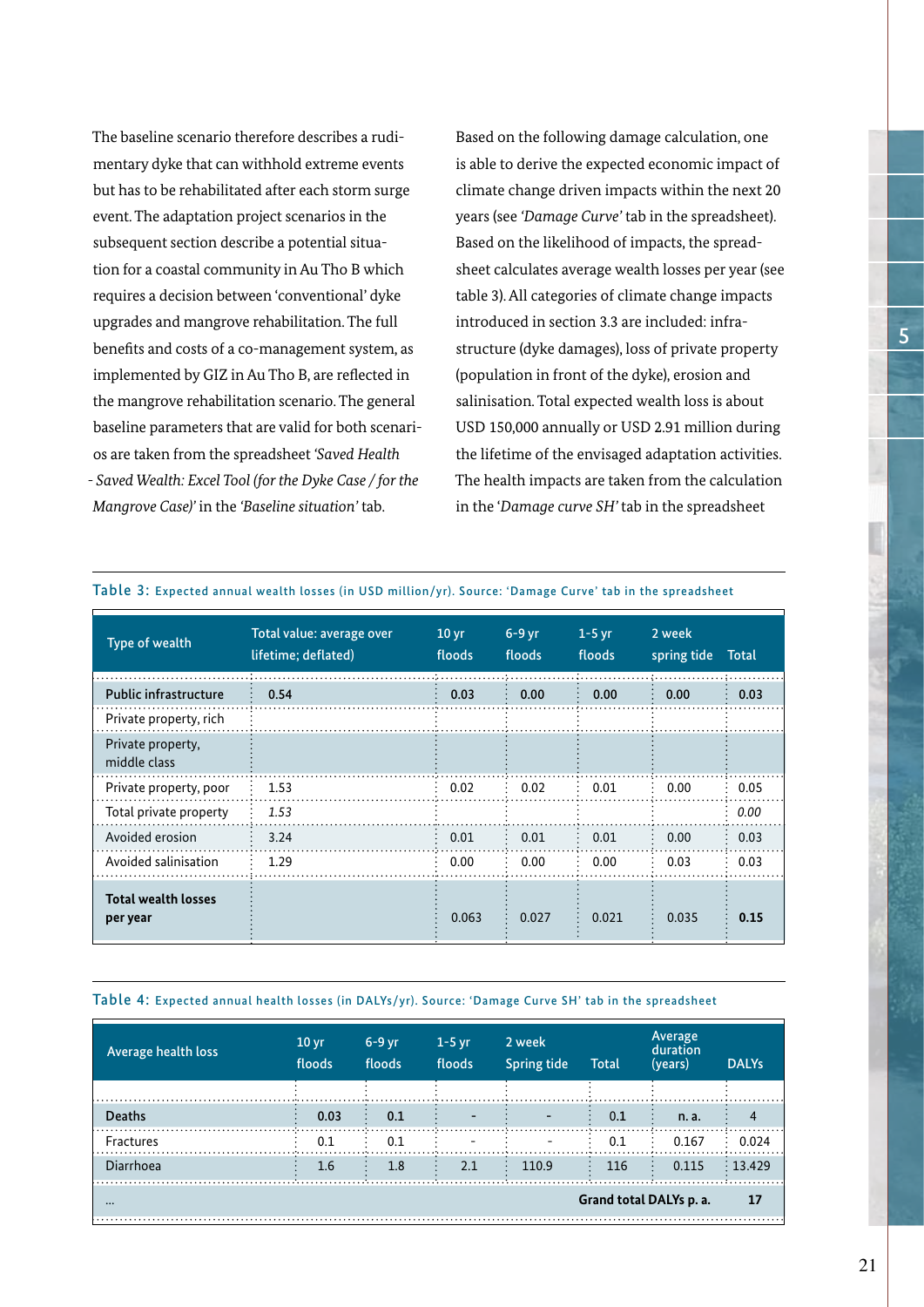and are summarised in table 4. It outlines the DALYs resulting from deaths, fractures and diarrhoea during frequent floods and extreme events that can be expected during the 20-year lifetime of the project. One has to note that estimates regarding the constant diarrhoea of the population living in front of the dyke are mainly responsible for the DALYs that occur. The spring tides that occur every two weeks would flood housings and surrounding areas leading to infection. Death is only expected during extreme events occurring every 6-10 years. These values and estimations are based on historical data sets from the World Bank.

Overall projected climate change driven coastal impacts as described above will lead to estimated absolute wealth losses of about USD 2.9 million and health impacts of about 350 DALYs in Au Tho B during the upcoming 20 years without additional adaptation (see table 5).

## 5 . 2 . 2 . A d a p t a t i o n m e a s u r e : Dyke upgrade

The first climate change adaptation measure that was assessed was the construction of sufficiently high dykes made out of concrete. Such a structure is able to withstand storm surges or typhoons. Damages are reduced significantly and maintenance is decreased by USD 97,000 was the construction of extreme event compared to the rudimentary dyke that currently exists (see section 5.2 above). As destructive extreme events historically occur every ten years on average and will become more intense and frequent in the future, the upgrade is projected to save public wealth in Au Tho B village totalling USD 588,000 in 20 years. Costs for concrete dykes are USD 200,000 per kilometre of dyke line. Thus, the full upgrade of Au Tho B village's levee structure is estimated to cost about USD 550,000 for a 20 years period.

The following section shows the application of the methodology as described in chapter 3. For the dyke upgrade, only module (3) covering extreme events is applicable, as frequent flooding. erosion and salinisation in the buffer zone are not avoided or mitigated through the improved dyke.

## 5.2.2.1. Application of the methodology

The 'Methodology for estimating wealth and health benefits of climate change adaptation projects: Adapting coastal zones to rising sea levels' (see Annex I) has been applied to quantify the benefits of the dyke upgrade. As outlined in chapter 4, three key dimensions related to adverse

| <b>Name</b> | <b>Description</b>                                                               | <b>Result</b> | <b>Unit</b>                                            |
|-------------|----------------------------------------------------------------------------------|---------------|--------------------------------------------------------|
| $WLC_{PLT}$ | Wealth losses due to<br>climate change during the<br>project lifetime (absolute) | 2.9           | million USD                                            |
| $HLC_{PLT}$ | Health losses due to<br>climate change during the<br>project lifetime            | 348           | Disability-Adjusted Life Years<br>(DALY <sub>S</sub> ) |

#### Table 5: Wealth and health losses in baseline. Source: 'Baseline' tab in the spreadsheet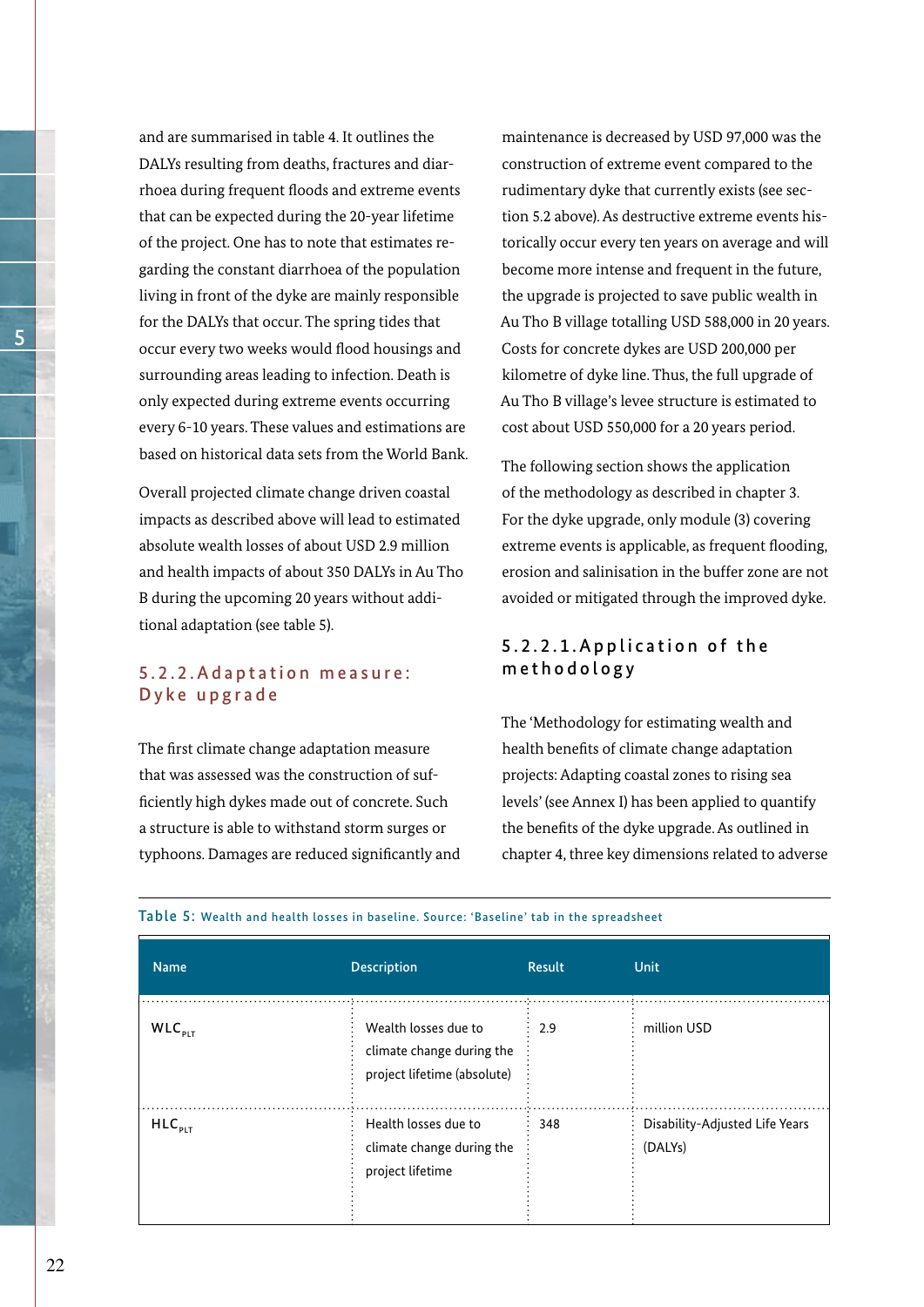effects of climate change are assessed: economic value at risk, health of people at risk, and environmental benefit. However, the project design only allows for the protection of public wealth as the adaptation impact is decreased rehabilitation effort. As only extreme events are seriously damaging the existing dyke, module (3) (disaster mitigation) could be used for the calculation. This module covers damages from extreme events but not the frequent flooding from e.g. the spring tide. Relevant data has been gathered and fed into the ready-to-use spreadsheet (see spreadsheet *'Saved Health - Saved Wealth: Excel Tool for the Dyke Case'*). Calculations in the spreadsheet are based on both specific project values for Au Tho B, mainly regarding dyke characteristics and national default values for predicted climate change impacts on Viet Nam and regional economic development.

The calculated results in table 6 show that the adaptation activity has a negative benefit/cost ratio. Saved Wealth (SW) in absolute terms is about USD 530,086 or 96% of the project budget (SW<sub>ABS</sub> indicator). The lower value of absolute SW compared to the maintenance savings outlined above is explained through the default 10% failure rate of the adaptation activity. Taking into account the relative wealth savings of the

local population living in Au Tho B (see also section 3.1) which is calculated by dividing the absolute wealth savings by the overall wealth of the region, one can derive the mixed absolute and relative index value (MISW) which, for the dyke scenario, is 56,559 average personal wealth units saved (MISW $_{index~indicate}$ ). If this index is divided by the project budget one gets a MISW per million USD of 0.1 (MISWindex per USD indicator). The prevented losses through the dyke compared to overall losses due to climate change impacts are about 20% (SW $_{\text{acc}}$  indicator). The sensitivity analysis shows that extreme weather intensity or frequency would need to increase by 5% to get a positive benefit/cost ratio in absolute terms. As there are no additional Saved Health or environmental benefits provided through the dyke upgrade, the adaptation measure is estimated to be economically unfavourable.

#### 5 . 2 . 3 . A d a p t a t i o n m e a s u r e : Mangrove plantation

The second project scenario assumes the planting of a mangrove belt in front of the shoreline (as shown as a full protection zone in figure 7). The process of planting and initial growth lasts for three years, during this timeframe no adaptation

| <b>Name</b>                              | <b>Description</b>                                                               | <b>Result</b> | <b>Unit</b> |
|------------------------------------------|----------------------------------------------------------------------------------|---------------|-------------|
| $\textsf{MISW}_{\texttt{INDEX per USD}}$ | Index/USD million of project budget                                              | 0.10          | index       |
| $\textsf{MISW}_{\textsf{index}}$         | (combined SW REL & ABS)                                                          | 56,559        | index       |
| $SW_{ABS}$                               | Absolute Saved Wealth                                                            | 530,086       | <b>USD</b>  |
| $\mathsf{SW}_\mathsf{w_{\mathsf{CC}}}$   | Saved wealth in relation to climate<br>change losses in the project lifetime (%) | 0.18          | index       |

Table 6: Main results of the Saved Wealth calculation for the dyke scenario. Source: Saved Wealth as in the 'Project situation' tab in the spreadsheet 'Saved Health - Saved Wealth: Excel Tool for the Dyke Case'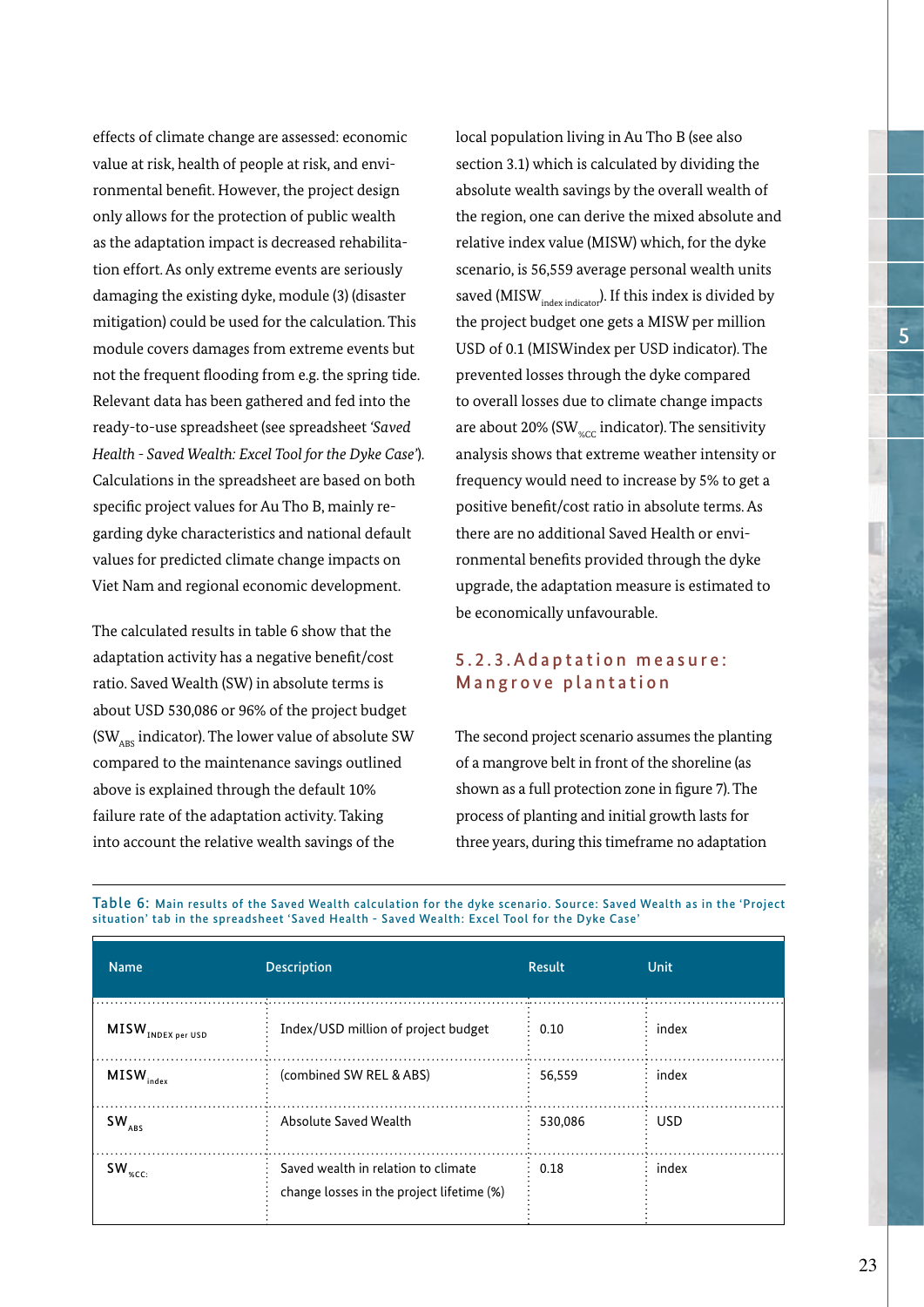benefits are assumed. According to Mr Hoang of the Forest Protection Sub-department Soc Trang (personal comment), the costs depend on the soil and mangrove species and range between USD 715 and USD 3,430 per hectare. Applying an average value of USD 1,550 per hectare, planting the full protection zone of 160 hectares results in overall costs of USD 250,000. Additional costs occur through the implementation of the co-management system in Au Tho B and rehabilitation after extreme events (a conservative value of 5% rehabilitation effort additional to the overall costs was assumed). The overall project budget for a 20 year period is estimated to be about USD 580,000. The mangrove belt provides several adaptation benefits:

- **O** The earth dyke structure is granted the same protection against extreme events as from a concrete dyke upgrade.
- **O** The vulnerability of people living in front of the dyke to extreme events is reduced.
- Mangroves deliver protection against fre- $\bullet$ quent flooding (spring tides) that consistently damages the private property of people living in front of the dyke. Health benefits

are also created as frequent flooding leads to indirect health impacts through e.g. diseases.

- $\bullet$ The mangrove belt provides basic protection against erosion of agricultural land in front of the dyke. The economic benefits of saved area suitable for onion cultivation are considered.
- **O** Mangroves provide protection against salinisation in front of the dyke. Frequent floods would lead to significantly salinised soil which makes agricultural activities impossible. The plantation saves 80 hectares for onion cultivation.
- **O** The mangrove belt itself provides economic co-benefits. The forest provides a habitat for a wide range of aquatic species such as crabs or snails that can be collected by the local population. Furthermore it offers firewood and serves as breeding place for fish. Due to mangrove co-management introduced by the GIZ project Protected Area in the Wetlands of Soc Trang Province on behalf of BMZ, harvesting is conducted in a sustainable way.

| <b>Name</b>                           | <b>Description</b>                                                               | <b>Result</b> | Unit       |
|---------------------------------------|----------------------------------------------------------------------------------|---------------|------------|
| $\mathsf{SW}_{\mathsf{INDEX}$ per USD | Index/USD million in project budget                                              | 1.88          | index      |
| $SW_{INDEX}$                          | (combined SW REL & ABS)                                                          | 1,087,337     | index      |
| $SW_{ABS}$                            | Absolute Saved Wealth                                                            | 2,324,225     | <b>USD</b> |
| $SW_{\text{sec}}$                     | Saved Health in relation to climate<br>change losses in the project lifetime (%) | 0.80          | index      |

Table 7: Main results of the Saved Wealth calculation for the mangrove scenario. Source: Saved Wealth as in the 'Project situation' tab in the spreadsheet 'Saved Health - Saved Wealth: Excel Tool for the Mangrove Case'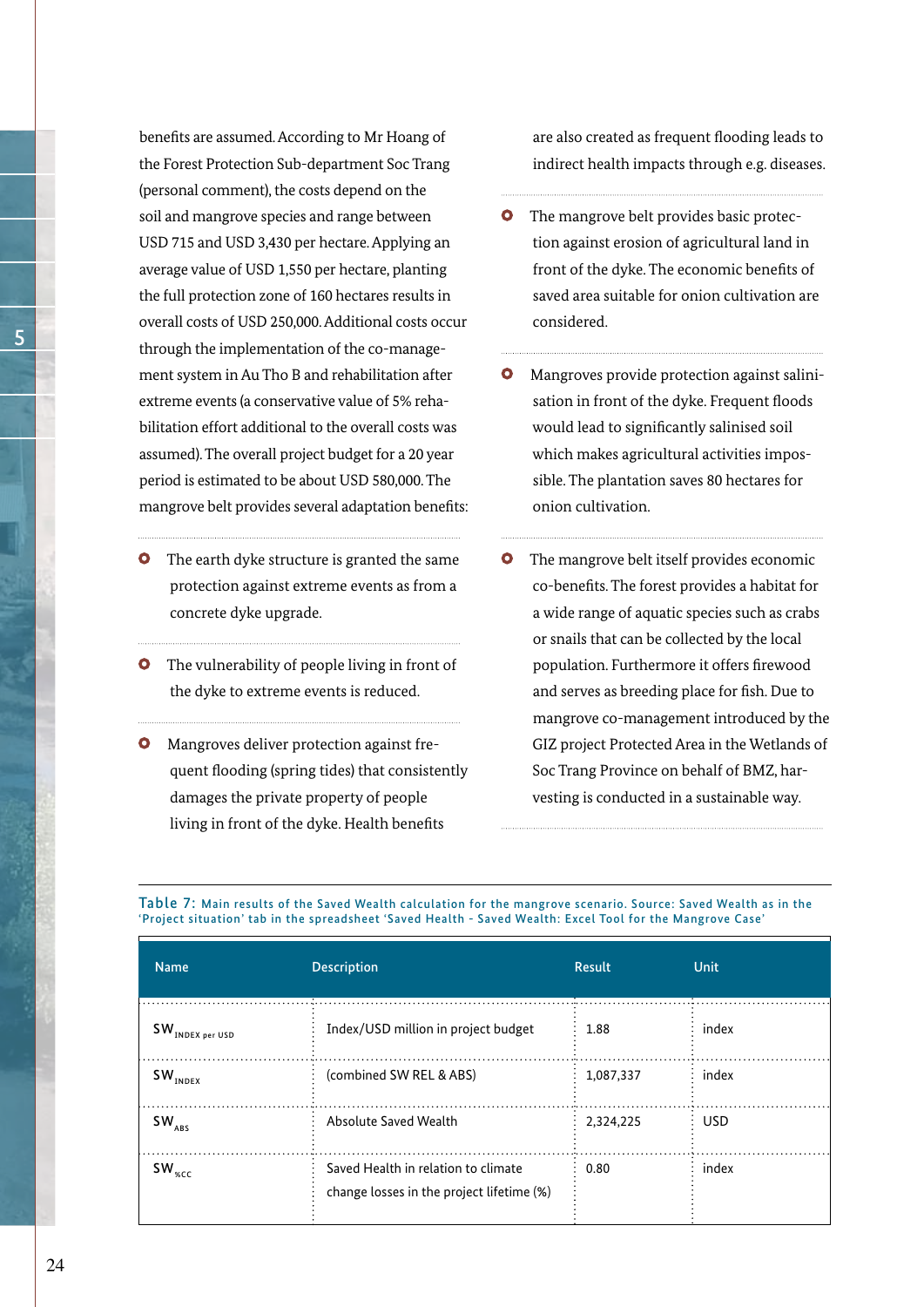# 5.2.3.1. Application of the methodology

Again, the 'Methodology for estimating wealth and health benefits of climate change adaptation projects: Adapting coastal zones to rising sea levels' (see Annex I) has been applied to quantify the benefits of the mangrove plantation. As outlined above, the mangrove belt not only protects the existing dyke from serious extreme event damages, but also enhances the resilience of the population in front of the dyke against frequent flooding, erosion and salt water intrusion. Thus, module (3) (disaster mitigation), module (4) (flood protection), module (5) (avoided erosion) and module 6 (avoided salinisation) have been used for the calculation. Compared to the dyke upgrade, the mangroves also provide economic co-benefits of more than USD 120,000 through opportunities for fishing and fire wood. Again, relevant data has been gathered and fed into the ready-to-use spreadsheet. Calculations in the spreadsheet are based on both Au Tho B specific project values (mainly regarding dyke characteristics, erosion reports or the influence of salt water intrusion on agriculture) and national default values for predicted climate change impacts in Viet Nam.

Results from planting the mangrove presented in table 7 have a positive benefit/cost ratio. The absolute wealth savings are almost four times higher than the overall project budget (SW $_{\rm AS\,indica-}$  $_{\text{tor}}$ ). Taking into account the relative wealth savings of the local population living in Au Tho B (see also section 3.1) that are calculated by dividing the absolute wealth savings by the overall wealth of the region one can derive the mixed absolute and relative index value (MISW) – which is for the mangrove scenario 1,087,337 average personal wealth units saved ( $MISW<sub>INDFX</sub>$  indicator). If this index is divided by the project budget the result is a MISW per million USD of 1.88 (MISW $_{\text{INDEX per USD}}$ indicator). Interestingly almost 80% of the wealth losses can be prevented through mangrove activity (SW<sub>%CC</sub> indicator). The difference of 20% of the damage is explained through conservativeness values that estimate particular adaptation failures as well as the time required for the mangroves to grow until full benefits can be provided.

Besides economic benefits, the mangrove forest also reduces the vulnerability of human health (see table 8). Overall, an estimated 243 DALYs are saved over the period of 20 years (SH indicator). Per USD million in invested budget, one could

| <b>Name</b>                  | <b>Description</b>                                                                | <b>Result</b> | Unit                               |
|------------------------------|-----------------------------------------------------------------------------------|---------------|------------------------------------|
| <b>SH</b>                    | Absolute Saved Health over project<br>lifetime                                    | 243           | <b>DALYs</b>                       |
| $SH_{\text{perf}}$           | Saved Health/USD million<br>in project budget                                     | 421.1         | DALY <sub>s</sub> /<br>USD million |
| $\mathsf{SH}_{\mathsf{sec}}$ | Saved Health in relation to climate change:<br>losses in the project lifetime (%) | 0.70          | index                              |

Table 8: Main results of the Saved Health calculation for the mangrove scenario. Source: Saved Health as in the 'Project situation' tab in the spreadsheet 'Saved Health - Saved Wealth: Excel Tool for the Mangrove Case'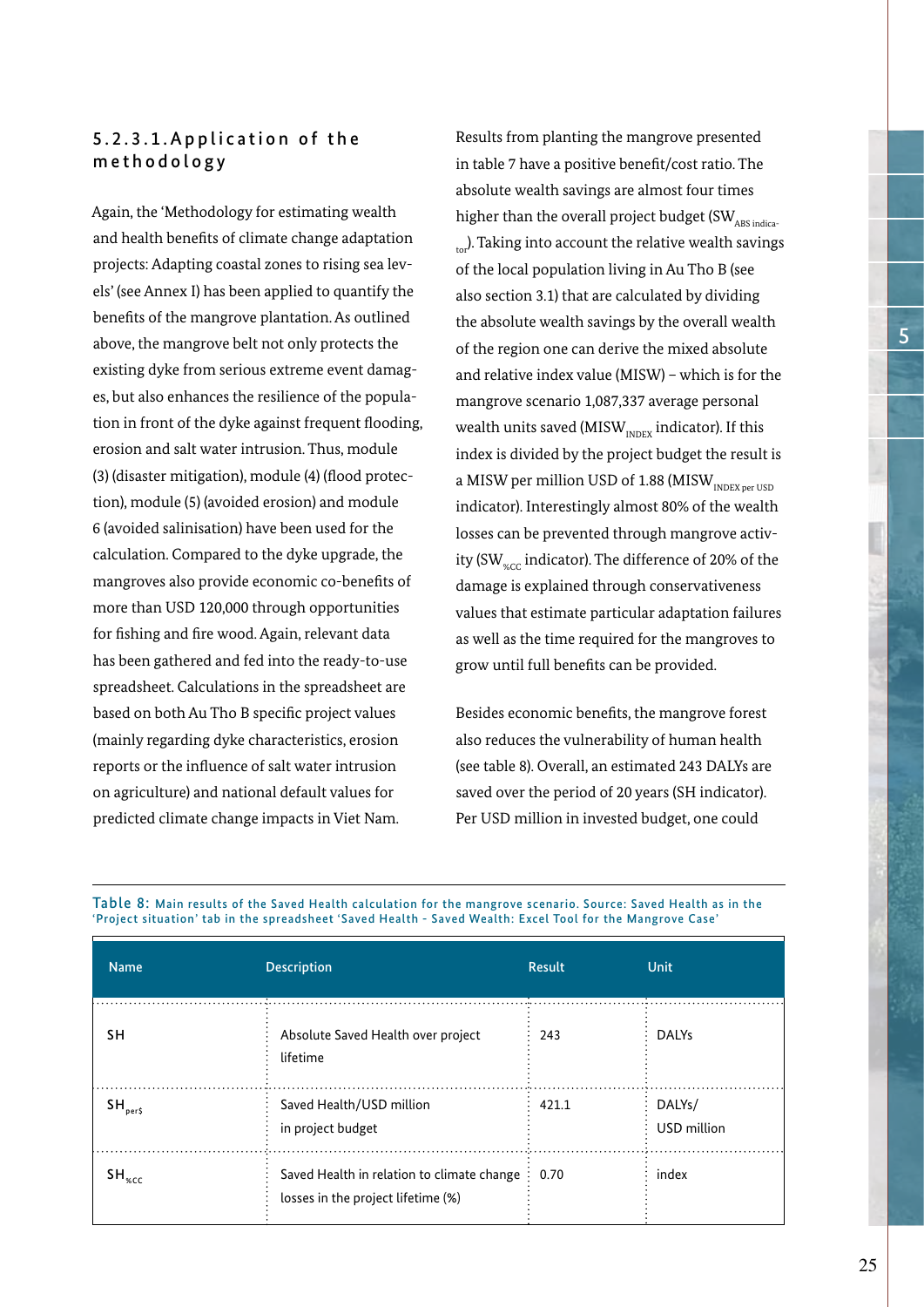even achieve 421 DALYs (SH $_{\text{perfs}}$  indicator). This equals about 70% of the total expected climate change induced health impacts during the project lifetime ( $SH_{\alpha\text{CC}}$ ).

The sensitivity analysis shows that even significant deviations of up to 20% regarding extreme weather frequency and intensity, flood frequency or a stronger devaluation of public and private property do not lead to a negative benefit/cost ratio (see figure 8). If one e.g. decreases the value of public and private property by 20%, the Saved Wealth index value only falls to 900,000 which would still justify the project costs of about USD 580,000.

# 5.3. COMPARISON OF PROJECT **SCENARIOS**

The application of the 'Methodology for estimating wealth and health benefits of climate change adaptation projects: Adapting coastal zones to rising sea levels' shows significantly different results for the two project scenarios.

Whereas the dyke upgrade leads to a negative benefit/cost ratio over the 20 years, the mangrove plantation provides a broader mix of adaptation benefits resulting in an overall positive evaluation.



Figure 8:

Sensitivity analysis of critical parameters for calculating Saved Wealth Source: 'Sensitivity analysis' tab in the spreadsheet 'Saved Health - Saved Wealth: Excel Tool for the Mangrove Case'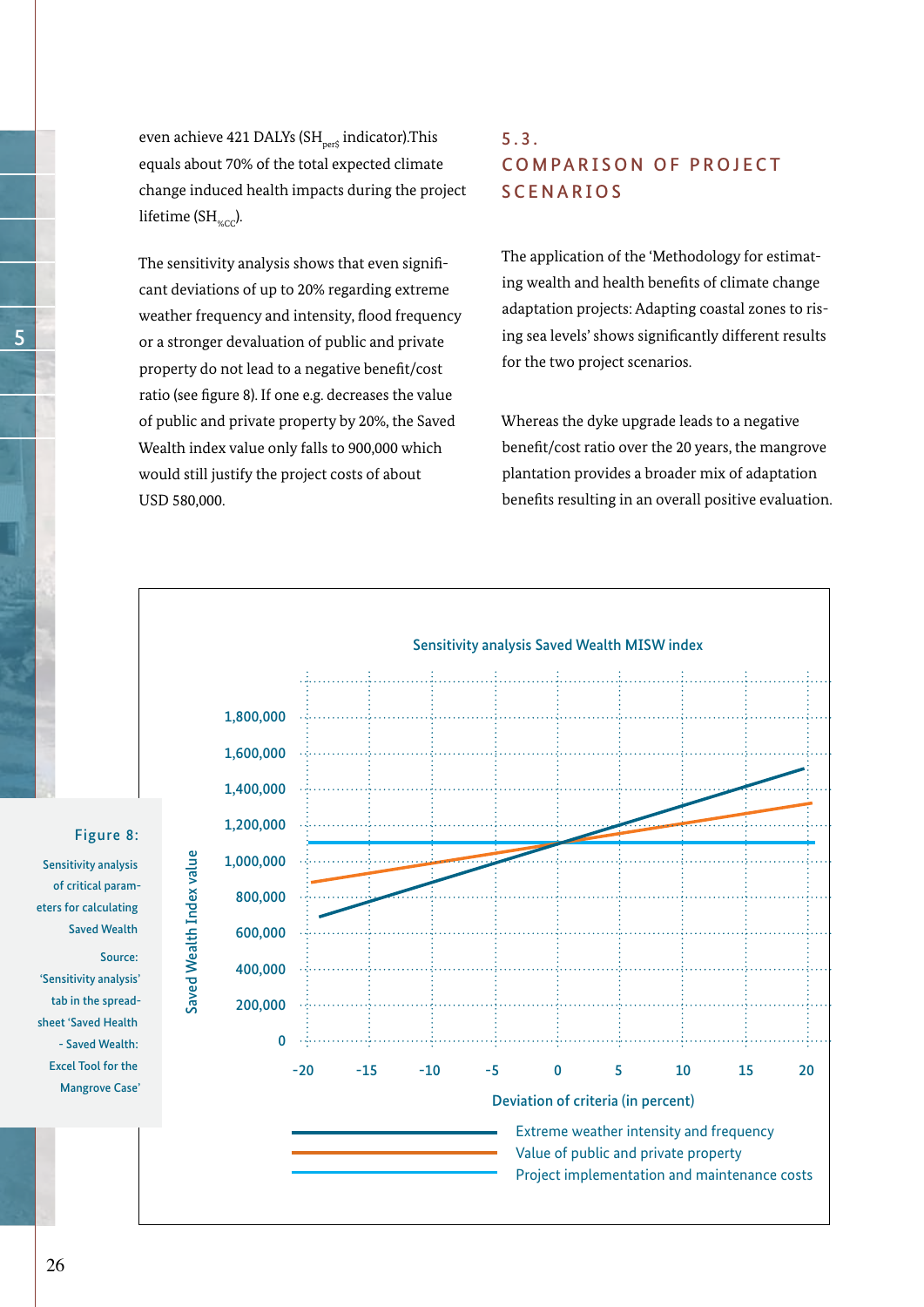The SW $_{index}$  per USD invested is about 1.9 for the mangroves compared to 0.1 for the dyke upgrade. Hence the overall economic impact (based on the selected weighting of relative and absolute wealth) is **more favourable** for the mangrove planting. In terms of an absolute assessment of wealth, the mangroves result USD 2.3 million Saved Wealth versus USD 0.5 million for the dyke. Additionally the mangroves are able to provide health benefits of 243 DALYs in 20 years whereas the dyke upgrade does not deliver any positive health impacts.

With regard to the results one has to take into account that the mangrove planting is a realistic scenario whereas the dyke is a hypothetical scenario. In reality the people in front of the dyke might have moved to different places or would have installed breakwaters to reduce frequent flooding leading to erosion and salinisation. Nevertheless the quantification showed clear advantages for mangroves when competing with 'conventional' dyke constructions.

From the perspective of the **ex-post impact evaluation** the indicator concept can provide the framework for monitoring and quantification of benefits. As the mangrove rehabilitation has been implemented already, the exercise of calculating Saved Wealth and Saved Health benefits can be seen as an ex-post assessment with significant overall positive results.

From the perspective of **ex-ante cost benefit analysis,** it can be concluded that the concept provided clear guidance to prioritise the mangrove option. The comparison of benefits with implementation costs showed a positive outcome. The second option, improvement of the dyke, cannot be justified from an economical perspective as repairing the climate change-induced damages would actually be a cheaper option.

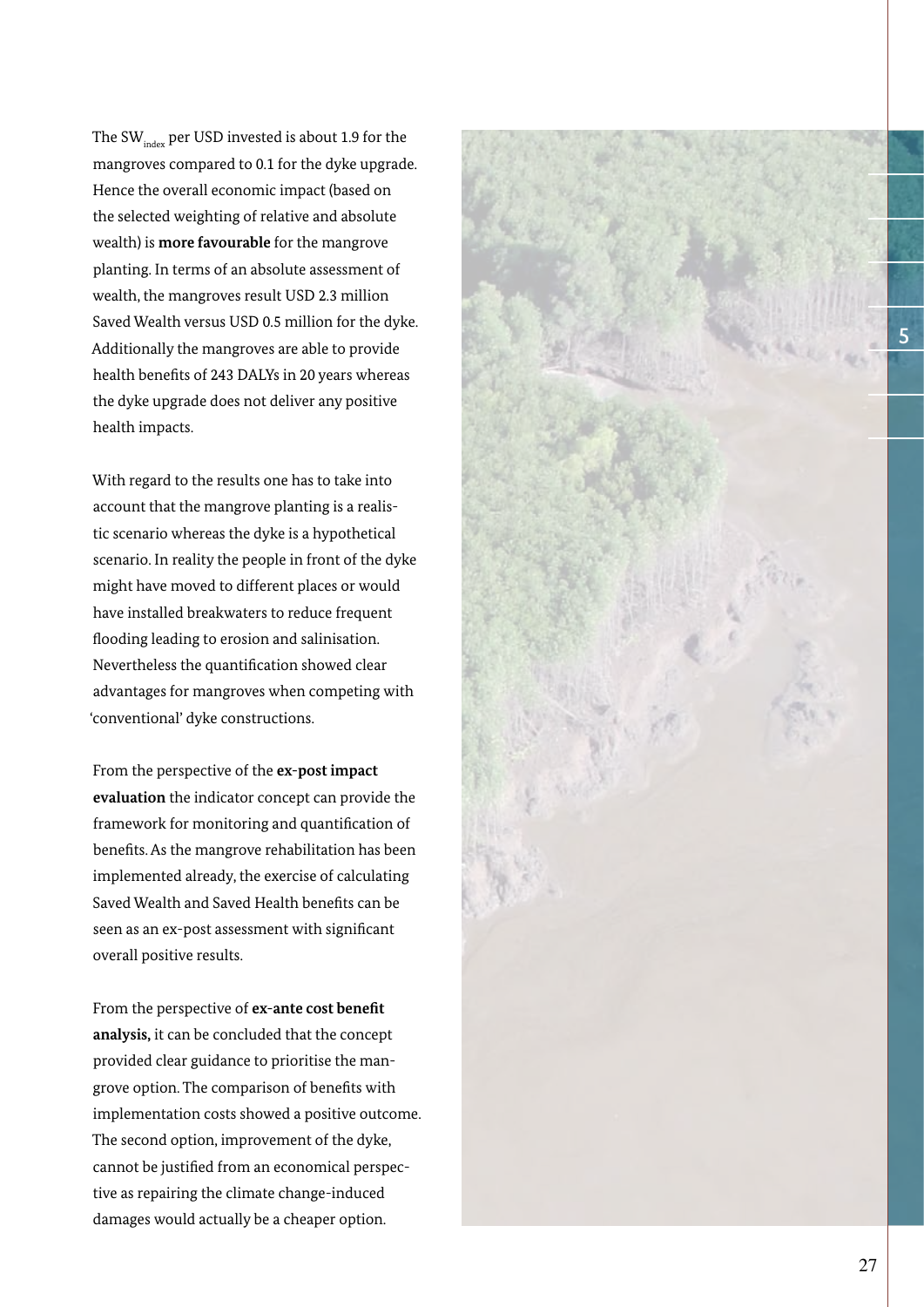6 **C O N C L U S I O N S R E G A R D I N G T H E QUANTIFICATION FRAMEWORK AND APPLICATION IN THE CONTEXT OF THE VIETNAMESE CASE STUDY**

6.

By applying the methodological framework in the coastal zone protection sector, **plausible and detailed information on the effectiveness** of adaptation options was gained. Both the baseline and two potential interventions have been assessed and estimated benefits have been quantified. The comparison has shown that the mangrove belt has significant advantages compared to the dyke upgrade that would not even justify its implementation according to an economic cost/benefit assessment. The results are useful for ex-post M&E as well as for ex-ante adaptation planning.

The indicators are suitable for 'hardware' interventions. The methodology, which is based on a spreadsheet, allows project benefits to be quantified by applying comparable and transparent assumptions. From a technical point of view, comparisons of projects in the same region are preferable to comparisons of projects in different countries as in the former case, the same datasets regarding social and economic variables can be

applied. Projections will have the same level of uncertainty.

We have **identified several challenges**. Adaptation based on pure capacity building projects cannot use the quantification concept. As many coastal adaptation interventions include infrastructure 'hardware' activities this shortcoming is not seen as critical for the general applicability and dissemination of the concept. It was not possible to assess combinations of climate change induced impacts or extreme events, e.g. sea-level rise and typhoons or other storms, therefore they were not included.

Data gathering is challenging at a local level. Whereas national data for natural disasters and extreme events as well as predictions of increased exposure are available, detailed information for local areas such as the Soc Trang province are lacking. This prevents accurate results and challenges comparability within one country. The uncertainty of climate change projections is high for many parameters. It hampers the proper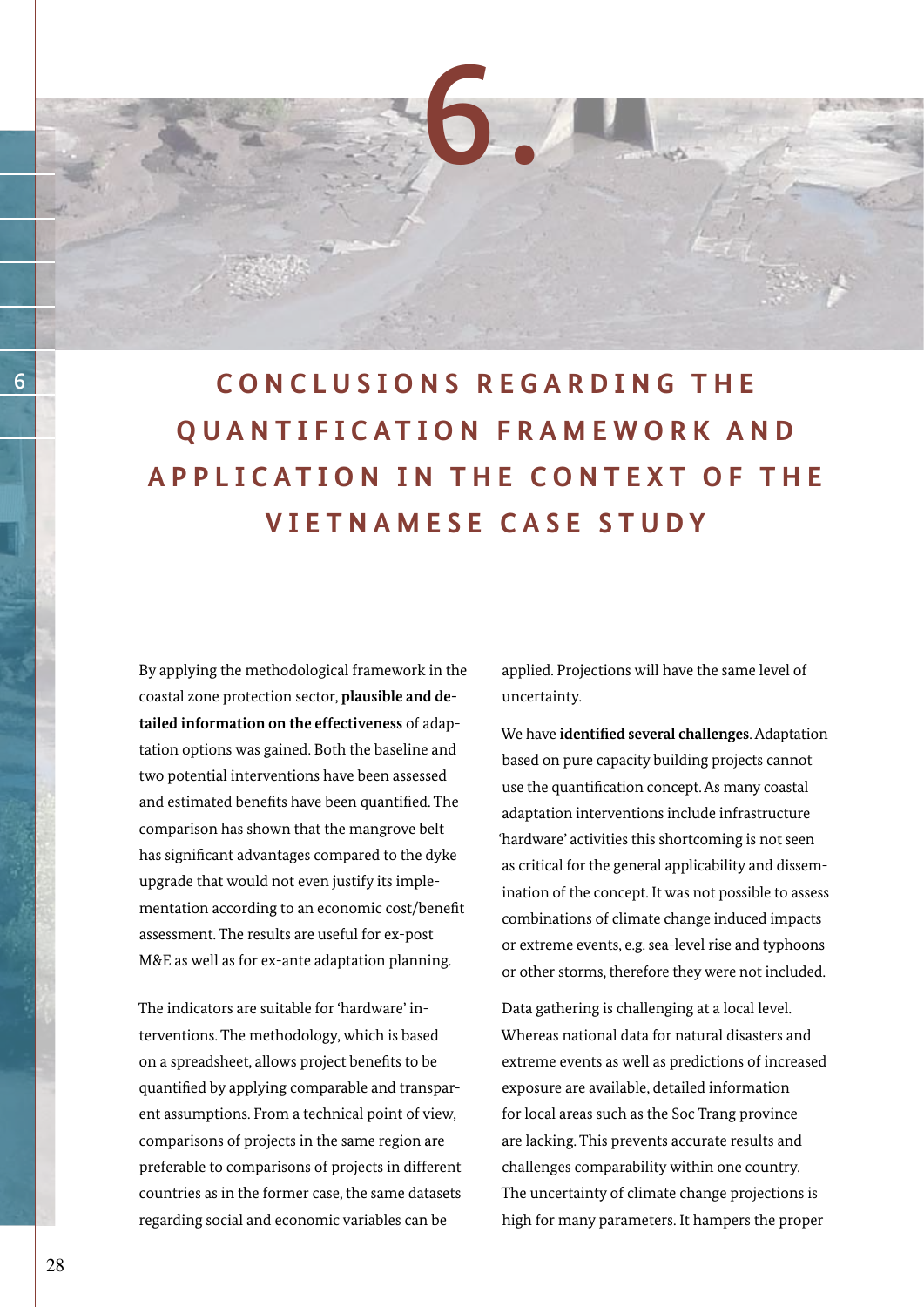quantification of adaptation benefits. However, this uncertainty also exists in the case of other adaptation planning methods. The tool requires a good understanding of economic methods such as CBA and possible impacts of climate change from its users. Ideally, it is applied by central government planners in host country capitals evaluating all adaptation projects from different donors, for example in the context of the biennial update reports under the UNFCCC. In terms of applying the framework for M&E, it might also be challenging for local project managers to use a standardised set of quantifiable criteria including a detailed development of a baseline instead of other non-standardised indicators as in former projects. Thus it seems useful to develop a simplified version to allow easy access to this new tool.

**Recommendations for further improvements** that have been identified in the context of this study include support for enhanced publicly available climate change exposure projections. They would make the tool more robust. A source for such improvements would be the international disaster database (http://www.emdat.be/) that will be expanded to include local levels in the future. Identification of local data will be unavoidable if project developers do not want to rely on the national default values included in the spreadsheet.

Methodologies for other adaptation sectors should be developed and tested in the future, also in cross-sector and cross-country comparisons. This will require substantial data collection effort. The methodologies should be tested with users of different education levels in different cultural backgrounds, ideally through 'hands-on' workshops. As a starting point, this methodology can be increasingly used for M&E of adaptation projects in coastal zone activities to identify specific challenges and requirements of local project developers in different locations.

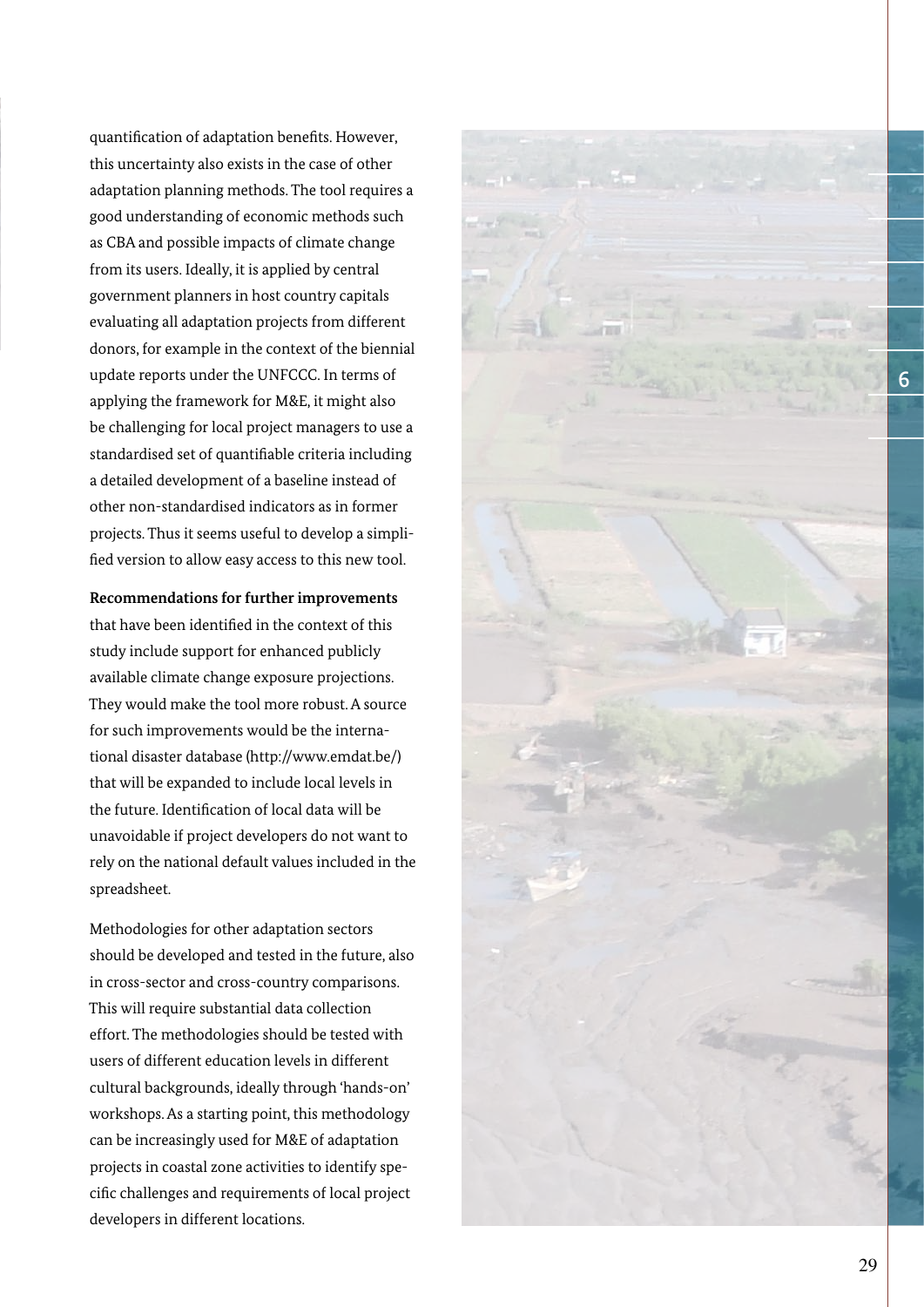

# **R E F E R E N C E S**

Binnendijk, A. (2001): Results-based management in the development co-operation agencies: A review of experiences background report, OECD, Paris

http://www.oecd.org/dataoecd/17/1/1886527.pdf

GIZ (2012): Adaptation made to measure. A guidebook to the design and results-based monitoring of climate change adaptation projects [An updated version will be available by November 2013 on AdaptationCommunity.net under Knowledge Management > Monitoring and Evaluation > Further reading].

GIZ (2013): Economic approaches for assessing climate change adaptation options under uncertainty. [Accompanied by two Excel tools available on AdaptationCommunity.net under Knowledge Management > Monitoring and Evaluation > Tools and Training Material]

GTZ (2008): Results-based Monitoring – Guidelines for Technical Cooperation, GTZ, Eschborn

IFRC (2010): Breaking the waves. Impact analysis of coastal afforestation for disaster risk reduction in Viet Nam, Published by International Federation of Red Cross and Red Crescent Societies (IFRC)

Joffre, O. (2010): Mangrove Dynamics in Soc Trang Province 1889 – 1965. Deutsche Gesellschaft für Technische Zusammenarbeit (GTZ) GmbH, Management of Natural Resources in the Coastal Zone of Soc Trang Province, Viet Nam http://czm-soctrang.org.vn/en/Publications.aspx

Lloyd, R. (2011): Co-management in Au Tho B Village: A pilot test for the coastal zone of Soc Trang Province, GIZ, Eschborn

McElwee, P. (2010): The Social Dimensions of Adaptation to Climate Change in Viet Nam, published by World Bank, Washington

Michaelowa, A.; Köhler, M. (2011): Monitoring the adaptive effect of GIZ's natural resource management and adaptation projects, Perspectives, Hamburg

Moench, M.; Fajber, E; Dixit, A; Caspari, E; Pokhrel, A (2009): Catalyzing climate and disaster resilience. Processes for identifying tangible and economically robust strategies. Final Report of the Risk to Resilience Study, Institute for Social and Environmental Transition, Kathmandu

MONRE (2009): Ministry of Natural Resources and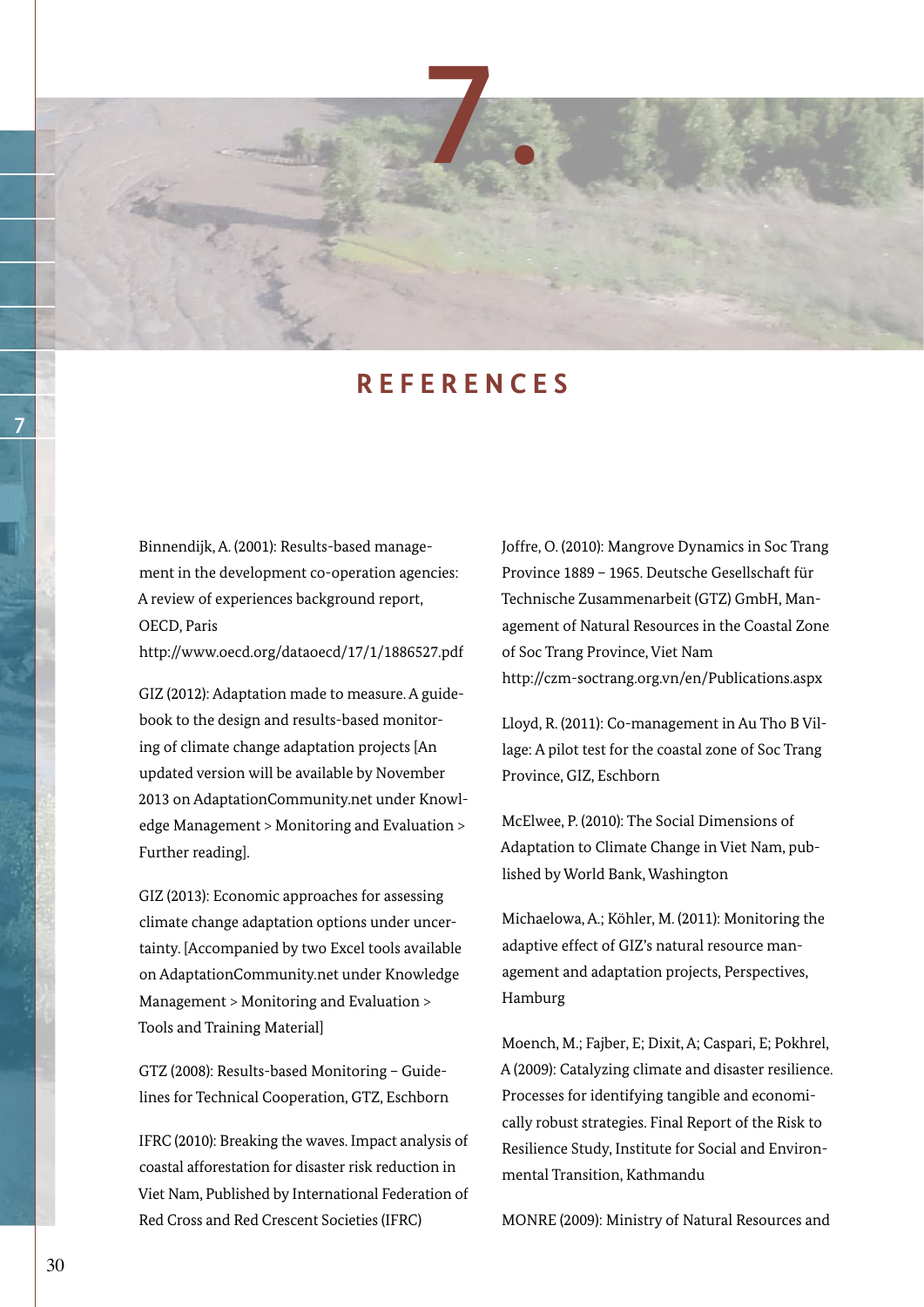Environment Viet Nam. Climate change, sea level rise scenarios for Viet Nam, Hanoi

Parry, M.; Arnell, N.; Berry, P.; Dodman, D.; Fankhauser, S.; Hope, C.; Kovats, S.; Nicholls, R. (2009): Assessing the costs of adaptation to climate change. A review of the UNFCCC and other recent estimates, Imperial College, London

Pham, T.T. (2011): Mangroves of Soc Trang 1965 – 2007. Deutsche Gesellschaft für Internationale Zusammenarbeit (GIZ) GmbH, Management of Natural Resources in the Coastal Zone of Soc Trang Province, Viet Nam. http://czm-soctrang.org.vn/en/Publications.aspx.

Spearman, M.; Mc Gray, H. (2011): Making Adaptation Count: Concepts and Options for Monitoring and Evaluation of Climate Change Adaptation, WRI, Washington

UNFCCC (2007): Investment and Financial Flows to Address Climate Change, United Nations Framework Convention on Climate Change, Bonn

UNFCCC (2010): Synthesis report on efforts undertaken to monitor and evaluate the implementation of adaptation projects, policies and programmes and the costs and effectiveness of completed projects, policies and programmes, and views on lessons learned, good practices, gaps and needs, FCCC/SBSTA/2010/5, Bonn

Van Sanh, N. (2009): Climate change impacts on the Viet Nam Mekong river delta, http://ns1.mrcmekong.org/download/Presentations/2nd-BDPreg-stakeholder-forum/1.3.3-Dr-Sanh-climatechange-ver091009.pdf

WHO (2010): Global Burden of Disease. World Health Organization, Geneva

World Bank (1993): World Development Report 1993: Investing in health. Oxford University Press, Oxford



31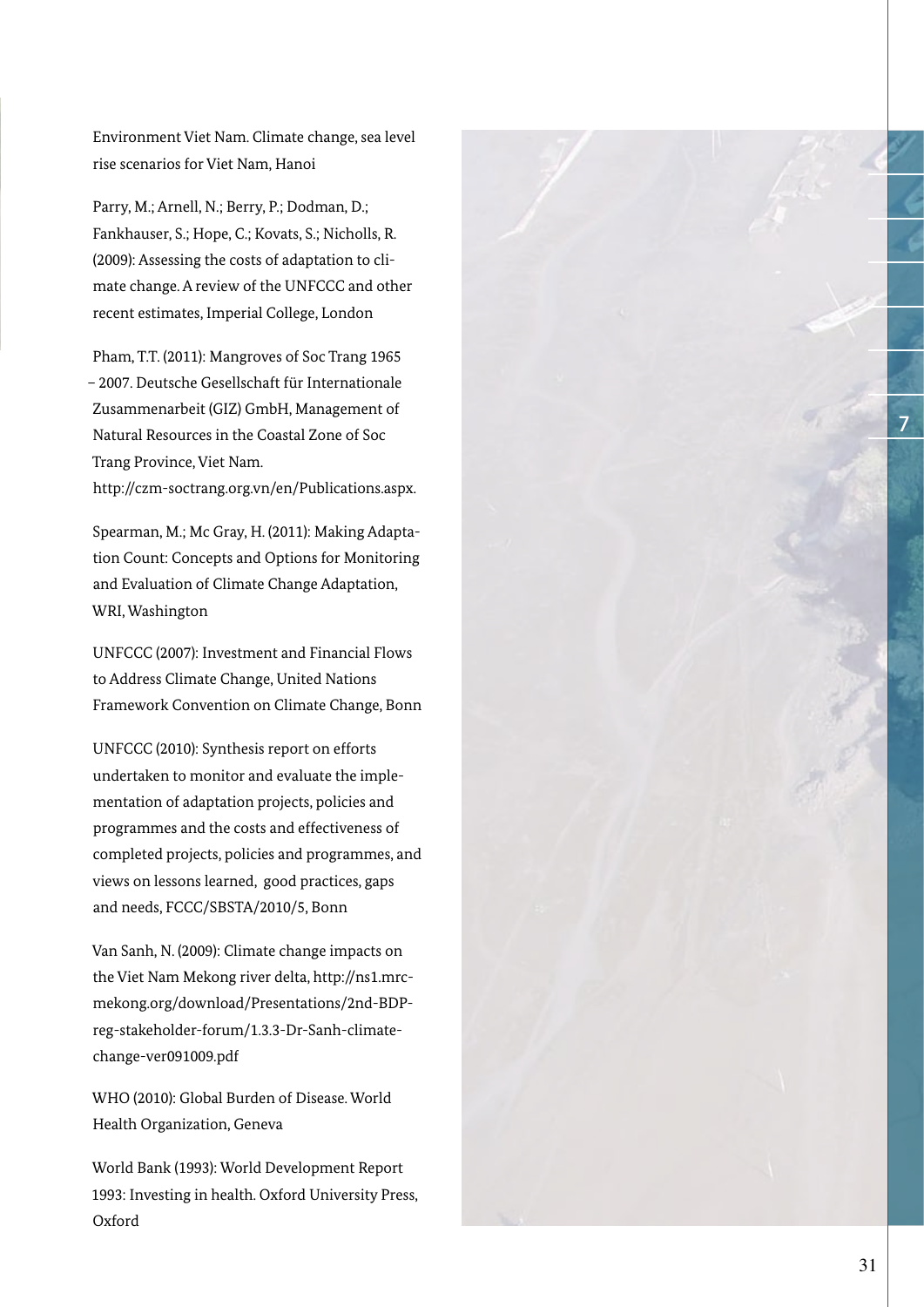



Figure 9: P. 36 Boundary of this methodology

Figure 10: P.41 Model to estimate the wealth and health benefits of the project

#### Figure 11: P.43

Example of a damage-frequency function of flood events. Disaster mitigation module (3).

#### Figure 12: P.45

Example of a damage-frequency function of flood events. Flood protection module (4).

Figure 13: P. 50 Reference map of vulnerable coastal delta hotspots

Table 9: 2008. Checklist of climate change impacts on coastal zones

Table 10: P. 45 Example of wealth loss per flood event

Table 11: P. 45 Example of wealth loss per year in % of total wealth

Table 12: P.46 Example of average wealth loss per year in USD million

Table 13: P.48 Parameters to be assessed by sensitivity analysis

Table 14: P. 51

Checklist for environmental impacts and sustainable development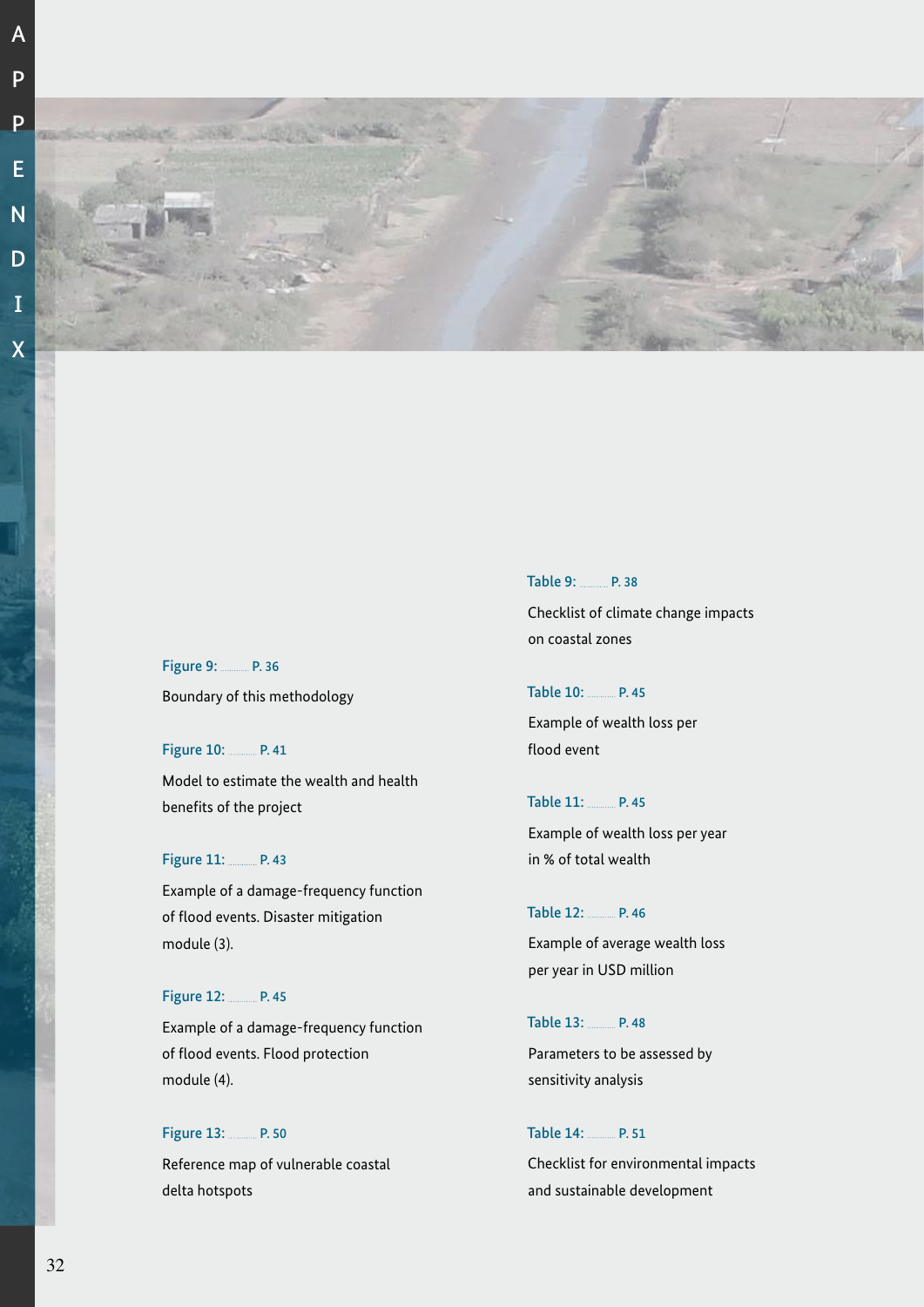# **APPENDIX**

**Carlos** 

# METHODOLOGY FOR ESTIMATING WEALTH AND HEALTH BENEFITS OF CLIMATE CHANGE ADAPTATION PROJECTS:

# ADAPTING COASTAL ZONES TO RISING SEA LEVELS

# Content

| 1.               | Abbreviations 24                                                                                               |  |
|------------------|----------------------------------------------------------------------------------------------------------------|--|
| $\overline{2}$ . | Purpose and Applicability of this methodology [10001] 24                                                       |  |
| $\overline{3}$ . | Definitions 25                                                                                                 |  |
| 4.               | Applicability and boundary of methodology <b>manual manual analysis</b> 36                                     |  |
| 5.               | Baseline situation <b>Exercise Situation</b> 37                                                                |  |
| 6.               |                                                                                                                |  |
| $\overline{7}$ . | Sensitivity Analysis Manual Manual Manual Manual Manual Manual Manual Manual Manual Manual Manual Manual Manua |  |
| 8.               |                                                                                                                |  |
| 9.               | Annex 50                                                                                                       |  |
| 10.              |                                                                                                                |  |

A

P

P

E

N

D

I

X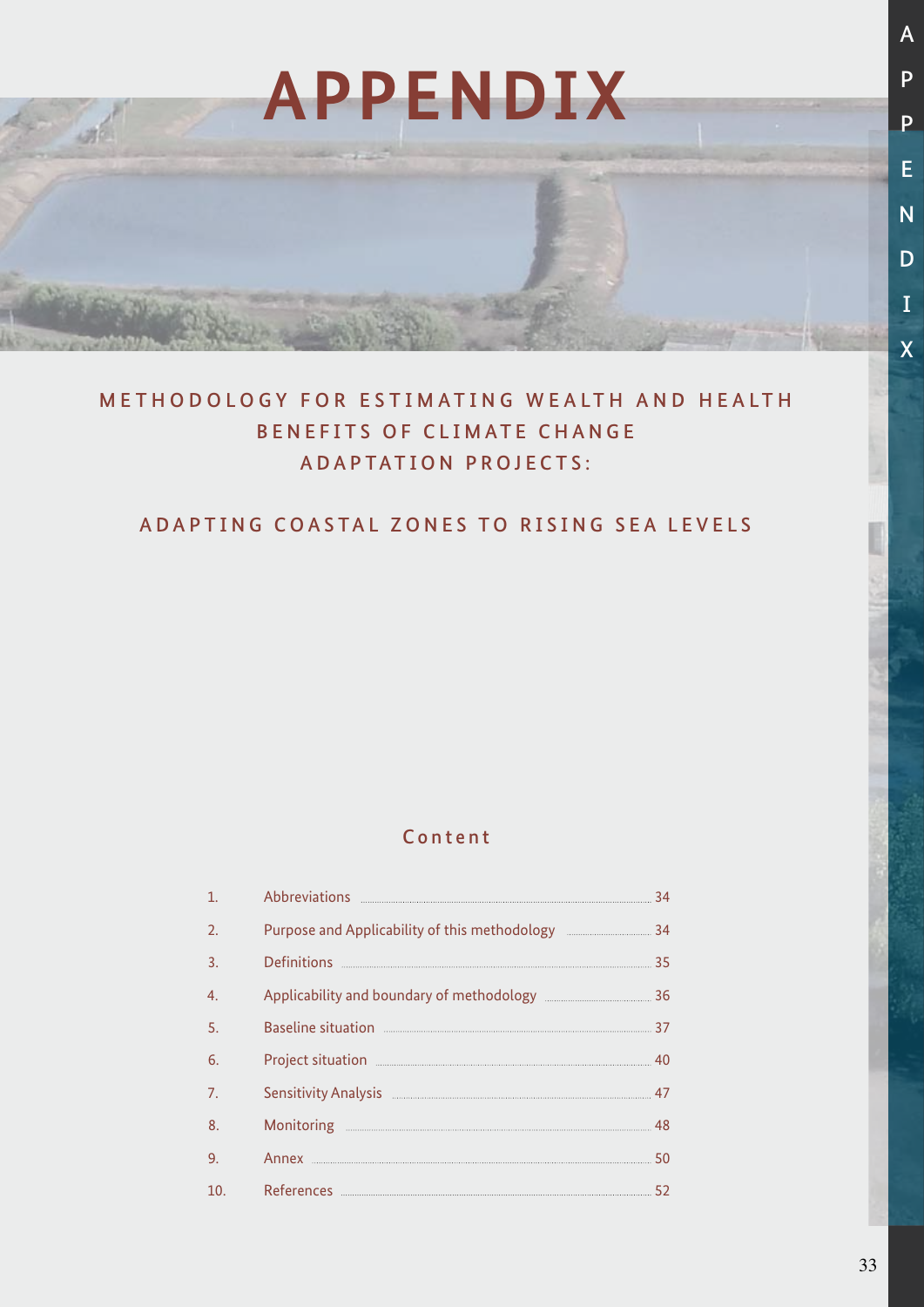A

# 1. **ABBREVIATIONS**

| °C | degree Celsius                             |
|----|--------------------------------------------|
|    | g grams                                    |
|    | ha hectares                                |
|    | LY life years                              |
|    | $m2$ square metres                         |
|    | mm millimetres                             |
|    | PPP purchasing power parity                |
|    | t metric tonnes                            |
|    | USD 2009 US dollars (USD have to be trans- |

 formed to 2009 USD through division using official DAC deflators for the United States, see http://www.oecd.org/dataoecd/ 43/43/34980655.xls (OECD, 2012)

yr year

# $2<sub>1</sub>$

# PURPOSE AND APPLICATION OF THIS METHODOLOGY

This methodology helps project developers and policy makers to assess the wealth and health benefits as well as environmental impacts of climate change adaptation projects in coastal zones. It is applicable for interventions protecting coastal zones against sea level impacts such as infrastructure improvements (e.g. seawall

construction), natural protection measures (e.g. mangrove plantations or sand dune stabilisation through vegetation), erosion avoidance/restoration (e.g. soil conservation, beach replenishment), avoidance of salinisation (e.g. drainage, water table control) and early warning systems. According to the specific intervention, several modules for common climate change-induced impacts are available (e.g. extreme events, frequent flooding or salt water intrusion). These modules can be specifically adjusted and expanded according to the envisaged project type.

The methodology can both help to identify promising interventions and compare proposed projects. It provides effectiveness criteria to assess ex-ante where adaptation measures can bring about the largest benefits for the least cost, and to assess ex-post whether or not an adaptation intervention has been successful.

## **Target group**

The main target group of the methodology is the one of developers of climate change adaptation projects in coastal zones. By applying the methodology, they can quantify benefits and negative impacts of interventions in the context of monitoring and evaluation after project implementation (ex-post). Furthermore the methodology provides an approach in the context of cost benefit analysis which allows assessing ex-ante where adaptation measures can bring the largest benefits for the least cost.

The secondary target group besides project developers is the one of policy makers who may use the methodology to compare the wealth and health benefits of different climate change adaptation projects. As the calculation requires detailed data from projects, policy makers will have to cooperate with project developers. If policy makers consider wealth and health benefits as major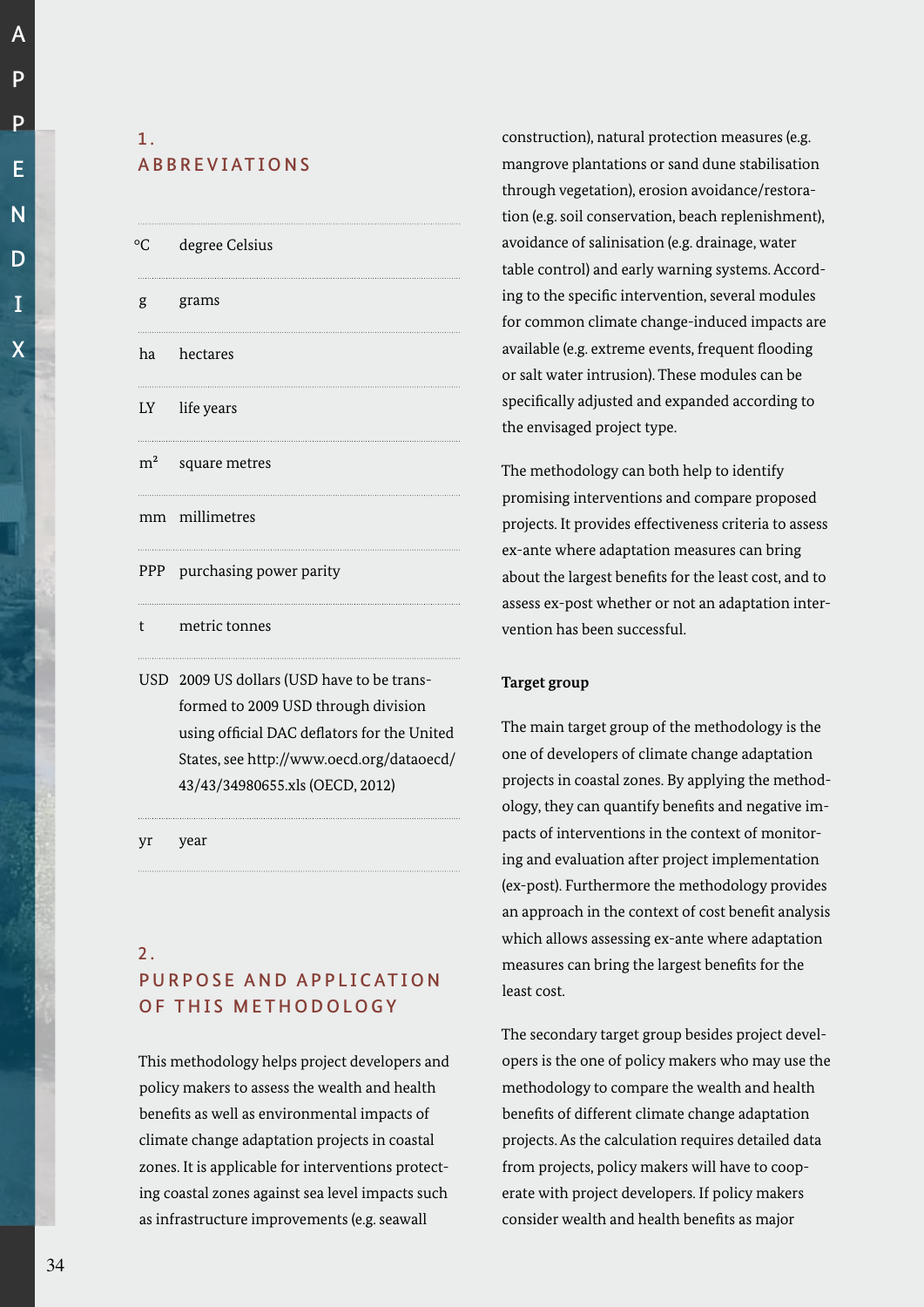P P E N D I X

A

outcomes of climate change adaptation projects, this methodology may also inform decisions on how to allocate adaptation funding.

#### **Application**

The simplest way of applying the methodology is to fill out the spreadsheet 'Saved Health - Saved Wealth: Excel Tool for the Dyke Case / the Mangrove Case'. This spreadsheet contains global default values, references tables for national default values and automatically calculates the benefits after some basic project data is entered. The text of the presented methodology is a reference document to better understand the assumptions used to calculate the wealth and health benefits.

#### **Revision of the methodology**

This methodology is considered to be work in progress. The methodology simplifies the real world and new scientific evidence will make it necessary to revise assumptions. Therefore, users of this methodology as well as other interested persons are invited to suggest revisions or additions to this methodology.

## **Limitations of methodology (areas for improvement)**

Due to the complexity and the variety of potential adaptation activities the methodology distinguishes between four intervention areas but does not give detailed calculations for each possible adaptation activity. The project developer will have to justify detailed calculations for specifically applied activities<sup>2</sup>. Typical interventions are listed at the end of each module.

Several shortcomings have been identified: External terrestrial influences (such as floods coming from rivers) are only covered marginally; non-water related storm impacts (e.g. typhoons), a closer link to climate change impacts and more comprehensive flow charts/systems diagrams are missing.

# 3. DEFINITIONS

#### Baseline:

business-as-usual (social, economic and environmental) situation in the project area including impacts of climate change but excluding the proposed project interventions.

Negative impact:

Unwanted effect of a project intervention on parameters where the project mainly has positive impacts (e.g. dyke construction). Not restricted to impacts within the project boundary but also beyond.

#### Saved Wealth:

Positive economic impact of the proposed project, measured by changes in economic assets during the project period compared to the baseline development. While it primarily focuses on income and wealth endangered by climate change, other economic benefits are also accounted for.

#### Saved Health:

Positive health impact of the proposed project, primarily by preventing deaths and illness due to climate change impacts.

 $2$  In parallel to the methodology, specific calculation models have been developed for dykes, wave-breaking barriers and mangrove planting/rehabilitation.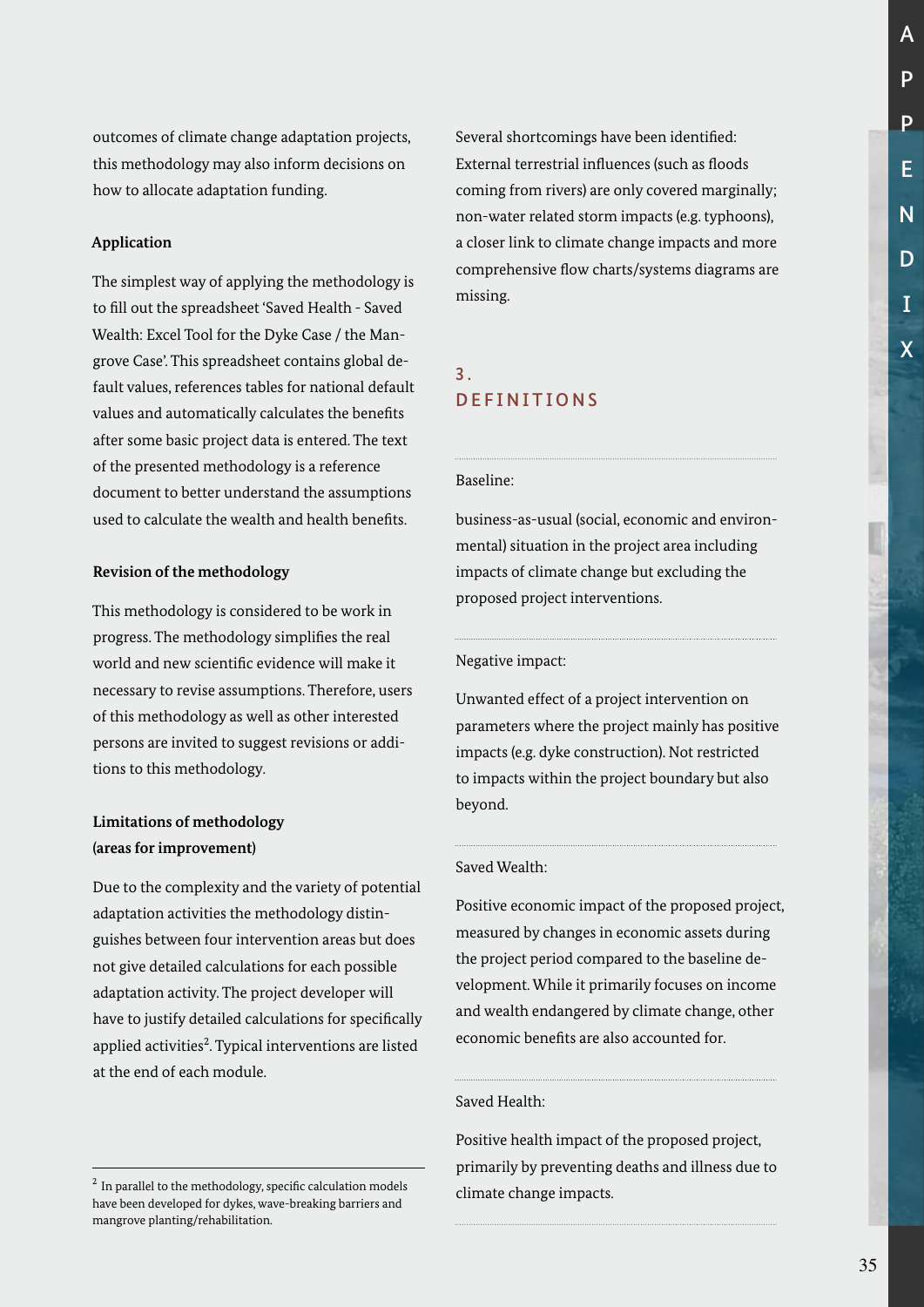A

# 4. A P P L I C A B I L I T Y A N D BOUNDARY OF METHODOLOGY

This section describes the sectors, subsectors and interventions to which this methodology can be applied. Figure 9 shows the boundary (orange line) of the methodology with regard to sectors and type of intervention. Regarding the latter, stand-alone capacity building and policy planning has been distinguished from physical interventions. The orange line represents the boundary describing the kind of intervention that can be assessed with the methodology.

#### **Sectoral boundary:**

The methodology is applicable to interventions protecting coastal zones such as

- a) Infrastructure improvements (e.g. seawall and dyke construction)
- b) Natural protection measures (e.g. mangrove plantations or sand dune stabilisation through vegetation)
- c) Erosion avoidance and soil restoration (e.g. soil conservation, beach replenishment)
- d) Avoidance of salinisation (e.g. drainage, water table control)

Projects involving non-rising sea level related activities (e.g. typhoons/wind disaster protection, fresh water supply, food security etc.) have to be assessed using different methodologies.



Figure 9: Boundary of this methodology (symbolised by orange line)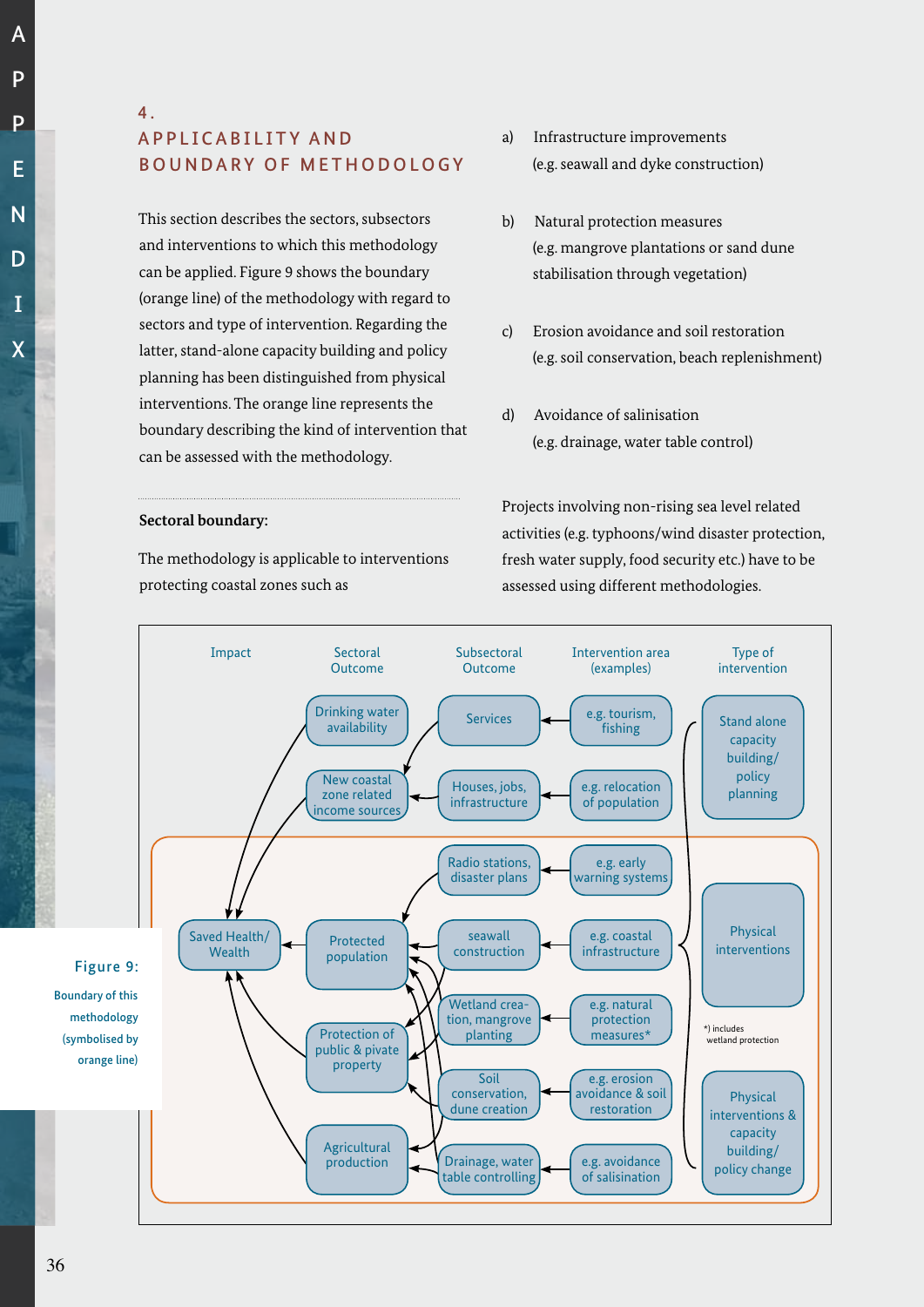#### **Type of intervention:**

The project has to include concrete, physical interventions (e.g. infrastructure investments, soil conservation). Policy planning and capacity building can also be part of the project but only benefits connected to the physical interventions are accounted for. Stand-alone capacity building or policy planning projects are to be assessed using different methodologies.

#### **Geographic boundary:**

The project covers the area where the project interventions take place, e.g. the area inhabited by beneficiaries of direct food distribution and farmers targeted by other interventions.

#### **Link to climate change impacts:**

The project should intervene in coastal zone areas (e.g. avoided erosion, coastal protection measures) where negative impacts of climate change are already occurring and/or are expected for the next 10-50 years (see e.g. reference map of vulnerable coastal delta hotspots in the Appendix). As long as this condition is given, all economic and health benefits of the project are accounted for, including benefits beyond projected climate change damages (award for overcoming the adaptation deficit).

#### **Project period:**

Time during which the project interventions have a direct impact on coastal zones (10-50 years, depending on the intervention type)

#### **Sustainable development:**

The project should support sustainable development. Therefore, the project developer shall not

only quantify economic and health benefits but also assess if the project results in any major harm to the environment, society or the economy. For this purpose, the sustainable development checklist in the Appendix shall be completed.

#### 5. BASELINE SITUATION

The baseline is the business-as-usual situation in the project area including impacts of climate change but excluding the proposed project interventions.

a. Description of changing climate

Have any climate change trends been measured in the last 10-50 years that are in line with expectations from climate models?

 Are any climatic changes expected for the next decades in the project area?

Climate parameters to be considered include:

- **O** Sea level increase (in mm/yr)
- **O** Temperature (in  $^{\circ}$ C)
- **O** Extreme events relevant for coastal zones (e.g. storm surges, floods), number of events per year

Sources: official records for past (at least 10 years of data, linear trend to be assessed) and climate models for the future. While current climate models still face major challenges when predicting local temperature and precipitation changes in the next 10 years (van Oldenborgh et al., forthcoming), they are the only source of available information to date. Thus, project developers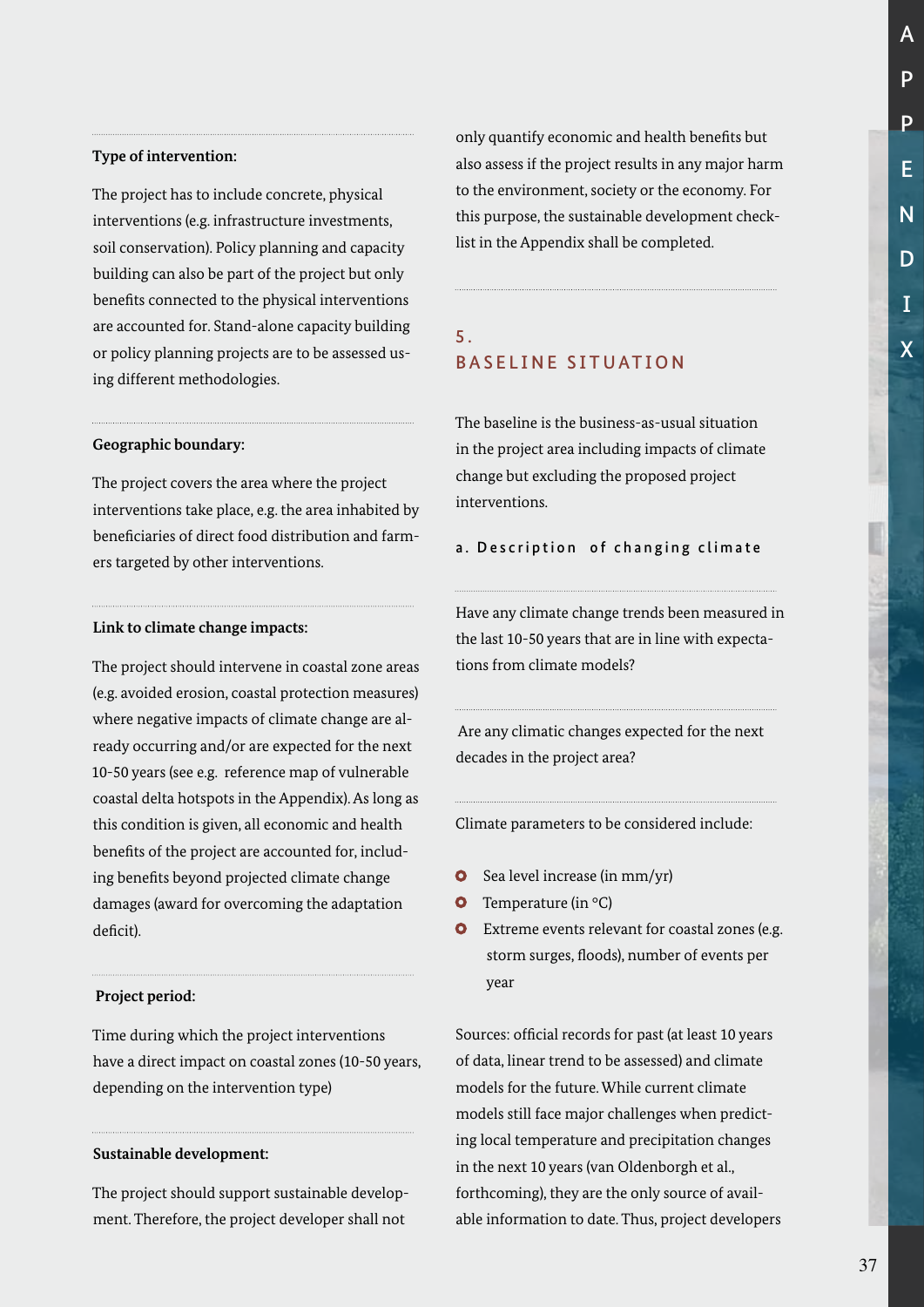A

should use such models as sources of information. If no locally downscaled or regional countrylevel studies are available, the project developers may refer to the regional climate predictions in Christensen et al. (2007)

#### b. Description of climate change impacts on coastal zones

Are there negative impacts on coastal zones due to climate change observed and/or predicted? Does the project address these negative impacts (see table 9)?

#### c. Autonomous and already supported adaptation

- Which activities have already been undertaken autonomously by inhabitants within the project area to cope with the impacts of climate change?
- **O** Which activities are already supported by international or national agencies/organisa-

tions to cope with the impacts of climate change (by strengthening adaptive capacity and/or improving resilience)?

- **O** Does the project include activities that are already autonomously undertaken or already supported? If yes, please justify why additional funding is needed.
- To guarantee a conservative benefit calcula- $\bullet$ tion a default value of 10% autonomous adaptation is applied for Saved Wealth/Saved Health benefits in the baseline scenario. The project developer may justify deviations from the default value.

#### d. Baseline wealth and health losses due to climate change in the project lifetime

Calculate the impact of climate change on the wealth and health situation in the baseline (without project interventions).

#### Table 9: Checklist of climate change impacts on coastal zones

|                                      | <b>Increase</b><br>observed? | <b>Increase</b><br>predicted?                                                                                                                          | Areas the<br>project addresses |
|--------------------------------------|------------------------------|--------------------------------------------------------------------------------------------------------------------------------------------------------|--------------------------------|
|                                      | (Yes/No;                     | $\therefore$ (Yes/No;<br>$\vdots$ $(Yes/No;$<br>if yes, describe extent) $\frac{1}{2}$ if yes, describe extent) $\frac{1}{2}$ if yes, describe extent) |                                |
| Direct damages from extreme events   |                              |                                                                                                                                                        |                                |
| Flooding due to increased sea levels |                              |                                                                                                                                                        |                                |
| Erosion                              |                              |                                                                                                                                                        |                                |
| Salinisation of coastal soil         |                              |                                                                                                                                                        |                                |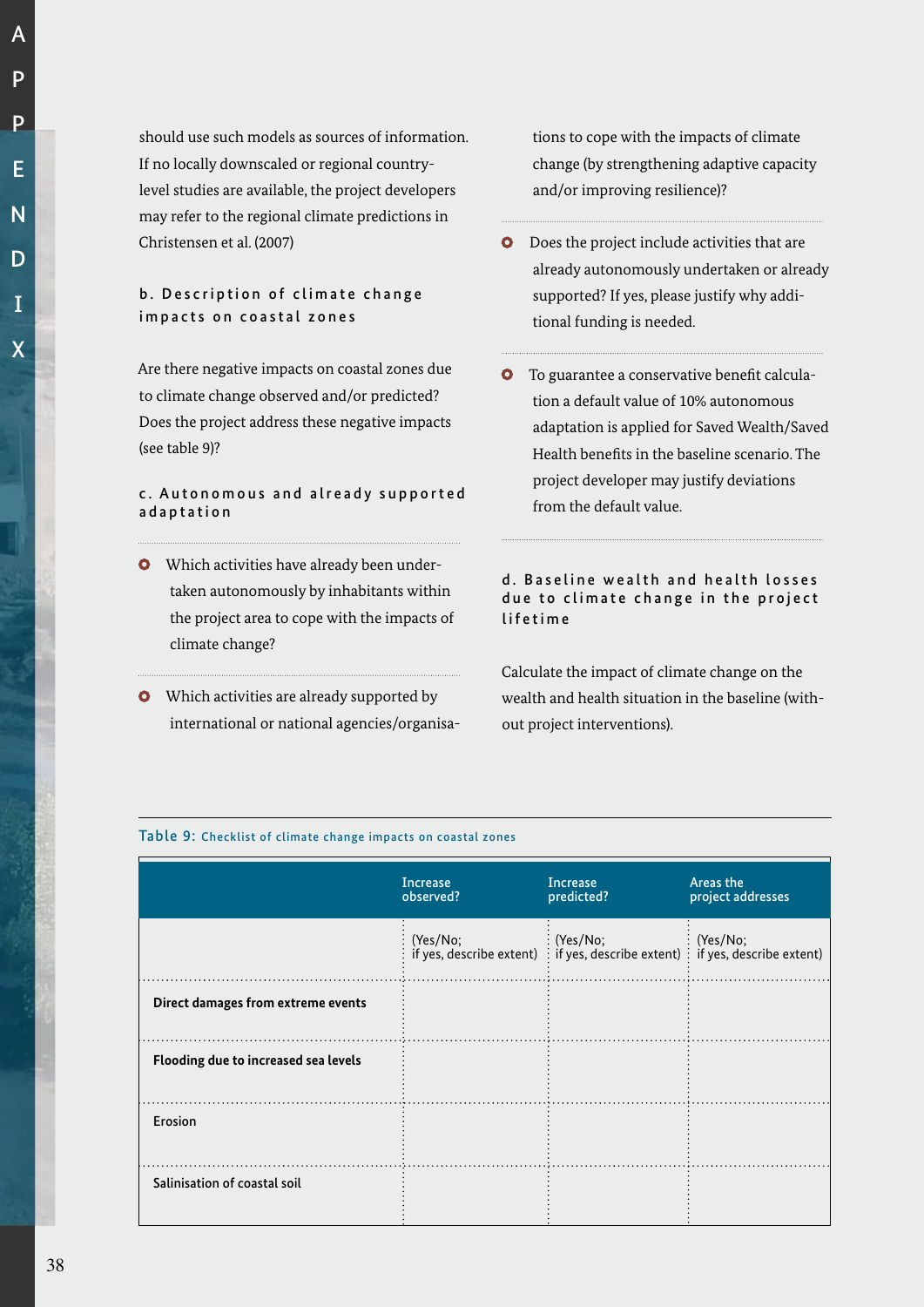$\text{WLC}_{\text{PLT}} = \sum_{(\text{y}=0)}^{\text{PLT}} \text{POP}_0 \left(1 + \text{PGR}\right)^{\text{yr}} \star \text{WPC}_{\text{B}} \left(1 + \left(\text{IGR-D}\right)\right)^{\text{yr}} \star \text{CC}_{\text{(loss,t)}} \star \left(1 - \text{AA}\right)$ 

#### **Where:**

|                           | $WLC_{\text{PIT}}$ Wealth losses due to climate change during the project lifetime, in 2009 USD                                                                                                                                                                                                                                                                                                                                                                              |
|---------------------------|------------------------------------------------------------------------------------------------------------------------------------------------------------------------------------------------------------------------------------------------------------------------------------------------------------------------------------------------------------------------------------------------------------------------------------------------------------------------------|
| PLT                       | Project lifetime in years (period of project impact); default is 10-50 years                                                                                                                                                                                                                                                                                                                                                                                                 |
| $POP_{0}$                 | Population in start year (yr=0); source: project data or official data                                                                                                                                                                                                                                                                                                                                                                                                       |
| <b>PGR</b>                | Population growth rate (in %) per year; source: project values or national growth rates in last 3<br>years, data.worldbank.org/indicator/SP.POP.GROW (World Bank, 2012)                                                                                                                                                                                                                                                                                                      |
| $WPC_{R}$                 | Annual baseline wealth per capita (according UN definition), measured in private and public<br>total wealth per capita in the start year of project (in 2009 USD PPP) (only physical and natural<br>capital are reflected: intangible wealth and oil/natural gas value (could be exploited offshore)<br>is not considered); source: local official data; if not available, national data. http://issuu.com/<br>world.bank.publications/docs/9780821384886 (World Bank 2007). |
| <b>IGR</b>                | Wealth per capita growth rate (in %) per year, source: projections or local/national growth<br>rates in the last 3 years. If no wealth growth rates are available, GDP growth can be used: data.<br>worldbank.org/indicator/NY.GDP.MKTP.KD.ZG (World Bank, 2012)                                                                                                                                                                                                             |
| D                         | Discount rate of existing wealth per capita, reflecting the average inflation of the country.<br>Average inflation rate (in %) per year; source: projections or local/national growth rates in last 3<br>years: http://data.worldbank.org/indicator/FP.CPI.TOTL.ZG/countries (World Bank 2012).                                                                                                                                                                              |
| $\text{CC}_\text{loss,t}$ | Percentage of wealth projected to be lost due to climate change in year t (excludes savings<br>due to autonomous adaptation). Source: local values. If not available then national or regional<br>values (default: 1.5-3 % of GDP loss due to climate change <sup>3</sup> )                                                                                                                                                                                                  |
| AA                        | Autonomous Adaptation; default value: 10%                                                                                                                                                                                                                                                                                                                                                                                                                                    |

 $^3$  This is roughly the worldwide GDP loss due to 3  $^{\rm o}{\rm C}$  of warming as expected by Stern (2007) and Nordhaus (2006), while GDP per capita losses can be substantially higher for Africa and other developing regions (Yohe et al., 2007).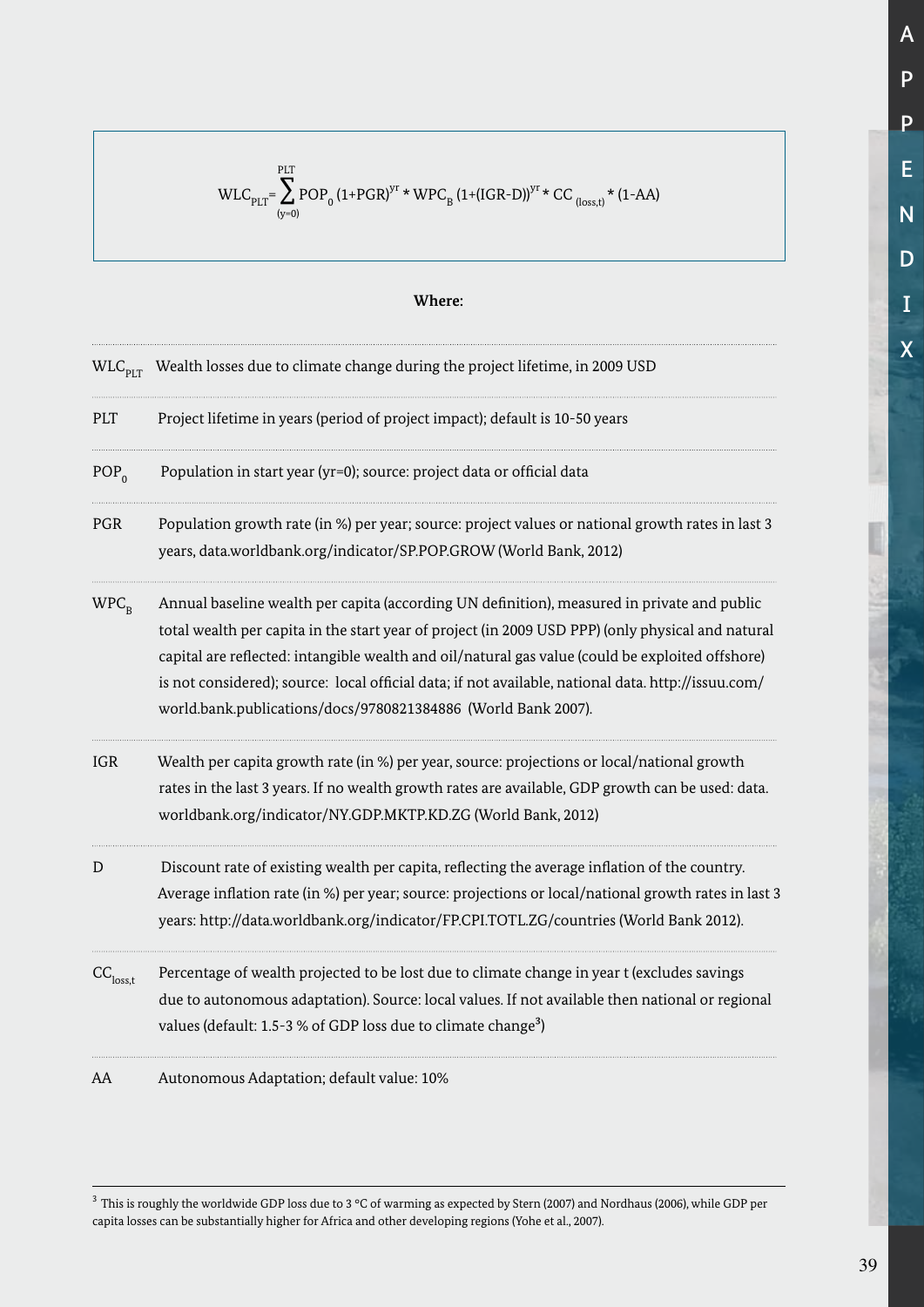$$
\begin{array}{c}\nA \\
P \\
P \\
E \\
N \\
D \\
I \\
X\n\end{array}
$$

$$
HLC_{PLT} = \sum_{(t=0)}^{PLT} POP_{0} (1+PGR)^{t} * (CC_{deaths} + CC_{disab} * DW) * (1-AA)
$$

#### **Where:**

| $HLC_{\text{diff}}$       | Health losses due to climate change during the project lifetime; in DALYs                                                                                                                                                                |
|---------------------------|------------------------------------------------------------------------------------------------------------------------------------------------------------------------------------------------------------------------------------------|
| $\text{CC}_\text{deaths}$ | % of population that dies because of climate change; default is 0.001% <sup>4</sup>                                                                                                                                                      |
| $\text{CC}_\text{disab}$  | % of population disabled because of climate change; default is 0.003% <sup>4</sup>                                                                                                                                                       |
| DW                        | Average disability weight; the disability weight is a weight factor that reflects the severity of the<br>disease on a scale from 0 (perfect health) to 1 (equivalent to death); DWs for different diseases<br>can be found in WHO (2004) |
|                           | Autonomous adaptation; default value: 10%                                                                                                                                                                                                |

# 6 . PROJECT SITUATION

In the following, the wealth and health benefits of the project are calculated. The main idea of the calculation model (see Figure 10) is that coastal adaptation activities either improve the (1) wealth situation (through reduced losses or increased valuable soils and enabled economic activities); or the (2) health situation of the population (through protection and avoided diseases directly related to climate change impacts). Protecting the coastal areas is a precondition that leads to the different wealth and health implications. In the model such protection depends on (3) direct disaster mitigation, (4) flood protection, (5) avoided erosion (might have interrelations with flood protection) and (6) avoided salinisation. Negative impacts of

interventions on health and wealth are deducted from the positive impacts.

If the project developer is missing project specific values, s/he may opt for conservative default values if available. If a parameter has a positive impact on benefits and if no project or default values are available, the project developer should assume a conservative value of zero. In case a parameter has a negative impact, the project developer needs to assess how likely it will happen and/or which compensation measures have been undertaken to balance the negative impact.

Of the following modules, only (1) and (2) are always used. They aggregate the results of the modules (3) to (6). These modules are only applied if interventions have been undertaken in this area.

 $^4$  Worldwide average of deaths/injuries due to natural disasters excluding earthquakes, 2000-2011, death/injuries numbers from CRED (2012) and population data from World Bank (2012).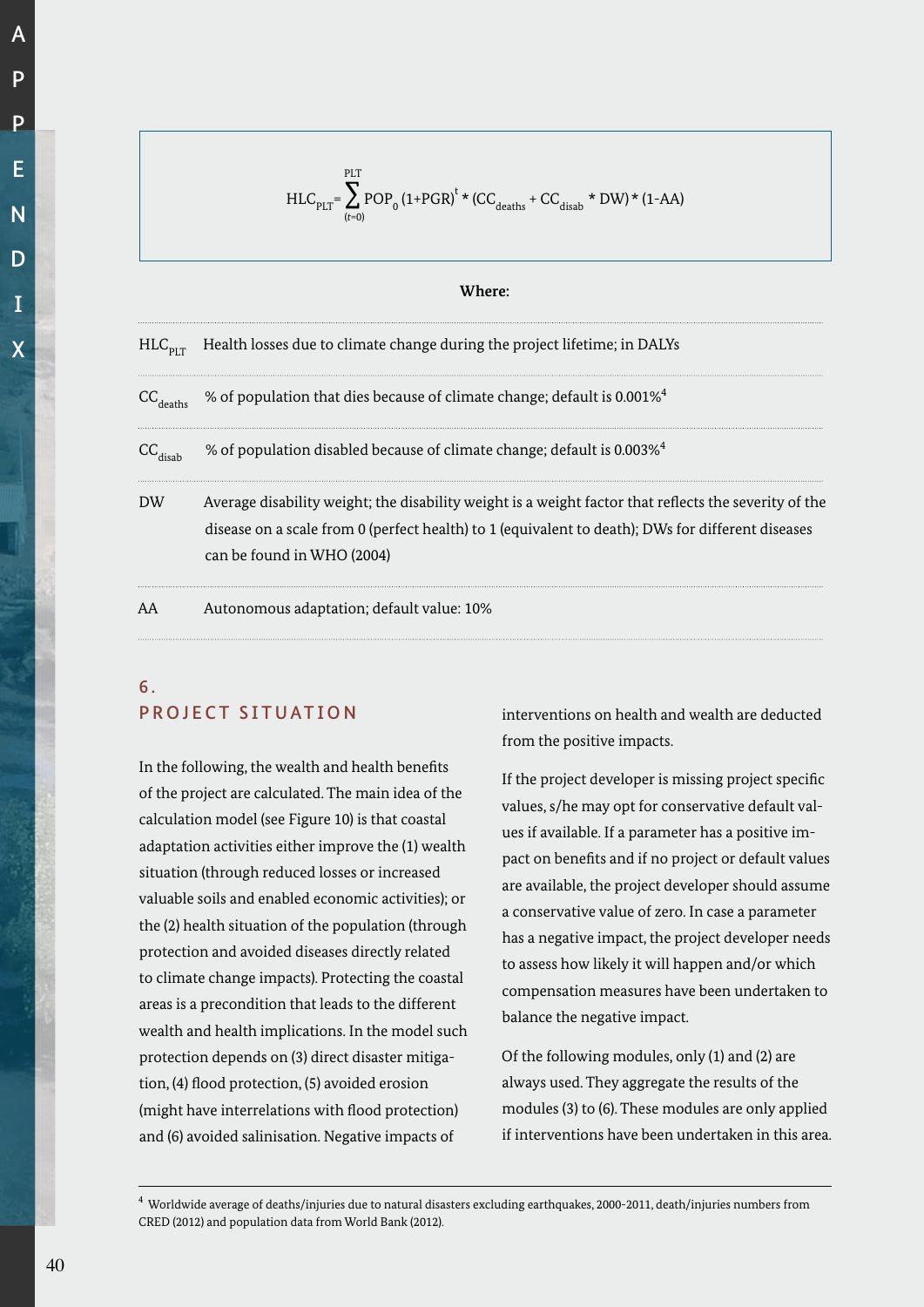Project developers need to select one or several modules according to their activities. The following paragraph explains the calculations for each module in detail.

# (1) Saved Wealth

Module (1) describes the aggregated calculation of Saved Wealth. Results of the modules (3) to (6) are combined and negative impacts and failure rates are taken into account. Finally a total absolute and relative SW value in USD is calculated.

|                          | $SW_{\text{perUSD}} = SW_{\text{TOT}} / PB$                   |
|--------------------------|---------------------------------------------------------------|
| $SW_{\%CC}$              | $=$ SW <sub>TOT</sub> / WLC <sub>PLT</sub>                    |
| $\text{SW}_{\text{REL}}$ | $= \text{SW}_{\text{ABS}} / \text{W}_{\text{PB}}$             |
| $SW_{\overline{ABS}}$    | $=$ SW <sub>PR</sub> + SW <sub>PUB</sub> - N <sub>_IDIR</sub> |
| $SW_{PR}$                | = $(ASW_{PR}) * (1 - FR_{DIR})$                               |
| $SW_{PUB}$               | = $(ASW_{PUB} + ASW_{NAT})*(1-FR_{DIR})$                      |

|                              | $SW_{\text{perUSD}}$ = Saved Wealth in USD per 2009 USD<br>of budget                                                                                                                        |
|------------------------------|---------------------------------------------------------------------------------------------------------------------------------------------------------------------------------------------|
| SW <sub>REL</sub>            | = relative wealth saved (in %)                                                                                                                                                              |
| $\text{SW}_\text{ABS}$       | = absolute wealth saved (in USD)                                                                                                                                                            |
| $\text{SW}_{\text{TOT}}$     | = $SW_{PR}$ + $SW_{PUB}$                                                                                                                                                                    |
| PB                           | = project budget in 2009 $USD^5$                                                                                                                                                            |
| $SW_{\text{W}_{\text{CCC}}}$ | = Saved Wealth in relation to climate<br>change losses in the project lifetime (%)                                                                                                          |
| $\text{WLC}_{\texttt{PI,T}}$ | = wealth losses due to climate change<br>during the project lifetime, in USD                                                                                                                |
| $\rm{W}_{PB}$                | = baseline wealth within the project<br>boundary (in 2009 USD PPP); source:<br>local official data, if not available<br>national data * percentage of<br>population within project boundary |
|                              |                                                                                                                                                                                             |



 $^{\rm 5}$  A detailed description of project expenses including (if applicable) planning, investment, capacity building, maintenance or monitoring costs has to be given in the project document.

A

P

P

E

N

D

I

X

the wealth and health benefits of the project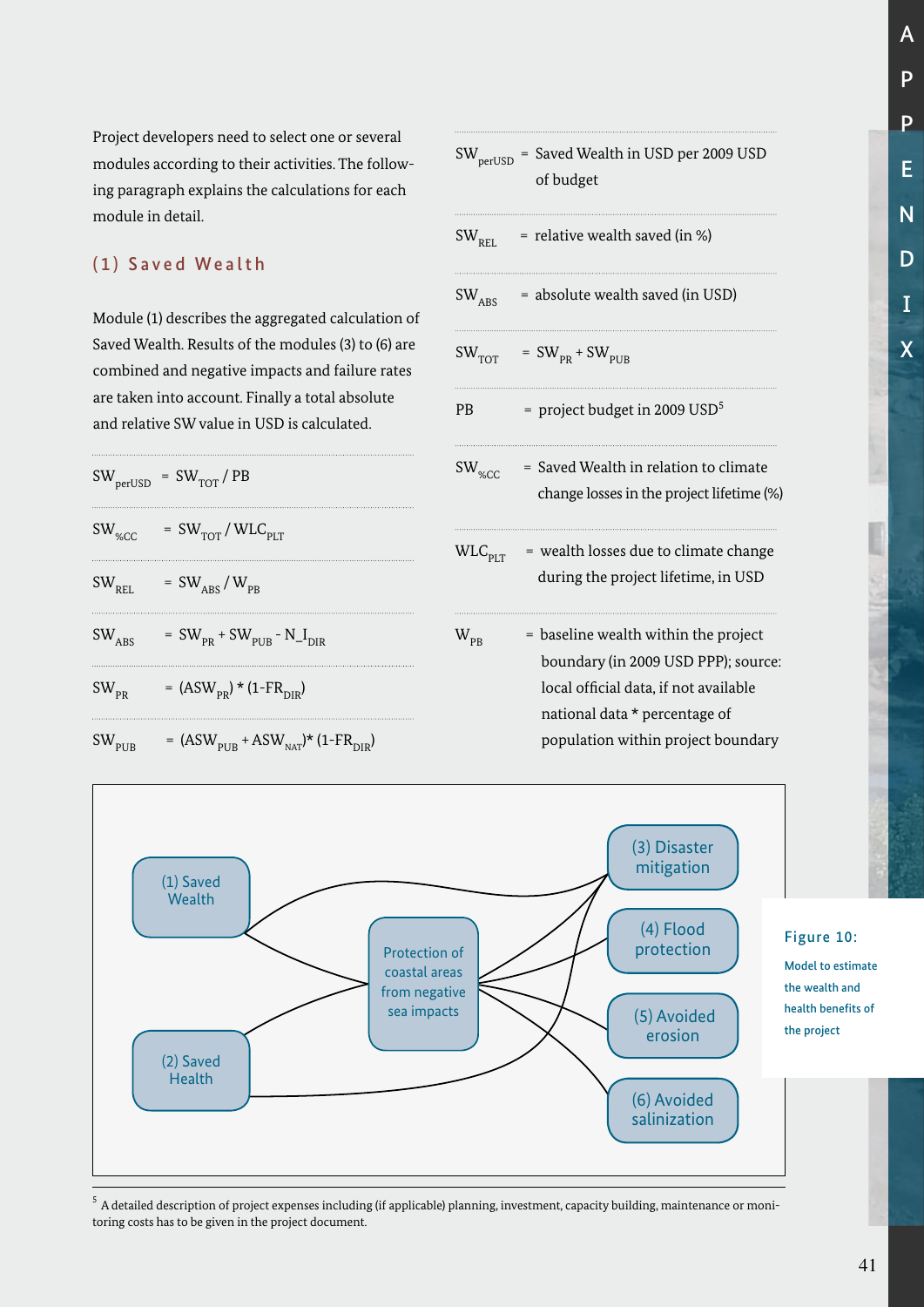|  | $SW_{PR}$                 | = Private Saved Wealth in USD saved                                             |
|--|---------------------------|---------------------------------------------------------------------------------|
|  | $SW_{PIIB}$               | = Public Saved Wealth in USD saved                                              |
|  | $N_{\rm -I_{\rm DIR}}$    | $=$ negative impact on income genera-<br>tion due to adaptation activity in USD |
|  | $\text{ASW}_{\text{PR}}$  | = absolute Saved Wealth from private<br>property                                |
|  |                           | $\text{ASW}_{\text{PIIB}}$ = absolute Saved Wealth from public<br>property      |
|  | $\text{ASW}_{\text{NAT}}$ | = absolute Saved Wealth from natural<br>resources and services                  |

 $FR<sub>DIR</sub>$  = failure rate of direct measures; source: project (default is 10%)

#### (2) Saved Health

Module (2) describes the aggregated calculation of Saved Health. Results of modules (3) to (6) are combined, negative impacts and failure rates are taken into account. Finally a total direct and indirect SH value in DALYs is calculated.

| $SH_{\text{perUSD}}$                            | $= SHTOT/PB$                                     |
|-------------------------------------------------|--------------------------------------------------|
| $\operatorname{SH}_{\!\scriptscriptstyle\% CC}$ | $= SH_{TOT}/HLC_{PLT}$                           |
| $SH_{TOT}$                                      | = $(SH_{DIR} * FR_{DIR} + SH_{IND} * PIT_{IND})$ |
| $\mathrm{SH}_\mathrm{DIR}$                      | = $(N * (LE - L) + I * DW * LD)_{DIR}$           |
| $SH_{IND}$                                      | = $(N * (LE - L) + I * DW * LD)_{IND}$           |
| PIT <sub>IND</sub>                              | $= 1 / FRIND$                                    |
| $\rm SH_{perUSD}$                               | = Saved Health in DALYs per USD of               |

budget

PB = project budget in 2009 USD  $SH<sub>wCC</sub>$  = Saved Health in relation to climate change losses in the project lifetime (%)  $HLC_{\text{PIT}}$  = health losses due to climate change during the project lifetime, in DALYs  $\text{SH}_{\text{TOT}}$  = Saved Health in DALYs saved, total  $SH<sub>DIR</sub>$  = Saved Health in DALYs saved, direct<sup>6</sup>  $SH<sub>IND</sub>$  = Saved Health in DALYs saved, indirect<sup>7</sup> N = number of deaths: historic and projections by project or default values by PreventionWeb (2012)  $LE$  = life expectancy at birth, source: current life expectancy (World Bank, 2012) or projections for project period  $L = standard life$  expectancy at age of death: historic and projections by project or default values by Preven tionWeb (2012) I = number of incident cases: historic and projections DW = disability weight (WHO 2010)

 $6$  e.g. storm surges

A

P

P

 $^7$  e.g. diseases such as malaria resulting from frequent floods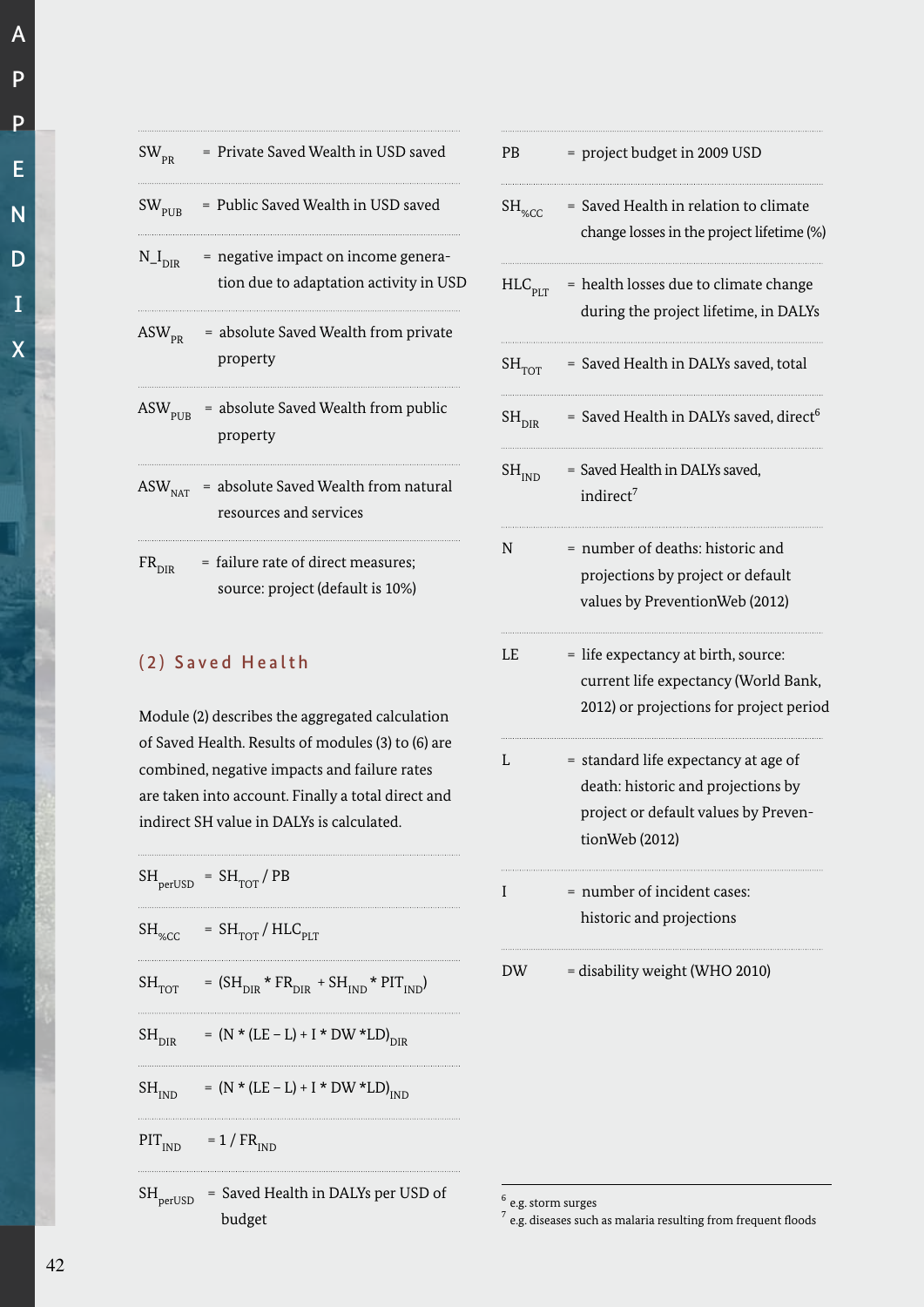- $LD = average duration of disability (years)$ (WHO 2010)
- $PIT<sub>IND</sub>$  = project impact time of indirect measures, assuming no failure in the first year; in full benefit years. The formula for calculating  $PIT_{IND}$  as shown above  $(= 1 / FR<sub>IND</sub>)$  is actually an approximation of the following more complex formula

$$
[=\sum\nolimits_{t=0}^\infty \left(1\text{-FR}_{\text{IND}}\right)^t]
$$

- $FR<sub>DE</sub>$  failure rate of direct measures per year: default is 20%, minimum is 10%
- $FR<sub>IND</sub>$  failure rate of indirect measures per year: default is 20%, minimum is 10%

# Module (3) Disaster mitigation

This module relates to project types that provide disaster mitigation services related to extreme events in combination with increased sea levels. Such extreme events include storms, storm surges, typhoons, cyclones as well as earthquakes and induced tsunamis.

In the absence of the adaptation project, the extreme event would lead directly to wealth and health losses; hence the activity leads directly to wealth and health benefits. The timespan of the extreme event is comparably short, however, its wealth and health impacts can be significant. Figure 11 shows an example of the applicability of the module for extreme events. They are expressed as high-damage-related shares of a typical damage-frequency function. As an example, some river flooding usually happens every year in the rainy season however average damages are low. This is partly due to the adaptive capacity of local

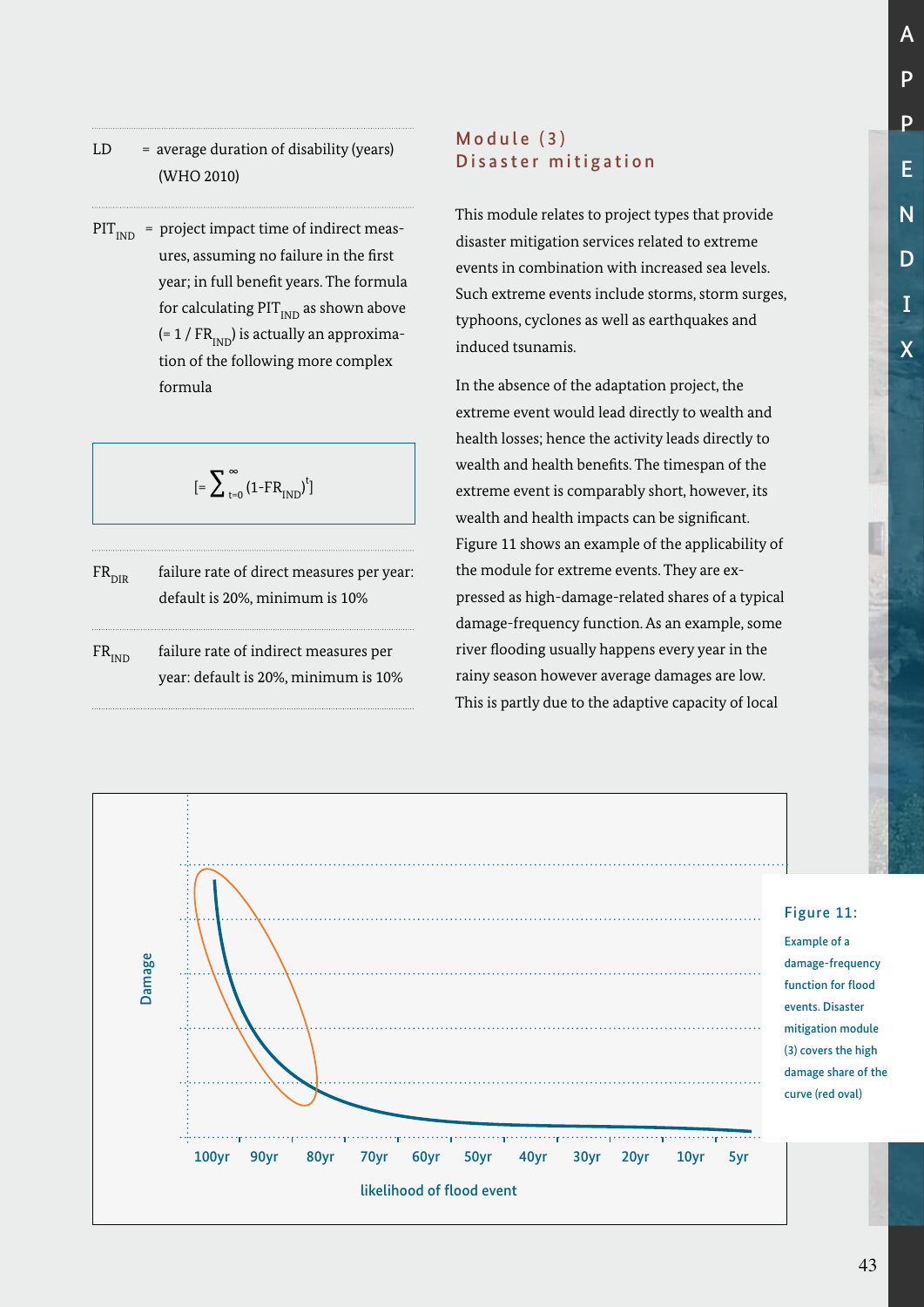population. This frequent event is not covered in module (3) but in module (4). However, once per decade, flood levels are much higher, leading to significant damages. An extreme flood that on average only happens once per century will lead to catastrophic impacts. These extreme events, as symbolically outlined by the red oval in figure 3, are targeted by module (4).

Essential parameters for taking account of SW in terms of disaster mitigation are the frequency of extreme events with maximum damage potential (has to be conducted for public and private wealth):

$$
SW = \sum_{1}^{i} MDP_i * (1-D)^{i} * DS_i * p_{occ, n, i}
$$

#### **Where**:

| $1i$ :             | = years of duration of adaptation project                                                                         |
|--------------------|-------------------------------------------------------------------------------------------------------------------|
| $MDP_i$            | = maximum damage potential from<br>climate change in year i.                                                      |
| $DS_{\rm i}$       | = Share of discounted MDP damaged<br>by event forecast in year i                                                  |
| $P_{\rm occ, n,i}$ | = probability of occurrence of a certain<br>damage event n (increase of risk due<br>to climate change) in year i. |
| D                  | = discount rate to be applied to<br>the project <sup>8</sup>                                                      |
|                    |                                                                                                                   |

Regarding SH only direct health impacts are considered.

Suitable adaptation activities for this module are, among other things:

early warning systems; infrastructure such as dykes, barrages or wave breaking barriers and plantations such as mangroves.

# $Model(4)$ Frequent flood protection

The main idea of this module is that rising sea levels lead to increasing frequent inundation; extreme events such as storm surges are excluded, as they are accounted for in module (3).

Instead of avoiding significant impacts on health and wealth in rare extreme events, the flood protection module targets constant inundation in an area. Indirect health impacts and damages of wealth over time are the main focus.

The likelihood of inundation and the dimensioning of the protection measure against the damage potential of the flood is key for taking account of the benefits. Of course a combination of extreme event protection (3) and frequent inundation (4) is possible. Figure 12 exemplarily shows the applicability of module (4) for frequent lower-damagerelated shares of a typical damage-frequency function.

Essential parameters for taking account of SW in terms of disaster mitigation are the frequency of floods and their average damage potential.

**Exemplary calculation of absolute and relative wealth:**

 $SH<sub>DIR</sub>$  =  $(N * (LE - L) + I * DW * LD)<sub>DIR</sub>$ 

 $8$  The discount rate should be set at the level used for public budgeting. The expected annual inflation rate over the project duration can be used as default.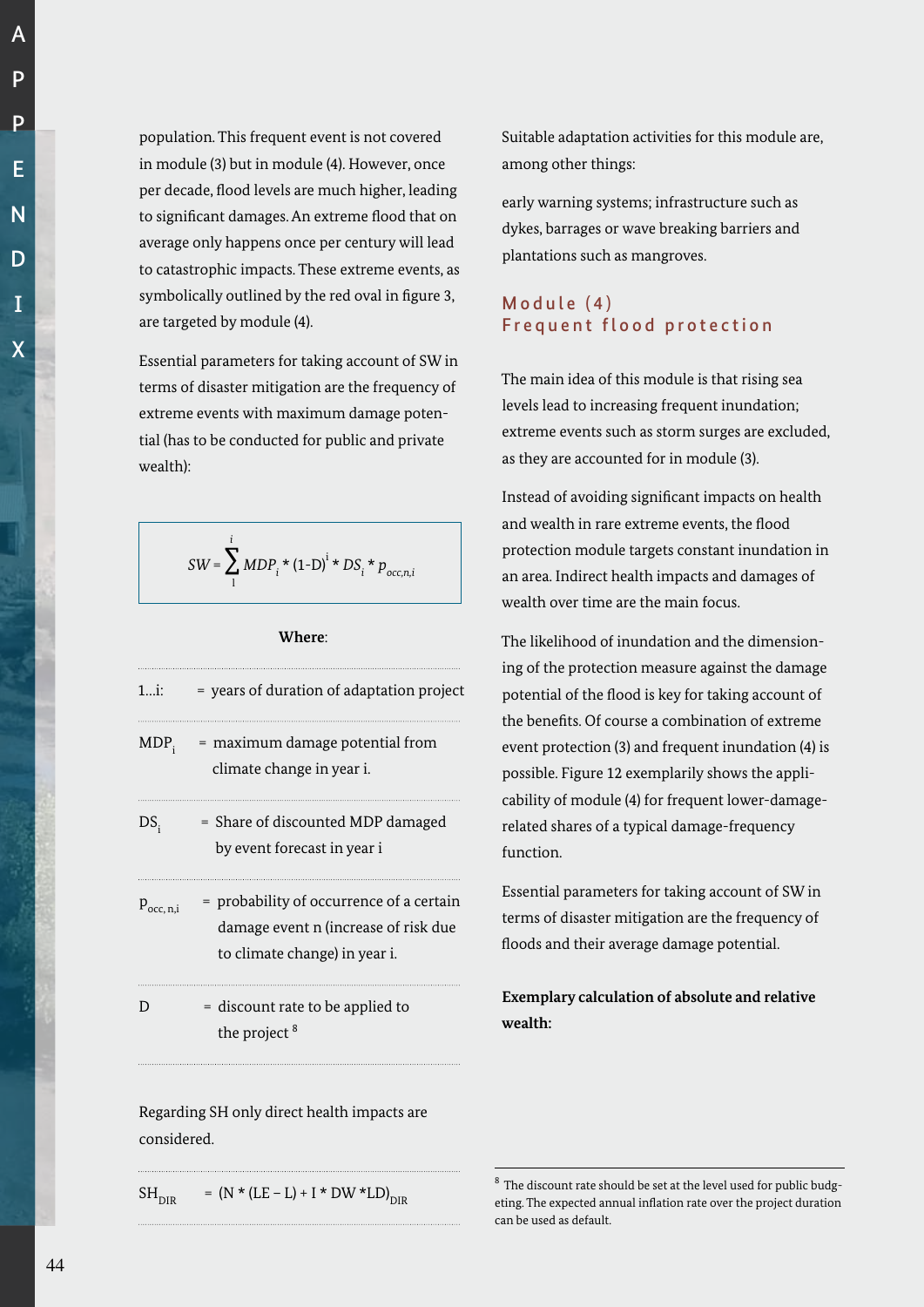

#### Table 10: Example of wealth loss per flood event

|                                |                                                                                     |           | Wealth loss per flood (% of wealth) |                     |                    |                                      |
|--------------------------------|-------------------------------------------------------------------------------------|-----------|-------------------------------------|---------------------|--------------------|--------------------------------------|
| Type of wealth                 | Total value (USD mil-<br>lion); average over life- floods<br>time; already deflated | 51-100 yr | $11-50$ yr<br>floods                | $6-10$ yr<br>floods | $1-5$ yr<br>floods | Wealth per<br>person<br>(USD/person) |
|                                |                                                                                     |           |                                     |                     |                    |                                      |
| Public infrastructure          | 200                                                                                 | 30%       | 10%                                 | 3%                  | 1%                 | 400                                  |
| Private property, rich         | 150                                                                                 | 3%        | 1.5%                                | 1%                  | 0.5%               | 30,000                               |
| Private property, middle class | 90                                                                                  | 30%       | 10%                                 | 3%                  | <b>1%</b>          | 600                                  |
| Private property, poor         | 40                                                                                  | 50%       | 20%                                 | 10%                 | 4%                 | 116                                  |
| $\bullet\bullet\bullet$        | $\cdots$                                                                            |           |                                     |                     |                    |                                      |

#### Table 11: Example of wealth loss per year in % of total wealth

|                                |                                     |                         |                               | $\frac{1}{2}$ Expected wealth loss per year (% of wealth) $\frac{1}{2}$ |                         |       |
|--------------------------------|-------------------------------------|-------------------------|-------------------------------|-------------------------------------------------------------------------|-------------------------|-------|
| Type of wealth                 | <b>Number</b><br>of people affected | $51 - 100$ yr<br>floods | $11-50$ vr<br>floods          | $6-10$ vr<br>floods                                                     | 1-5 yr<br>floods        | Total |
|                                |                                     |                         |                               |                                                                         |                         |       |
| Public infrastructure          | 500,000                             | 0.40%                   | 0.33%                         | 0.40%                                                                   | 0.40%                   | 1.53% |
| Private property, rich         | 5.000                               | 0.04%                   | 0.05%<br>$\bullet$            | 0.13%<br>$\ddot{\cdot}$                                                 | $0.20\%$ :<br>$\bullet$ | 0.42% |
| Private property, middle class | 150,000                             | 0.40%                   | 0.33%                         | 0.40%                                                                   | 0.40%                   | 1.53% |
| Private property, poor         | 345,000                             | 0.67%                   | 0.67%<br>$\ddot{\phantom{0}}$ | 1.33%                                                                   | 1.60%                   | 4.27% |
|                                |                                     |                         |                               |                                                                         |                         |       |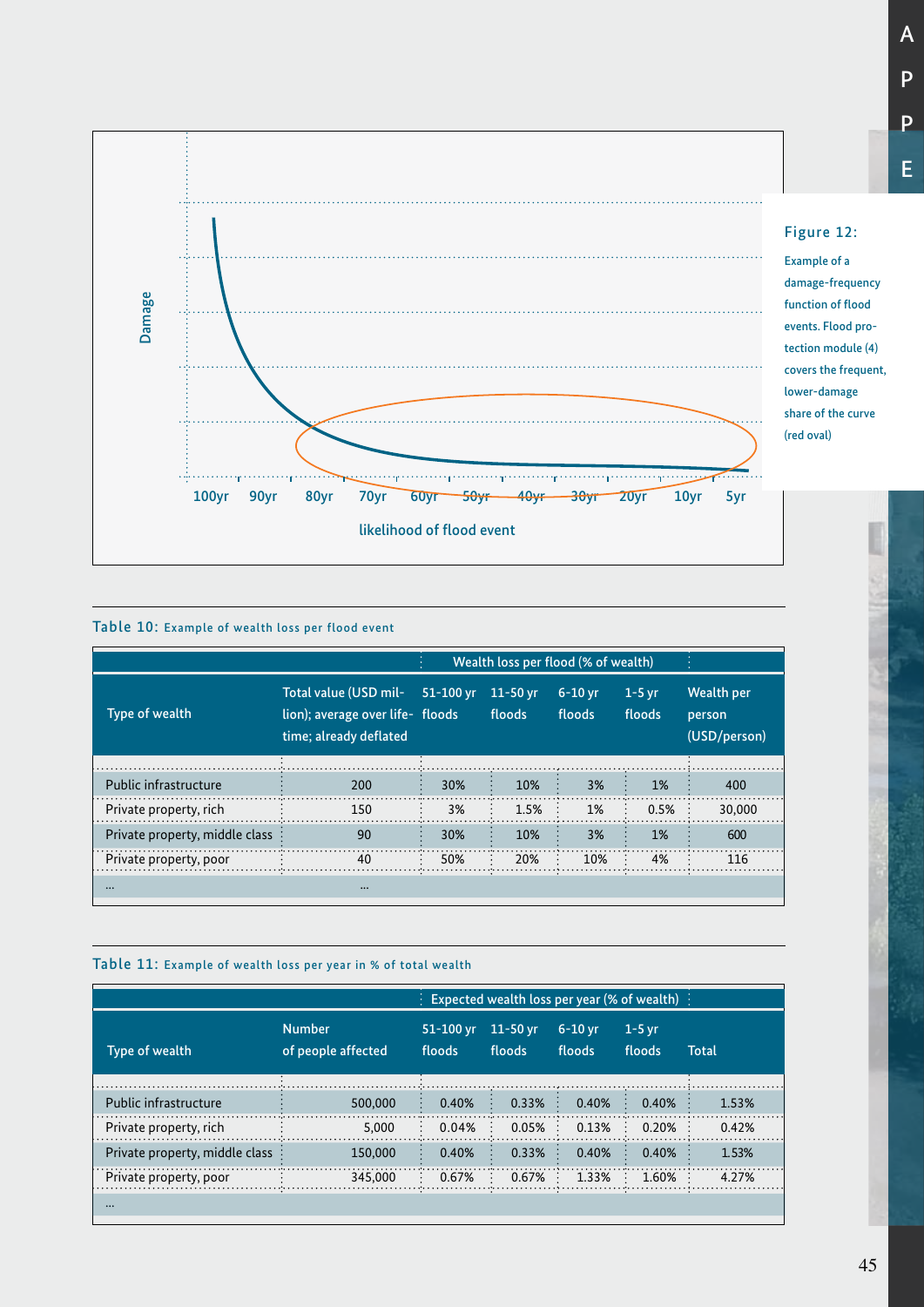A

|                                |                                                                                     |           |                      | Expected wealth loss per year (Bn USD) |                    |       |
|--------------------------------|-------------------------------------------------------------------------------------|-----------|----------------------|----------------------------------------|--------------------|-------|
| Type of wealth                 | Total value (USD mil-<br>lion); average over life- floods<br>time; already deflated | 51-100 yr | $11-50$ yr<br>floods | $6-10$ yr<br>floods                    | $1-5$ yr<br>floods | Total |
|                                |                                                                                     |           |                      |                                        |                    |       |
| Public infrastructure          | 200.00                                                                              | 0.80      | 0.67                 | 0.80                                   | 0.80               | 3.07  |
| Private property, rich         | 150.00                                                                              | 0.06      | 0.08                 | 0.20                                   | 0.30               | 0.64  |
| Private property, middle class | 90.00                                                                               | 0.36      | 0.30                 | 0.36                                   | 0.36               | 1.38  |
| Private property, poor         | 40.00                                                                               | 0.27      | 0.27                 | 0.53                                   | 0.64               | 1.71  |
| Total private property         | 280.00                                                                              |           |                      |                                        |                    | 3.72  |
| Total wealth                   | 480.00                                                                              |           |                      |                                        |                    | 6.79  |

#### Table 12: Example of average wealth loss per year in USD million

Assuming a project lifetime of 50 years and 500,000 inhabitants in the project region, the Saved Wealth (either absolute or relative) is now calculated as follows:

- $SW_{ABC}$  = USD 6.79 million \* 50 years = USD 339 million absolute wealth saved over project lifetime
- $SW<sub>peri</sub> = (USD 6.79 million / USD 480 million) *$ 500,000 inhabitants \* 50 years = 353,559 relative wealth savings (RWS) over lifetime of project

regarding SH, only indirect health impacts are considered.

$$
SH_{\text{IND}}\quad = \left(\text{N} * (\text{LE} - \text{L}) + \text{I} * \text{DW} * \text{LD}\right)_{\text{IND}}
$$

Suitable adaptation activities for this module are, among other things:

infrastructure such as dykes, barrages or wavebreaking barriers; adapted constructions (e.g. bamboo stilts) and plantations such as mangroves.

## Module (5) Avoided erosion

The idea of this module is that the wealth of saved land mass from erosion can be quantified by estimating the soil productivity (SPB). Here, project developers are requested to estimate the main parameters and sufficiently justify their estimations.

$$
SW_{ER} = SP_B * MP_y * AREA_{ER} * PIT_{IND}
$$

#### **Where:**

- $SW_{ER}$  = SW through erosion protection activity (in USD)
- $SP_{R}$  = soil productivity in baseline (t food/ha/ yr); source: project or country default value for cereal yield from http://data. worldbank.org/indicator/AG.YLD.CREL. KG (World Bank, 2012)
- MP y = average market price of yields (in USD); source: project; default values: annual producer prices per country by FA-OSTAT (FAO, 2012).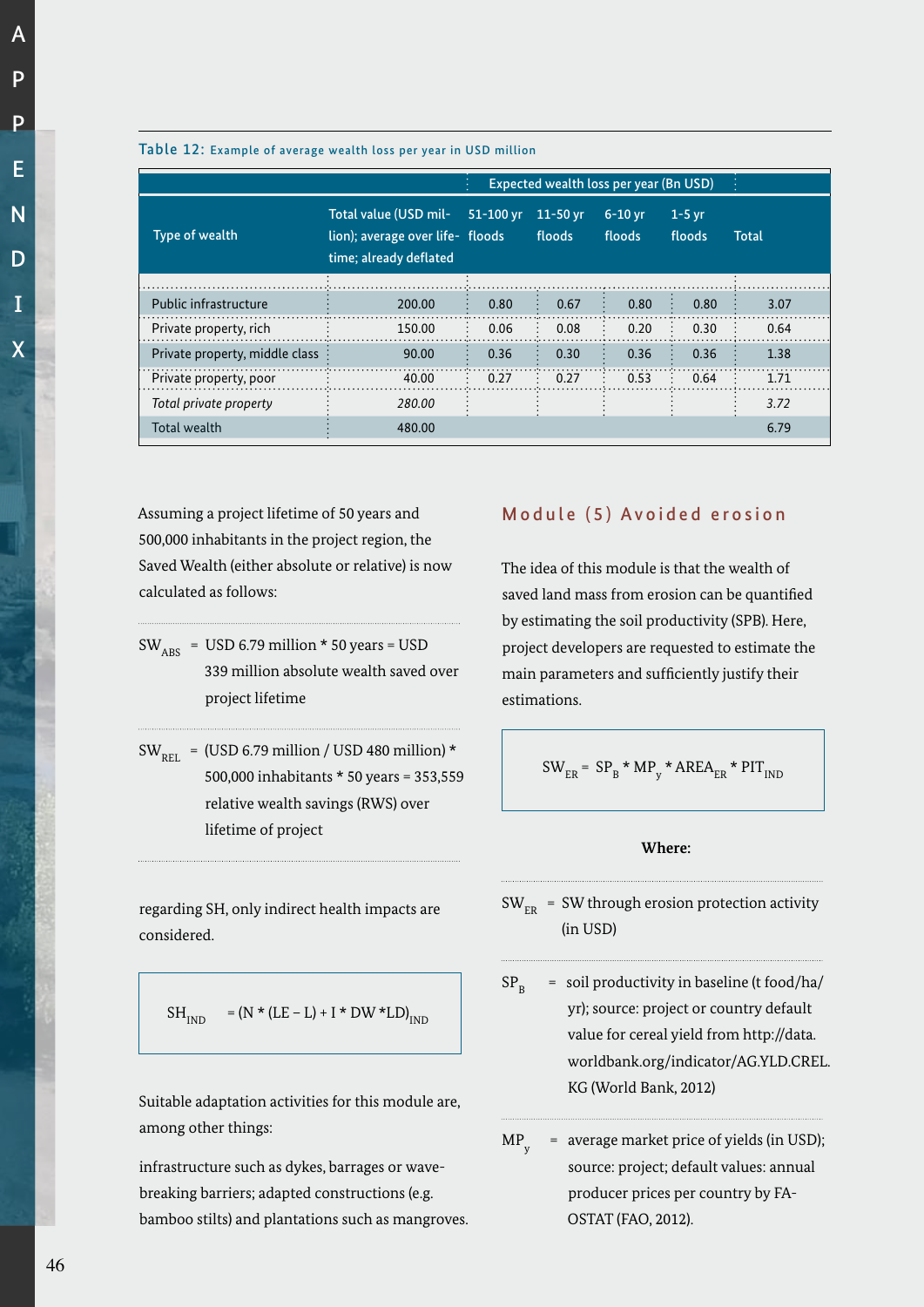# AREA<sub>FR</sub> = area (in ha) that is protected against erosion; source: project

 $PIT<sub>IND</sub>$  = project impact time of adaptation measures in full benefit years; source: project

To calculate indirect SH benefits due to food security, the methodology 'Methodology for estimating wealth and health benefits of climate change adaptation projects – Food & Agriculture projects' may be used if applicable. Project developers must justify that the local population is dependent on food productivity from the area impacted by erosion.

Suitable adaptation activities for this module are, among other things:

infrastructure such as dykes, fences or wavebreaking barriers and mangrove forests.

## Module (6) Avoided salinisation

The idea of this module is that the value of land saved from salinisation can be quantified by estimating the soil productivity (SPB). Project developers are requested to sufficiently justify their estimations, taking into account conservative values as described above (beginning of section 6).

 $SW_s = SP_B * MP_y * AREA_s * PIT_{IND} * SAL_{IRR} * YD_{SAL}$ 

#### **Where**:

SW  $_{\rm S}$  = SW through activity for avoidance of salinisation (in USD)

yr), source: project or country default value for cereal yield from http://data. worldbank.org/indicator/AG.YLD.CREL. KG (World Bank, 2012)

MP y = average market price of yields (in USD); source: project

- AREA $_{_{\mathrm{S}}}$  = area (in ha) that is protected against salinisation; source: project
- $PIT<sub>IND</sub>$  = project impact time of adaptation measures in full benefit years; source: project
- $SAL<sub>1DD</sub>$  = irrig. area salinised (%); source: project
- $YD_{SAY}$  = Salinisation yield decrease (%); source: project or default value for wheat from FAO

To calculate indirect SH benefits due to food security, the methodology 'Methodology for estimating wealth and health benefits of climate change adaptation projects – Food & Agriculture projects' may be used if applicable. Project developers must justify that the local population is dependent on food productivity from the area impacted by salinisation.

Suitable adaptation activities for this module are, among other things:

infrastructure such as dykes, drainage systems and ground water control systems and plantations such as mangroves.

# 7. SENSITIVITY ANALYSIS

Given the uncertainty regarding project implementation, wealth and health developments in the project area as well as climate change impacts,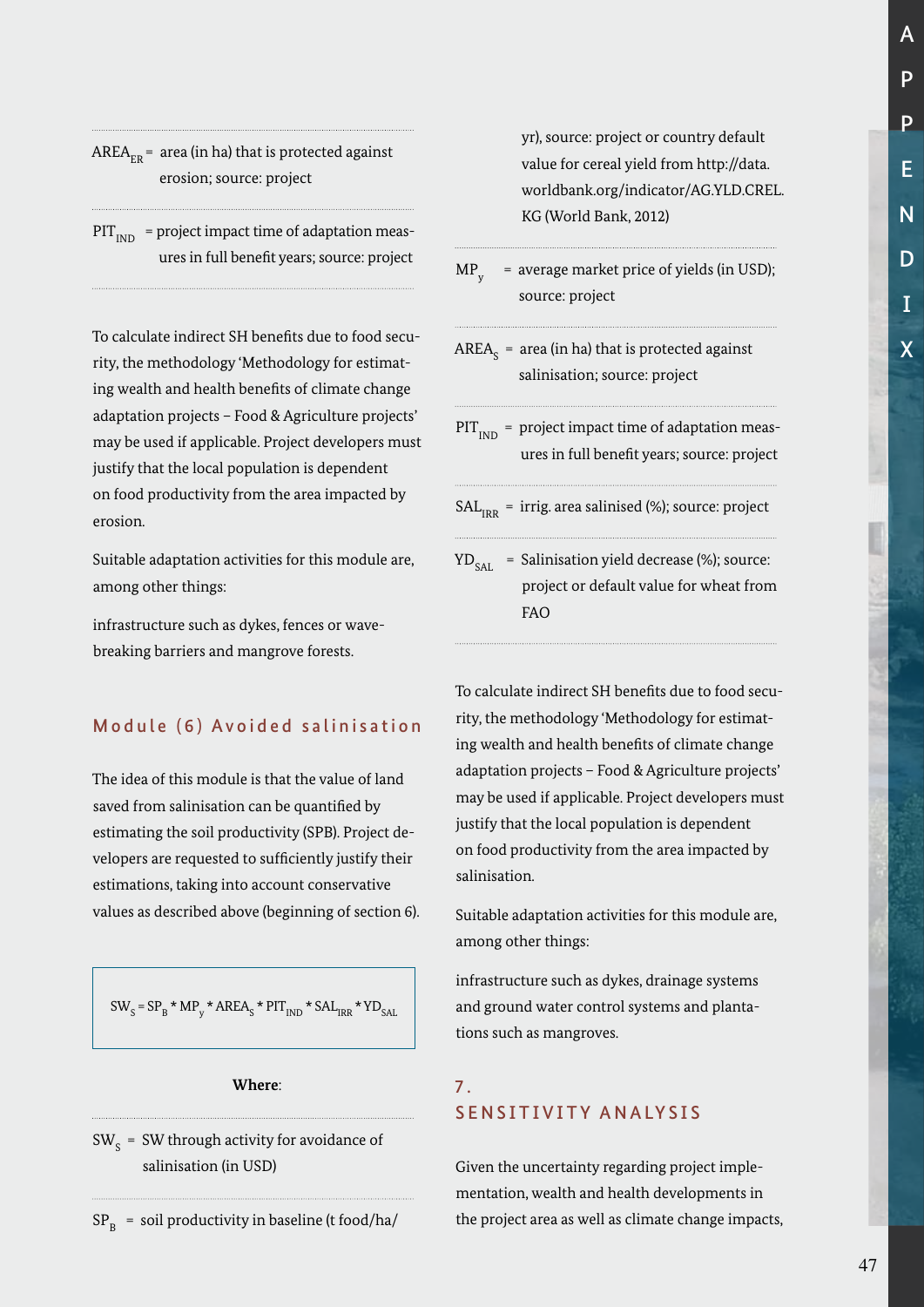A

it is warranted to conduct a sensitivity analysis of project impacts by exploring the implications of changes in major parameters and/or changes from minimum to maximum values. The sensitivity analysis simulates variations of such parameters to demonstrate whether certain outcomes are still valid in case one or several impacts change. In particular, unfavourable conditions are assessed to show that e.g. investment in an adaptation intervention is still justified even if assumed key parameters/impacts develop differently than expected. As an example, one can assume that a dyke would protect a village against increased flooding. It is expected that in 20 years , a flood would occur every two years instead of every five. The sensitivity analysis shows that even if such a flood occurs every four years, the economic benefit would still be higher than the project costs. Hence, the uncertainty regarding the climate change projection has been taken into account.

Assessed parameters have varying uncertainties: therefore different degrees of variation according to confidence in projections are recommended. For example, to support a harmonised approach

climate change impact projections are rated according to IPCC criteria (see IPCC 2012, p.8ff).

In the context of the methodology estimating the benefits of coastal zone climate change adaptation project, the parameters in table 5 are recommended to undergo the sensitivity analysis. They have been selected because influence on the quantified outcome is high and confidence according to, for example, the IPCC is weak. Project developers are free to choose further parameters for the sensitivity analysis:

# 8. MONITORING

Generally the indicators of the framework applied in the context of this methodology are usable for monitoring the project implementation status. This means that overall, the Saved Wealth, Saved Health and environmental benefit indicators can be used for evaluating the outcomes of the adaptation activity ex-post. Several key parameters as described in the following have to be monitored in this work.

| Parameter                                            | <b>Recommended deviation</b><br>$(+/- in %)$ | General confidence in<br>projections                                               |
|------------------------------------------------------|----------------------------------------------|------------------------------------------------------------------------------------|
| Extreme weather intensity and frequency              | 20                                           | Weak (by IPCC)                                                                     |
| Value of public and private property                 | 10                                           | Depending on individual char-<br>acteristics of public/private<br>wealth portfolio |
| Number of deaths and incident cases                  | 20                                           | Weak (by IPCC)                                                                     |
| Maintenance costs during project lifetime (per year) | 10                                           | Depending on individual<br>characteristics of project<br>intervention              |

Table 13: Parameters to be assessed by sensitivity analysis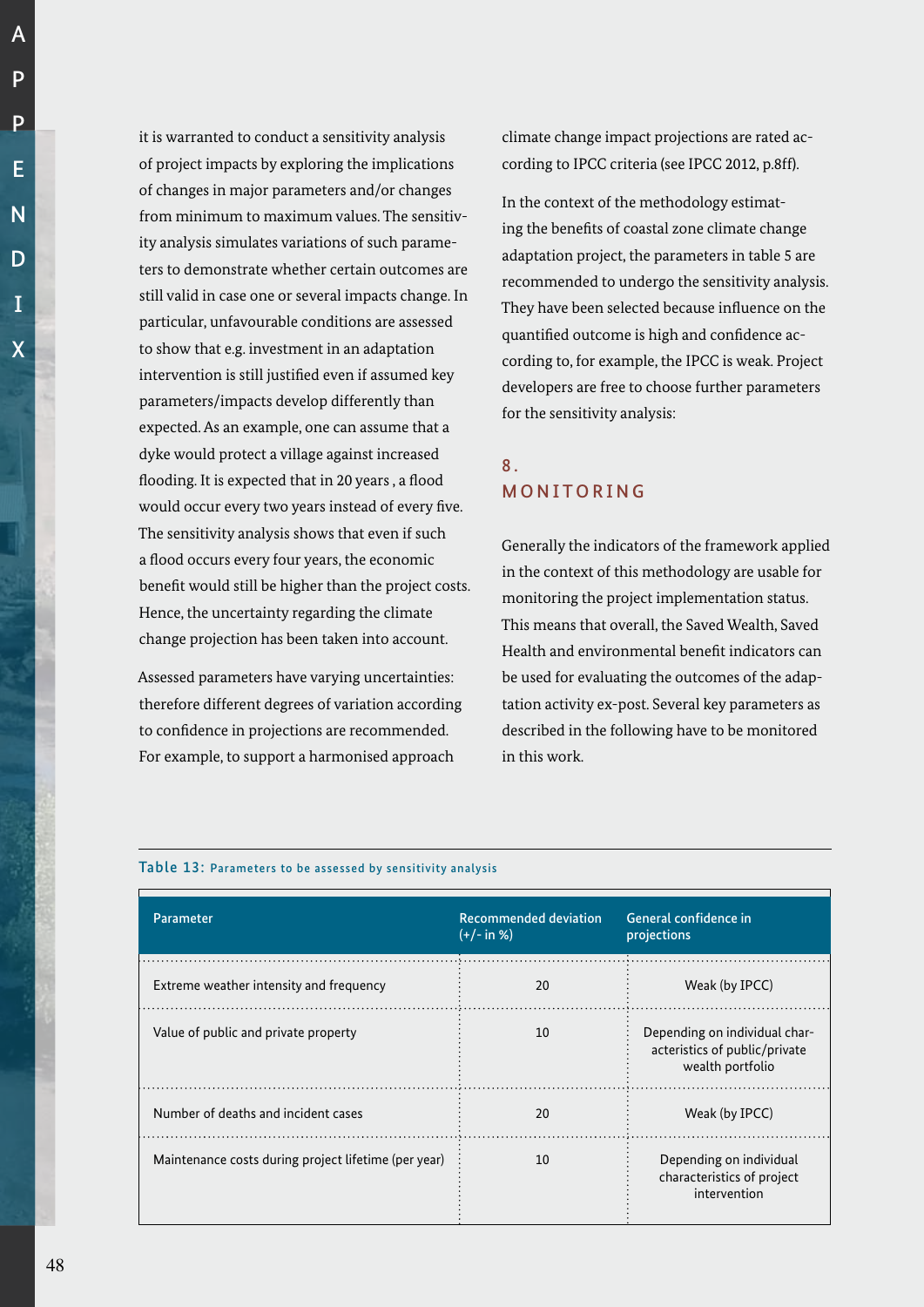A P P E N D I X

 $PB_{\rm short}$  = project budget in 2009 USD spent (including maintenance)

Optional parameters/data to be monitored at the end of the project

| <b>PGR</b>                | = population growth rate (in %) per year,<br>during project period                                                                     |
|---------------------------|----------------------------------------------------------------------------------------------------------------------------------------|
| WGR                       | = wealth per capita growth rate (in %)<br>per year during project period                                                               |
| $\text{CC}_\text{loss,t}$ | = percentage of income projected to<br>be lost due to climate change in year<br>t (excludes savings due to autono-<br>mous adaptation) |
| $\text{CC}_\text{deaths}$ | = annual % of population that has died<br>because of climate change in the<br>project period                                           |
| $\text{CC}_\text{disab}$  | = annual % of population disabled<br>because of climate change in the<br>project period                                                |

## Quality assurance of monitoring

The project document shall include a monitoring plan containing assigned responsibilities for monitoring and reporting, the frequency of monitoring (continuous, annually, biannually), the monitoring methods (measurement, survey, official reports/data) and the procedures for compiling the data in a monitoring and evaluation report.

The project should monitor whether the planned activities have been undertaken, how much of the planned resources have been spent and to what extent the planned results of physical interventions have been achieved.

The following list includes the minimum amount of parameters to be monitored. If monitoring a specific parameter is not possible, the project developer should find adequate alternatives or assume a conservative value of zero in case a parameter has a positive impact on benefits.

# Parameters/data to be monitored at the end of the project (or more often)

| SI.                      | = sea level rise (in mm)                                                                  |
|--------------------------|-------------------------------------------------------------------------------------------|
| $D_{\rm fr}$             | = disaster frequency                                                                      |
| $D_{\rm d}$              | = disaster duration                                                                       |
| $D_{int}$                | = disaster intensity                                                                      |
| <b>BEN<sub>DIR</sub></b> | = number of direct beneficiaries of<br>coastal adaptation measures                        |
| BEN <sub>IND</sub>       | = number of indirect beneficiaries of<br>coastal adaptation measures                      |
| $SP_{\rm R}$             | = soil productivity in areas protected<br>against erosion/salinization (t food/<br>ha/yr) |
| $\rm AREA_{\rm ER}$      | = area (in ha) that is protected<br>against erosion; source: project                      |
| $\rm AREA_{c}$           | $=$ area (in ha) that is protected against<br>salinisation; source: project               |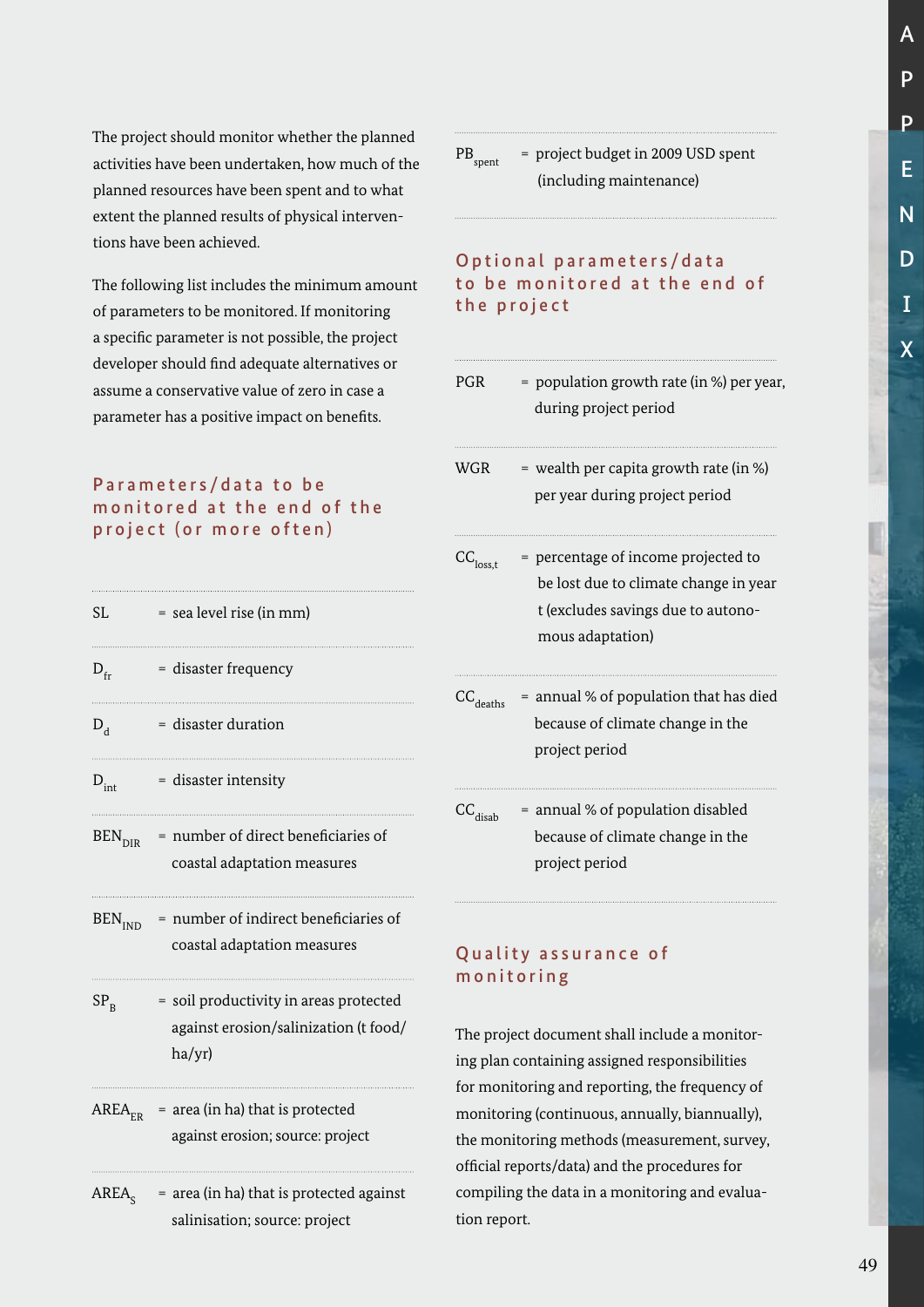A

# 9. ANNEX

# Checklist for sustainable development

The following checklist should be filled out by the implementing entity after consulting with relevant stakeholders (national ministries, local governments, local and international NGOs, companies). This checklist is a safeguard to avoid typical negative environmental and social impacts of the adaptation activity. If the intervention leads to negative sustainable development, the project developer has to implement mitigation measures which must be outlined in the table 14 below. Usually an independent auditor should verify the statements. If the mitigation of negative impacts cannot be sufficiently guaranteed the project activity should not be implemented.



current sea-level trends by 2050

- extreme = >1 million;
- high =  $1$  million to 50,000;
- medium = 50,000 to 5,000;
- follwing Ericson et al., 2006).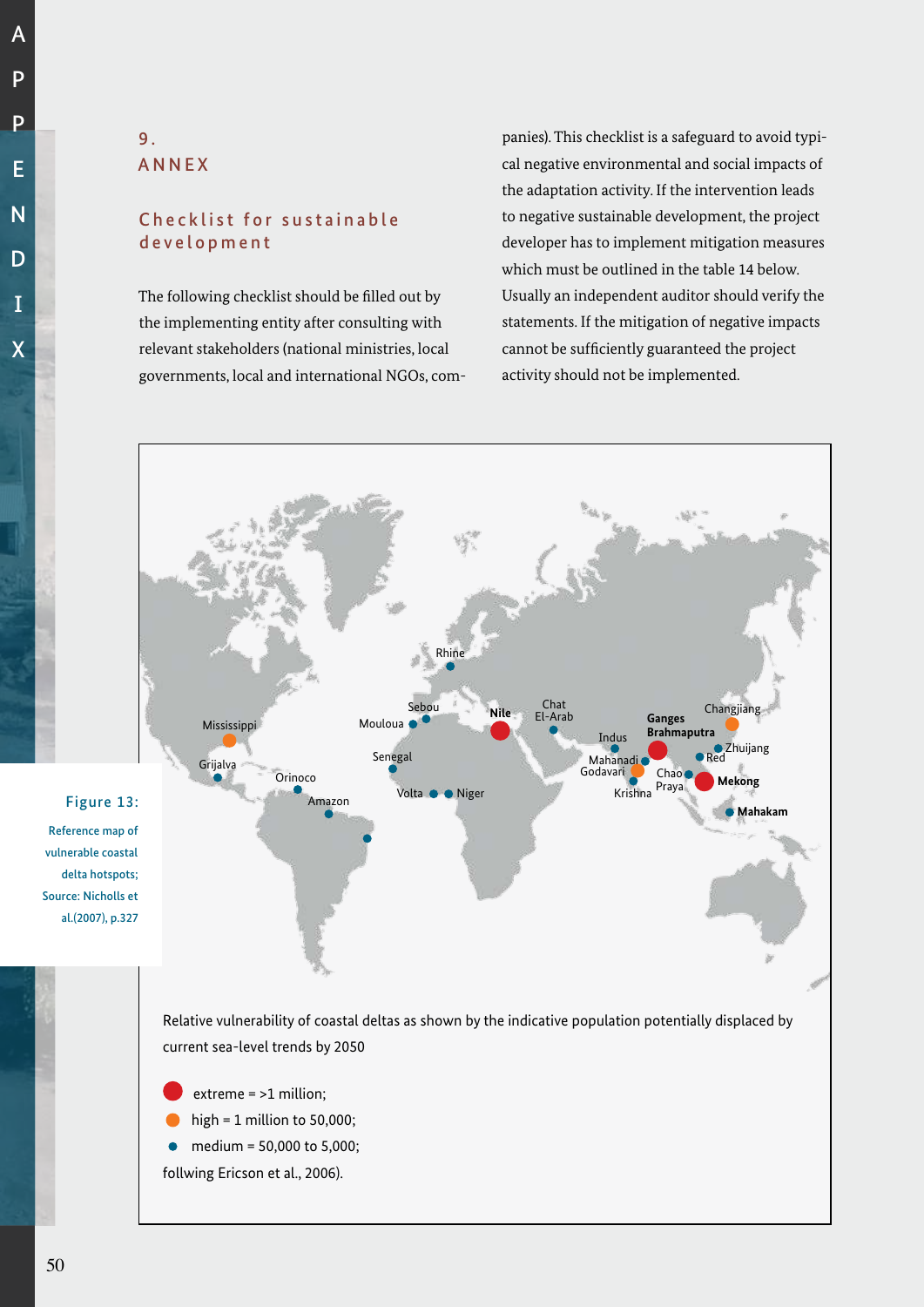Table 14: Checklist for environmental impacts and sustainable development. Source: adapted from the CDM Gold Standard Sustainable Development Matrix (Gold Standard, 2009)

| Indicator                                                             | <b>Score</b>                                             | Justification of score                                                                                                                                             | <b>Measures to mitigate</b><br>negative impacts                                                                                                                           |
|-----------------------------------------------------------------------|----------------------------------------------------------|--------------------------------------------------------------------------------------------------------------------------------------------------------------------|---------------------------------------------------------------------------------------------------------------------------------------------------------------------------|
|                                                                       | - if negative,<br>0 if no and<br>+ if positive<br>impact | Explain the score and, if<br>the evaluation is critical,<br>provide sources (e.g.<br>literature, stakeholders,<br>environmental impact<br>assessment) in footnotes | If negative score, show<br>how the negative impact<br>is mitigated, and if it is not<br>mitigated, that no viola-<br>tions of local or national<br>laws/regulations occur |
| Air quality                                                           |                                                          |                                                                                                                                                                    |                                                                                                                                                                           |
| Water quality and quantity<br>(water pollution through<br>livestock?) |                                                          |                                                                                                                                                                    |                                                                                                                                                                           |
| Soil condition                                                        |                                                          |                                                                                                                                                                    |                                                                                                                                                                           |
| Other pollutants                                                      |                                                          |                                                                                                                                                                    |                                                                                                                                                                           |
| <b>Biodiversity<sup>9</sup></b>                                       |                                                          |                                                                                                                                                                    |                                                                                                                                                                           |
| Quality of employment                                                 |                                                          |                                                                                                                                                                    |                                                                                                                                                                           |
| Livelihood of the poor                                                |                                                          |                                                                                                                                                                    |                                                                                                                                                                           |
| Human and institutional<br>capacity                                   |                                                          |                                                                                                                                                                    |                                                                                                                                                                           |
| Cultural heritage sites                                               |                                                          |                                                                                                                                                                    |                                                                                                                                                                           |
| Quantitative employment<br>and income generation                      |                                                          |                                                                                                                                                                    |                                                                                                                                                                           |
| Balance of payments and<br>investment                                 |                                                          |                                                                                                                                                                    |                                                                                                                                                                           |
| Technology transfer/<br>self-reliance                                 |                                                          |                                                                                                                                                                    |                                                                                                                                                                           |

 $^9$  E.g. evaluation of impacts on species according to the International Union for Conservation of Nature IUCN (2010) rating and habitat of species based on vegetation type.

A

P

P

E

N

D

I

X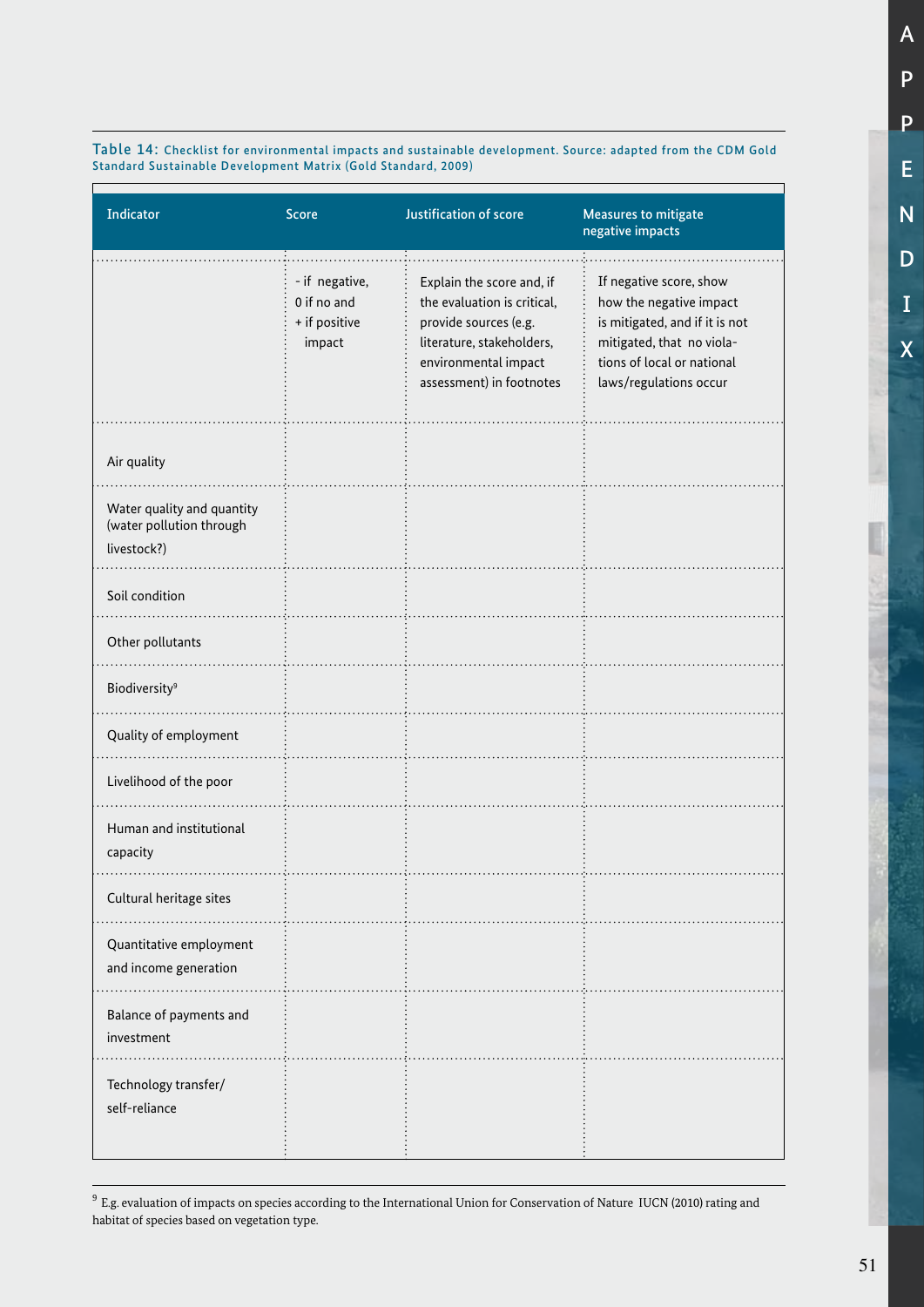Christensen, J.H., Hewitson, B., Busuioc, A., Chen, A., Gao, X., Held, I., Jones, R., Kolli, R.K., Kwon, W.-T., Laprise, R., Magaña Rueda, V., Mearns, L., Menéndez, C.G., Räisänen, J., Rinke, A., Sarr, A. and Whetton, P.(2007): Regional Climate Projections. Climate change 2007. The Physical Science Basis. Contribution of Working Group I to the Fourth assessment report of the Intergovernmental Panel on Climate Change, S. Solomon, D. Qin, M. Manning, Z. Chen, M. Marquis, K. B. Averyt, M. Tignor, and H. L. Miller (eds.). Cambridge University Press, Cambridge ; New York. 847-940

CRED (2012): EM-DAT: The OFDA/CRED International Disaster Data Base. [Available at www.emdat.be/Database/]

FAO(2012): FAOSTAT - Producer prices. [Available at http://faostat.fao.org/site/703/DesktopDefault. aspx?PageID=703#ancor]

Gold Standard (2009): Gold Standard Annexes to Toolkit Version 2.1 effective 1 July 2009. Gold Standard Foundation, Geneva.

IPCC (2012): Managing the Risks of Extreme Events and Disasters to Advance Climate Change Adaptation. A Special Report of Working Groups I and II of the Intergovernmental Panel on Climate Change [Field, C.B., V. Barros, T.F. Stocker, D. Qin, D.J. Dokken, K.L. Ebi, M.D. Mastrandrea, K.J. Mach, G.-K. Plattner, S.K. Allen, M. Tignor, and P.M. Midgley (eds.)]. Cambridge University Press, Cambridge, UK, and New York, NY, USA, 582 pp.

International Union for Conservation of Nature (2010): Red list of endangered species, http://www.iucnredlist.org/about/red-listoverview#redlist\_criteria. Accessed on 10.04.2013

Nordhaus, W.D. (2006): Geography and macroeconomics: New data and new findings. *Proceedings of the National Academy of Sciences of the United States of America*, 103(10). 3510-17. DOI 10.1073/ pnas.0509842103

Nicholls, R.J., P.P. Wong, V.R. Burkett, J.O. Codignotto, J.E. Hay, R.F. McLean, S. Ragoonaden and C.D. Woodroffe (2007): Coastal systems and low-lying areas. Climate Change 2007: Impacts, Adaptation and Vulnerability. Contribution of Working Group II to the Fourth Assessment Report of the Intergovernmental Panel on Climate Change, M.L. Parry, O.F. Canziani, J.P. Palutikof, P.J. van der Linden and C.E. Hanson, Eds., Cambridge University Press, Cambridge, UK, 315-356

OECD (2012): Deflators for Resource Flows from DAC Donors (2009 = 100). [Available at http://www. oecd.org/dataoecd/43/43/34980655.xls] PreventionWeb (2012): Serving the information needs of the disaster reduction community. Countries and Regions - Data. [Available at http://www. preventionweb.net/english/countries].

Stern, N. (2007): The economics of climate change. The Stern review. Cambridge University Press, Cambridge.

van Oldenborgh, G.J., Doblas-Reyes, F.J., Wouters, B. and Hazeleger, W., forthcoming: Decadal prediction skill in a multi-model ensemble. Climate Dynamics.

WHO (2004): Global Burden of Disease 2004 update: Disability weights for diseases and conditions. [Available at http://www.who.int/healthinfo/global\_ burden\_disease/GBD2004\_DisabilityWeights.pdf]

WHO (2010): Global Burden of Disease. World Health Organization, Geneva.

World Bank (2012): World Bank Data. Indicators. [Available at http://data.worldbank.org/indicator].

Yohe, G.W., Lasco, R.D., Ahmad, Q.K., Arnell, N.W., Cohen, S.J., Hope, C., Janetos, A.C. and Perez, R.T. (2007): Perspectives on climate change and sustainability. Climate Change 2007. Impacts, Adaptation and Vulnerability. Contribution of Working Group II to the Fourth Assessment Report of the Intergovernmental Panel on Climate Change, M. L. Parry, O. F. Canziani, J. P. Palutikof, P. J. Van der Linden, and C. E. Hanson (eds.). Cambridge University Press, Cambridge ; New York. 811-842.

A